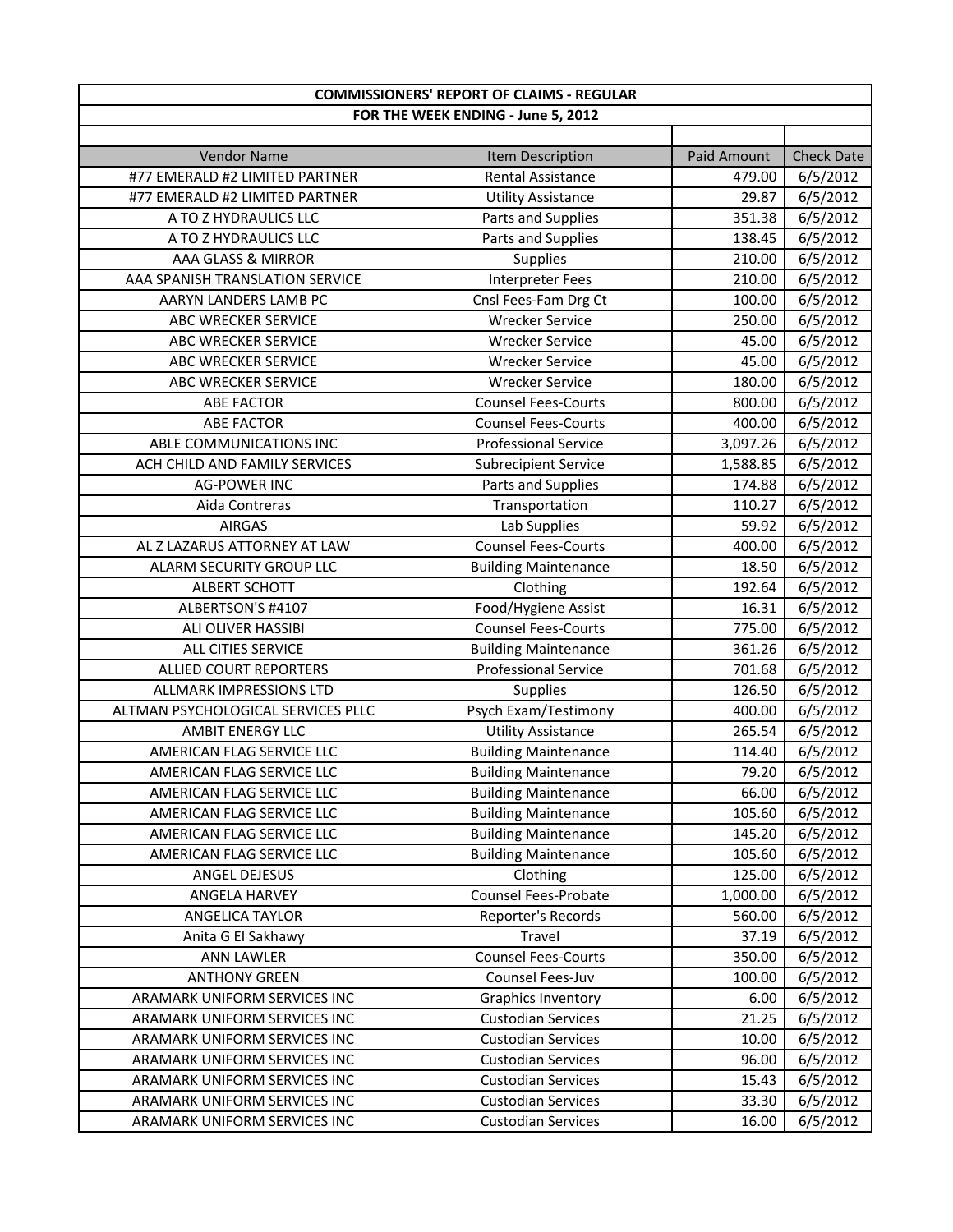| ARAMARK UNIFORM SERVICES INC          | <b>Custodian Services</b>   | 21.00    | 6/5/2012              |
|---------------------------------------|-----------------------------|----------|-----------------------|
| ARAMARK UNIFORM SERVICES INC          | <b>Custodian Services</b>   | 13.50    | 6/5/2012              |
| ARAMARK UNIFORM SERVICES INC          | <b>Equipment Rentals</b>    | 153.80   | 6/5/2012              |
| ARAMARK UNIFORM SERVICES INC          | <b>Building Maintenance</b> | 20.75    | 6/5/2012              |
| ARAMARK UNIFORM SERVICES INC          | <b>Building Maintenance</b> | 20.95    | 6/5/2012              |
| ARAMARK UNIFORM SERVICES INC          | <b>Custodian Services</b>   | 2.75     | 6/5/2012              |
| ARAMARK UNIFORM SERVICES INC          | <b>Laundry Services</b>     | 2.75     | 6/5/2012              |
| ARC/ AUSTIN RIBBON & COMPUTER         | <b>Computer Supplies</b>    | 60.36    | 6/5/2012              |
| ARC/ AUSTIN RIBBON & COMPUTER         | <b>Computer Supplies</b>    | (43.95)  | 6/5/2012              |
| ARLINGTON 4TH OF JULY ASSOCIATION     | Subscriptions               | 50.00    | 6/5/2012              |
| ARLINGTON WATER UTILITIES             | Water                       | 290.23   | 6/5/2012              |
| <b>ARLINGTON WATER UTILITIES</b>      | Water                       | 75.20    | $\frac{1}{6}$ /5/2012 |
| ARLINGTON WATER UTILITIES             | Water                       | 1,442.08 | 6/5/2012              |
| ARLINGTON WATER UTILITIES             | <b>Utility Assistance</b>   | 287.27   | 6/5/2012              |
| ARMA INTERNATIONAL                    | Dues                        | 205.00   | 6/5/2012              |
| ARROW BOLT & SUPPLY CO                | Parts and Supplies          | 15.62    | 6/5/2012              |
| ARTEX OVERHEAD DOOR COMPANY           | <b>Building Maintenance</b> | 175.00   | 6/5/2012              |
| ARTEX OVERHEAD DOOR COMPANY           | <b>Building Maintenance</b> | 415.00   | 6/5/2012              |
| ASHBAUGH'S TRADE SECRETS LLC          | <b>Professional Service</b> | 2,200.00 | 6/5/2012              |
| ASSOCIATED RADIO COMMUNICATIONS       | LV Furn&Off Eq(Mod)         | 253.70   | 6/5/2012              |
| ATC FREIGHTLINER GROUP                | Parts and Supplies          | 76.08    | 6/5/2012              |
| <b>ATMOS ENERGY CORP</b>              | Gas                         | 32.73    | 6/5/2012              |
| <b>ATMOS ENERGY CORP</b>              | Gas                         | 4.51     | 6/5/2012              |
| <b>ATMOS ENERGY CORP</b>              | Gas                         | 25.91    | 6/5/2012              |
| <b>ATMOS ENERGY CORP</b>              | Gas                         | 27.29    | 6/5/2012              |
| <b>ATMOS ENERGY CORP</b>              | <b>Utility Assistance</b>   | 1,040.77 | 6/5/2012              |
| <b>ATMOS ENERGY CORP</b>              | Gas                         | 19.88    | 6/5/2012              |
| <b>ATMOS ENERGY CORP</b>              | Gas                         | 25.59    | 6/5/2012              |
| <b>ATMOS ENERGY CORP</b>              | Gas                         | 23.78    | 6/5/2012              |
| <b>ATMOS ENERGY CORP</b>              | Gas                         | 2,384.83 | 6/5/2012              |
| <b>ATTICUS J GILL</b>                 | <b>Counsel Fees-Courts</b>  | 700.00   | 6/5/2012              |
| <b>ATTICUS J GILL</b>                 | <b>Counsel Fees-Courts</b>  | 300.00   | 6/5/2012              |
| <b>ATTICUS J GILL</b>                 | <b>Counsel Fees-Courts</b>  | 125.00   | 6/5/2012              |
| <b>ATTICUS J GILL</b>                 | <b>Counsel Fees-Courts</b>  | 200.00   | 6/5/2012              |
| <b>ATTICUS J GILL</b>                 | <b>Counsel Fees-Courts</b>  | 125.00   | 6/5/2012              |
| <b>AUSPIREON PROPERTIES LLC</b>       | Rental Assistance           | 650.00   | 6/5/2012              |
| <b>AUSTIN MILLER</b>                  | <b>Restitution Payable</b>  | 124.00   | 6/5/2012              |
| AUTOMATIC SPRINKLER OF TEXAS INC      | <b>Building Maintenance</b> | 1,535.69 | 6/5/2012              |
| AUTOMATIC SPRINKLER OF TEXAS INC      | <b>Building Maintenance</b> | 350.17   | 6/5/2012              |
| AUTOMATIC SPRINKLER OF TEXAS INC      | <b>Building Maintenance</b> | 540.00   | 6/5/2012              |
| <b>BAILEY &amp; GALYEN</b>            | <b>Counsel Fees-Courts</b>  | 200.00   | 6/5/2012              |
| BAKER AND DAMERON LLC                 | <b>Counsel Fees-Courts</b>  | 200.00   | 6/5/2012              |
| BAKER AND DAMERON LLC                 | <b>Counsel Fees-Courts</b>  | 100.00   | 6/5/2012              |
| <b>BALANCE FORENSIC &amp; GENERAL</b> | Psych Exam/Testimony        | 1,670.00 | 6/5/2012              |
| <b>BALANCE FORENSIC &amp; GENERAL</b> | Psych Exam/Testimony        | 900.00   | 6/5/2012              |
| <b>BALL &amp; HASE PC</b>             | <b>Counsel Fees-Courts</b>  | 700.00   | 6/5/2012              |
| <b>BALL &amp; HASE PC</b>             | <b>Counsel Fees-Courts</b>  | 625.00   | 6/5/2012              |
| <b>BALL &amp; HASE PC</b>             | <b>Counsel Fees-Courts</b>  | 150.00   | 6/5/2012              |
| <b>BALL &amp; HASE PC</b>             | Cnsl Fees-Crim Appls        | 1,250.00 | 6/5/2012              |
| <b>BARNES PROX LAW PLLC</b>           | Counsel Fees - CPS          | 4,325.00 | 6/5/2012              |
| BARNEY HOLLAND OIL COMPANY            | Fuel                        | 2,310.54 | 6/5/2012              |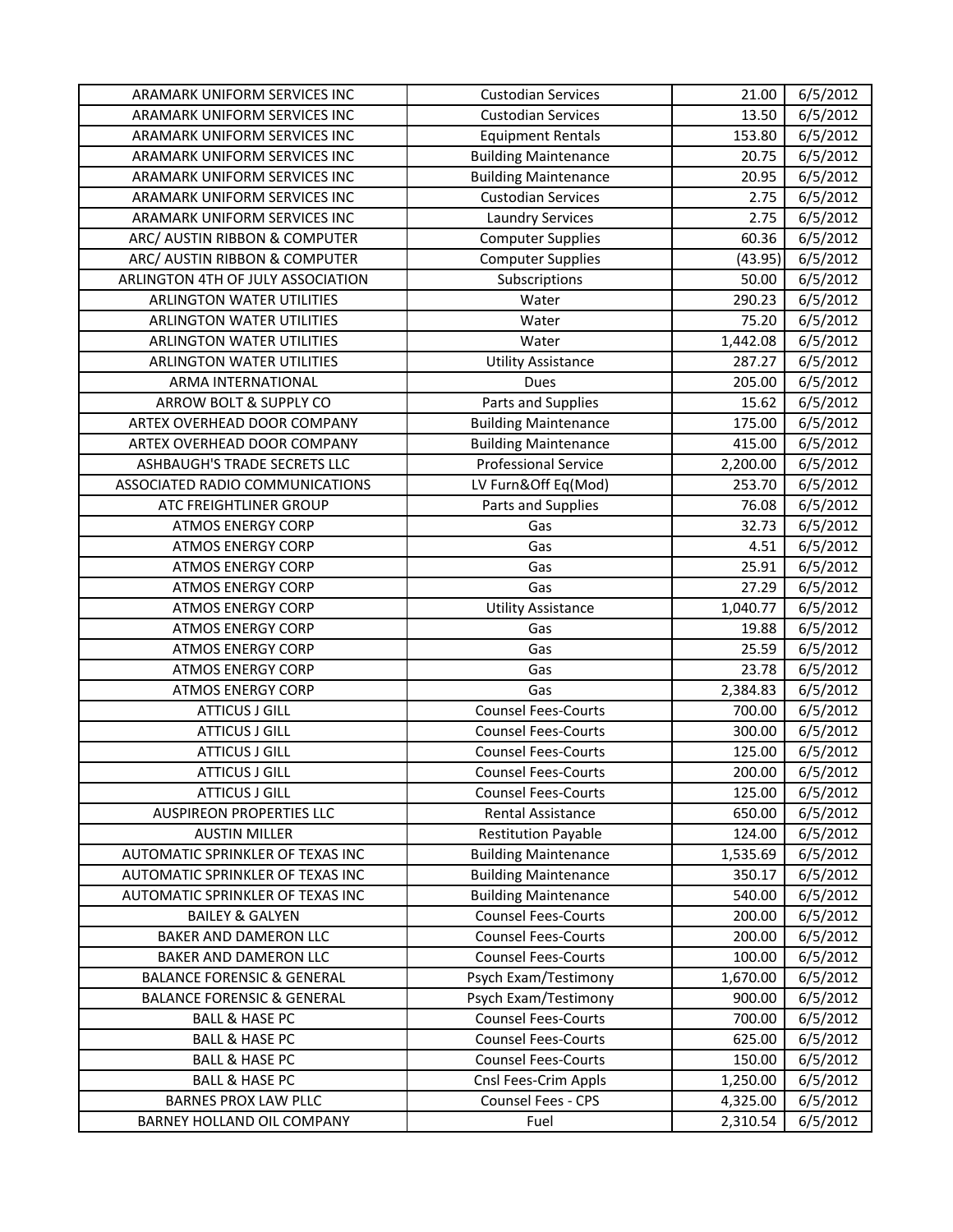| <b>BARNEY HOLLAND OIL COMPANY</b> | Fuel                       | 10,514.56 | 6/5/2012 |
|-----------------------------------|----------------------------|-----------|----------|
| BARNEY HOLLAND OIL COMPANY        | Fuel                       | 860.72    | 6/5/2012 |
| BARNEY HOLLAND OIL COMPANY        | Fuel                       | 160.34    | 6/5/2012 |
| BARNEY HOLLAND OIL COMPANY        | Fuel                       | 179.81    | 6/5/2012 |
| BARNEY HOLLAND OIL COMPANY        | Fuel                       | 152.37    | 6/5/2012 |
| BARNEY HOLLAND OIL COMPANY        | Fuel                       | 6,192.39  | 6/5/2012 |
| BARNEY HOLLAND OIL COMPANY        | Fuel                       | 1,436.71  | 6/5/2012 |
| BARNEY HOLLAND OIL COMPANY        | Fuel                       | 45.65     | 6/5/2012 |
| BARNEY HOLLAND OIL COMPANY        | Fuel                       | 526.53    | 6/5/2012 |
| BARNEY HOLLAND OIL COMPANY        | Fuel                       | 2,922.72  | 6/5/2012 |
| BARNEY HOLLAND OIL COMPANY        | Fuel                       | 2,541.66  | 6/5/2012 |
| BARNEY HOLLAND OIL COMPANY        | Fuel                       | 10,113.99 | 6/5/2012 |
| BARNEY HOLLAND OIL COMPANY        | Fuel                       | 1,027.95  | 6/5/2012 |
| BARNEY HOLLAND OIL COMPANY        | Fuel                       | 672.11    | 6/5/2012 |
| BARNEY HOLLAND OIL COMPANY        | Fuel                       | 603.45    | 6/5/2012 |
| BARNEY HOLLAND OIL COMPANY        | Fuel                       | 79.89     | 6/5/2012 |
| BARNEY HOLLAND OIL COMPANY        | Fuel                       | 577.68    | 6/5/2012 |
| BARNEY HOLLAND OIL COMPANY        | Fuel                       | 93.16     | 6/5/2012 |
| BARNEY HOLLAND OIL COMPANY        | Fuel                       | 2,184.11  | 6/5/2012 |
| BARNEY HOLLAND OIL COMPANY        | Fuel                       | 1,944.93  | 6/5/2012 |
| BARNEY HOLLAND OIL COMPANY        | Fuel                       | 13,543.05 | 6/5/2012 |
| <b>BARRY ALFORD</b>               | <b>Counsel Fees-Courts</b> | 175.00    | 6/5/2012 |
| <b>BARRY ALFORD</b>               | <b>Counsel Fees-Courts</b> | 450.00    | 6/5/2012 |
| <b>BARRY ALFORD</b>               | <b>Counsel Fees-Courts</b> | 100.00    | 6/5/2012 |
| BAYLOR ALL SAINTS MEDICAL CENTERS | <b>Medical Services</b>    | 258.26    | 6/5/2012 |
| BEHAVIORAL MEASURES AND FORENSIC  | Polygraph                  | 150.00    | 6/5/2012 |
| BEHAVIORAL MEASURES AND FORENSIC  | Polygraph                  | 300.00    | 6/5/2012 |
| <b>BELINDA CARMIKLE</b>           | <b>Restitution Payable</b> | 25.00     | 6/5/2012 |
| <b>BELKER D PASCHALL III</b>      | Counsel Fees-Probate       | 2,200.00  | 6/5/2012 |
| <b>BEN LEONARD PLLC</b>           | <b>Counsel Fees-Courts</b> | 2,172.50  | 6/5/2012 |
| <b>BEN LEONARD PLLC</b>           | <b>Counsel Fees-Courts</b> | 350.00    | 6/5/2012 |
| <b>BENT COUNTRY LTD</b>           | <b>Rental Assistance</b>   | 425.00    | 6/5/2012 |
| <b>BIG CITY CRUSHED CONCRETE</b>  | <b>Base Stab Materials</b> | 1,655.71  | 6/5/2012 |
| <b>BIMBO BAKERIES USA INC</b>     | Food                       | 91.73     | 6/5/2012 |
| <b>BLAGG TIRE AND SERVICE</b>     | Central Garage Inv         | 854.98    | 6/5/2012 |
| <b>BLAKE BURNS</b>                | <b>Counsel Fees-Courts</b> | 700.00    | 6/5/2012 |
| <b>BLAKE BURNS</b>                | <b>Counsel Fees-Courts</b> | 240.00    | 6/5/2012 |
| <b>BLAKE BURNS</b>                | <b>Counsel Fees-Courts</b> | 140.00    | 6/5/2012 |
| <b>BRADFORD SHAW</b>              | <b>Counsel Fees-Courts</b> | 2,300.00  | 6/5/2012 |
| <b>BRADFORD SHAW</b>              | Counsel Fees-Juv           | 100.00    | 6/5/2012 |
| <b>BRENDA HANSEN</b>              | <b>Counsel Fees-Courts</b> | 900.00    | 6/5/2012 |
| <b>BRETT BOONE</b>                | <b>Counsel Fees-Courts</b> | 750.00    | 6/5/2012 |
| <b>BRETT BOONE</b>                | <b>Counsel Fees-Courts</b> | 130.00    | 6/5/2012 |
| <b>BRIAN J NEWMAN</b>             | Counsel Fees-Juv           | 200.00    | 6/5/2012 |
| <b>BRIAN J WILLETT</b>            | Counsel Fees-Juv           | 300.00    | 6/5/2012 |
| <b>BRIAN K WALKER</b>             | <b>Counsel Fees-Courts</b> | 2,175.00  | 6/5/2012 |
| <b>BRIAN K WALKER</b>             | <b>Counsel Fees-Courts</b> | 325.00    | 6/5/2012 |
| <b>BRIAN K WALKER</b>             | <b>Counsel Fees-Courts</b> | 112.00    | 6/5/2012 |
| <b>BRIAN M BOUFFARD</b>           | <b>Counsel Fees-Courts</b> | 500.00    | 6/5/2012 |
| <b>BRIAN M BOUFFARD</b>           | <b>Counsel Fees-Courts</b> | 200.00    | 6/5/2012 |
| <b>BRIAN SALVANT</b>              | <b>Counsel Fees-Courts</b> | 2,150.00  | 6/5/2012 |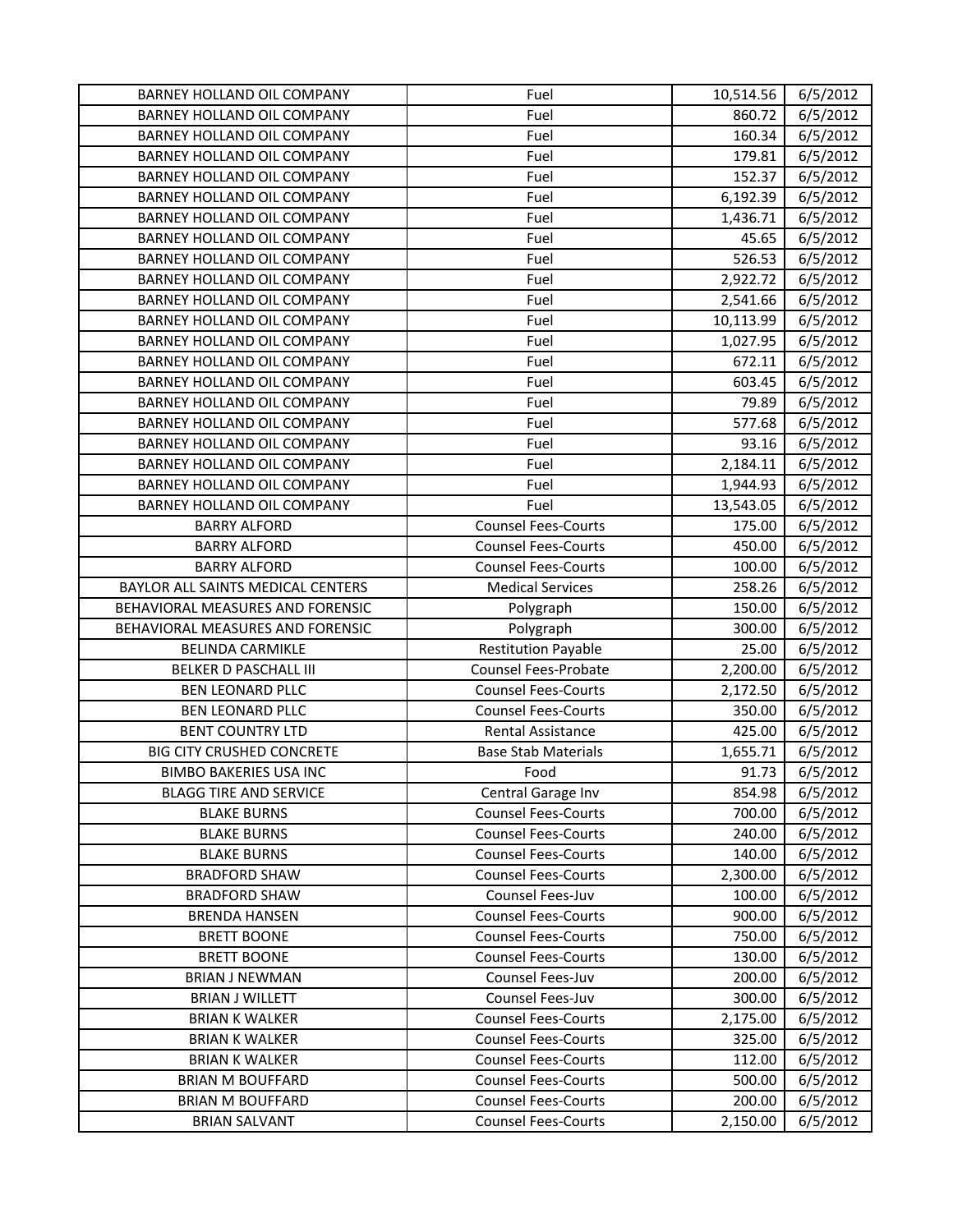| <b>BRIAN SALVANT</b>            | <b>Counsel Fees-Courts</b>  | 1,300.00 | 6/5/2012 |
|---------------------------------|-----------------------------|----------|----------|
| <b>BRIAN SALVANT</b>            | <b>Counsel Fees-Courts</b>  | 125.00   | 6/5/2012 |
| <b>BROOKE BAKER</b>             | <b>Counsel Fees-Courts</b>  | 200.00   | 6/5/2012 |
| <b>BRUCE ASHWORTH</b>           | <b>Counsel Fees-Courts</b>  | 125.00   | 6/5/2012 |
| <b>BRUCE ASHWORTH</b>           | <b>Counsel Fees-Courts</b>  | 200.00   | 6/5/2012 |
| <b>BUSH RUDNICKI SHELTON PC</b> | <b>Counsel Fees-Courts</b>  | 320.00   | 6/5/2012 |
| <b>BUSH RUDNICKI SHELTON PC</b> | <b>Counsel Fees-Courts</b>  | 1,400.00 | 6/5/2012 |
| <b>BUSH RUDNICKI SHELTON PC</b> | Counsel Fees-Juv            | 130.00   | 6/5/2012 |
| <b>BUSINESS INTERIORS</b>       | <b>Equipment Rentals</b>    | 276.00   | 6/5/2012 |
| <b>BUSINESS INTERIORS</b>       | <b>Equipment Rentals</b>    | 411.00   | 6/5/2012 |
| <b>BUSINESS INTERIORS</b>       | <b>Equipment Rentals</b>    | 552.00   | 6/5/2012 |
| <b>BUSINESS INTERIORS</b>       | <b>Equipment Rentals</b>    | 135.00   | 6/5/2012 |
| <b>BUSINESS INTERIORS</b>       | <b>Equipment Rentals</b>    | 4,107.00 | 6/5/2012 |
| <b>BUSINESS INTERIORS</b>       | <b>Equipment Rentals</b>    | 654.00   | 6/5/2012 |
| <b>CAMILLE HODNETT</b>          | <b>Bail Bond Surety Fee</b> | 13.50    | 6/5/2012 |
| <b>CAMILLE HODNETT</b>          | <b>Bail Bond Surety Fee</b> | 1.50     | 6/5/2012 |
| <b>CANAS &amp; FLORES</b>       | <b>Counsel Fees-Courts</b>  | 950.00   | 6/5/2012 |
| <b>CANAS &amp; FLORES</b>       | <b>Counsel Fees-Courts</b>  | 300.00   | 6/5/2012 |
| <b>CANAS &amp; FLORES</b>       | <b>Counsel Fees-Courts</b>  | 450.00   | 6/5/2012 |
| CAPPS VAN AND CAR RENTAL INC    | <b>Voting Machine Trans</b> | 6,297.10 | 6/5/2012 |
| <b>CAREER TRACK</b>             | Education                   | 149.00   | 6/5/2012 |
| <b>CAREER TRACK</b>             | Education                   | 149.00   | 6/5/2012 |
| CAROL A BIRDWELL                | <b>Counsel Fees-Courts</b>  | 450.00   | 6/5/2012 |
| CAROL A BIRDWELL                | <b>Counsel Fees-Courts</b>  | 150.00   | 6/5/2012 |
| <b>CAROLE KERR</b>              | <b>Counsel Fees-Courts</b>  | 300.00   | 6/5/2012 |
| <b>CAROLE L ROGERS</b>          | Psych Exam/Testimony        | 4,200.00 | 6/5/2012 |
| <b>CASS ROBERT CALLAWAY</b>     | <b>Counsel Fees-Courts</b>  | 650.00   | 6/5/2012 |
| Catherine A Colquitt            | Education                   | 649.00   | 6/5/2012 |
| CATHOLIC CHARITIES DIOCESE OF   | <b>Professional Service</b> | 275.00   | 6/5/2012 |
| CATHOLIC CHARITIES DIOCESE OF   | <b>Professional Service</b> | 3,355.00 | 6/5/2012 |
| <b>CATHY WILKERSON</b>          | Clothing                    | 300.00   | 6/5/2012 |
| <b>CDCAT CONFERENCE 2012</b>    | Education                   | 225.00   | 6/5/2012 |
| <b>CDCAT CONFERENCE 2012</b>    | Education                   | 225.00   | 6/5/2012 |
| <b>CDW GOVERNMENT INC</b>       | <b>Supplies</b>             | (17.01)  | 6/5/2012 |
| <b>CDW GOVERNMENT INC</b>       | Supplies                    | 74.82    | 6/5/2012 |
| <b>CDW GOVERNMENT INC</b>       | <b>Supplies</b>             | 530.00   | 6/5/2012 |
| <b>CDW GOVERNMENT INC</b>       | Supplies                    | 191.55   | 6/5/2012 |
| <b>CDW GOVERNMENT INC</b>       | Capital Outlay-Low V        | 423.99   | 6/5/2012 |
| <b>CDW GOVERNMENT INC</b>       | Lab Supplies                | 85.08    | 6/5/2012 |
| <b>CDW GOVERNMENT INC</b>       | Non-Track Equipment         | 408.73   | 6/5/2012 |
| <b>CHADWELL GROUP LP</b>        | <b>Building Maintenance</b> | 1,553.28 | 6/5/2012 |
| <b>CHAMPLIN LAW FIRM</b>        | <b>Counsel Fees-Probate</b> | 400.00   | 6/5/2012 |
| <b>CHARITY SAMMONS</b>          | Clothing                    | 100.00   | 6/5/2012 |
| <b>CHARLES ROACH</b>            | <b>Counsel Fees-Courts</b>  | 200.00   | 6/5/2012 |
| <b>CHARLES ROACH</b>            | <b>Counsel Fees-Courts</b>  | 200.00   | 6/5/2012 |
| <b>CHARTER COMMUNICATIONS</b>   | <b>Computer Supplies</b>    | 186.98   | 6/5/2012 |
| <b>CHARTER COMMUNICATIONS</b>   | Subscriptions               | 124.67   | 6/5/2012 |
| <b>CHARTER COMMUNICATIONS</b>   | Subscriptions               | 61.98    | 6/5/2012 |
| <b>CHARTER COMMUNICATIONS</b>   | Subscriptions               | 73.01    | 6/5/2012 |
| <b>CHECKPOINT SERVICES INC</b>  | <b>Computer Maintenance</b> | 214.24   | 6/5/2012 |
| <b>CHEM AQUA</b>                | A/C Maint Contract          | 280.00   | 6/5/2012 |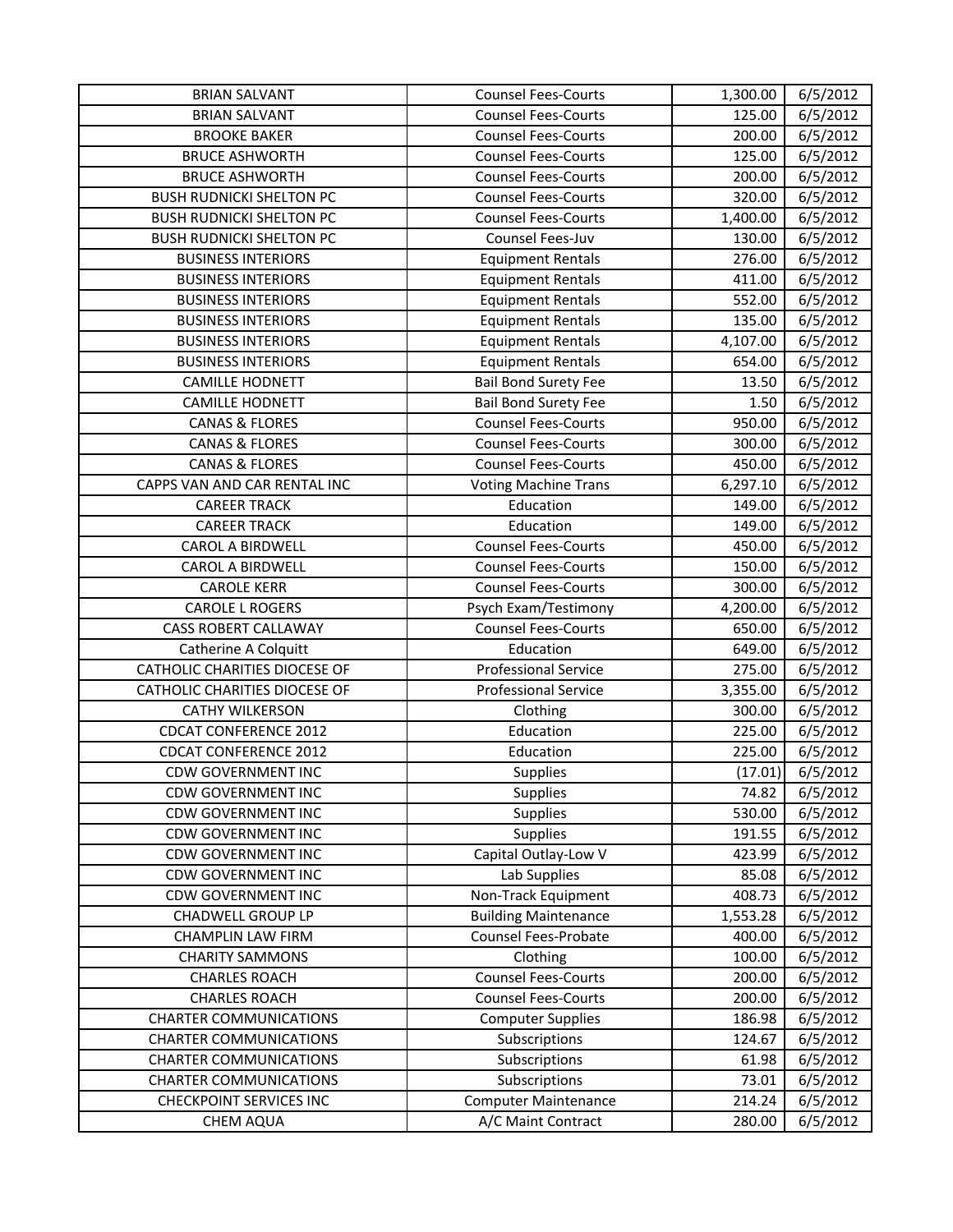| <b>CHEM AQUA</b>                | A/C Maint Contract          | 1,050.00     | 6/5/2012 |
|---------------------------------|-----------------------------|--------------|----------|
| <b>CHEM AQUA</b>                | A/C Maint Contract          | 450.00       | 6/5/2012 |
| <b>CHEM AQUA</b>                | A/C Maint Contract          | 980.00       | 6/5/2012 |
| <b>CHEM AQUA</b>                | A/C Maint Contract          | 280.00       | 6/5/2012 |
| CHEM AQUA                       | A/C Maint Contract          | 280.00       | 6/5/2012 |
| <b>CHEM AQUA</b>                | A/C Maint Contract          | 450.00       | 6/5/2012 |
| <b>CHEM AQUA</b>                | A/C Maint Contract          | 200.00       | 6/5/2012 |
| CHRISTOPHER LEO CASTANON        | <b>Counsel Fees-Courts</b>  | 350.00       | 6/5/2012 |
| <b>CHRISTOPHER LEO CASTANON</b> | <b>Counsel Fees-Courts</b>  | 1,175.00     | 6/5/2012 |
| <b>CHRISTOPHER LEO CASTANON</b> | <b>Counsel Fees-Courts</b>  | 300.00       | 6/5/2012 |
| <b>CHRISTOPHER LEO CASTANON</b> | <b>Counsel Fees-Courts</b>  | 1,000.00     | 6/5/2012 |
| <b>CHRISTOPHER LEO CASTANON</b> | <b>Counsel Fees-Courts</b>  | 137.50       | 6/5/2012 |
| <b>CHRISTOPHER LEO CASTANON</b> | Cnsl Fees-Crim Appls        | 540.00       | 6/5/2012 |
| <b>CIBOLA ASSOCIATES</b>        | Rental Assistance           | 425.00       | 6/5/2012 |
| <b>CIRRO ENERGY</b>             | <b>Utility Assistance</b>   | 128.23       | 6/5/2012 |
| <b>CISCO WEBEX LLC</b>          | Subscriptions               | 69.00        | 6/5/2012 |
| CITY NATIONAL CORPORATION       | Rental Assistance           | 1,875.00     | 6/5/2012 |
| <b>CITY OF ARLINGTON</b>        | City Participation          | (8,776.82)   | 6/5/2012 |
| <b>CITY OF ARLINGTON</b>        | Contract Labor              | 43,442.06    | 6/5/2012 |
| <b>CITY OF ARLINGTON</b>        | Fuel                        | 2,389.07     | 6/5/2012 |
| <b>CITY OF EULESS</b>           | Water                       | 51.33        | 6/5/2012 |
| <b>CITY OF EULESS</b>           | Water                       | 41.99        | 6/5/2012 |
| <b>CITY OF EULESS</b>           | City Participation          | (4,897.88)   | 6/5/2012 |
| <b>CITY OF EULESS</b>           | Contract Labor              | 26,034.68    | 6/5/2012 |
| <b>CITY OF FORT WORTH</b>       | <b>City Participation</b>   | (10, 149.37) | 6/5/2012 |
| <b>CITY OF FORT WORTH</b>       | Contract Labor              | 56,095.24    | 6/5/2012 |
| <b>CITY OF FORT WORTH</b>       | <b>Building Maintenance</b> | 136.00       | 6/5/2012 |
| <b>CITY OF HALTOM CITY</b>      | City Participation          | (1,409.25)   | 6/5/2012 |
| <b>CITY OF HALTOM CITY</b>      | Contract Labor              | 14,702.09    | 6/5/2012 |
| <b>CITY OF HALTOM CITY</b>      | <b>Utility Assistance</b>   | 86.43        | 6/5/2012 |
| <b>CITY OF HURST</b>            | City Participation          | (4,030.92)   | 6/5/2012 |
| <b>CITY OF HURST</b>            | Contract Labor              | 23,267.65    | 6/5/2012 |
| CITY OF HURST WATER DEPT        | Water                       | 213.84       | 6/5/2012 |
| <b>CITY OF HURST WATER DEPT</b> | Water                       | 38.28        | 6/5/2012 |
| <b>CITY OF HURST WATER DEPT</b> | Water                       | 312.73       | 6/5/2012 |
| <b>CITY OF KENNEDALE</b>        | <b>County Projects</b>      | 235,488.15   | 6/5/2012 |
| <b>CITY OF RIVER OAKS</b>       | <b>Utility Assistance</b>   | 65.75        | 6/5/2012 |
| <b>CITY OF SAGINAW</b>          | City Participation          | (2,877.82)   | 6/5/2012 |
| <b>CITY OF SAGINAW</b>          | Contract Labor              | 16,400.39    | 6/5/2012 |
| <b>CITY OF WATAUGA</b>          | <b>Utility Assistance</b>   | 84.50        | 6/5/2012 |
| <b>CLAYTON KYLE HODGES</b>      | <b>Counsel Fees-Courts</b>  | 350.00       | 6/5/2012 |
| CLEMENTE DE LA CRUZ             | <b>Counsel Fees-Courts</b>  | 400.00       | 6/5/2012 |
| <b>CLEMENTE DE LA CRUZ</b>      | Counsel Fees-Juv            | 200.00       | 6/5/2012 |
| <b>CLIFFORD GINN</b>            | Investigative               | 4,871.25     | 6/5/2012 |
| COLLINS REALTIME REPORTING PC   | Interpreter Fees            | 190.00       | 6/5/2012 |
| <b>COMMERCIAL RECORDER</b>      | Advertis/Leg Notice         | 32.40        | 6/5/2012 |
| <b>COMMERCIAL RECORDER</b>      | Advertis/Leg Notice         | 6.50         | 6/5/2012 |
| <b>COMMERCIAL RECORDER</b>      | Advertis/Leg Notice         | 43.35        | 6/5/2012 |
| <b>COMMERCIAL RECORDER</b>      | Advertis/Leg Notice         | 9.75         | 6/5/2012 |
| <b>COMMERCIAL RECORDER</b>      | <b>Estray Livestock</b>     | 83.50        | 6/5/2012 |
| COMMUNITY PARTNERS OF TARRANT   | Recreation                  | 6,897.00     | 6/5/2012 |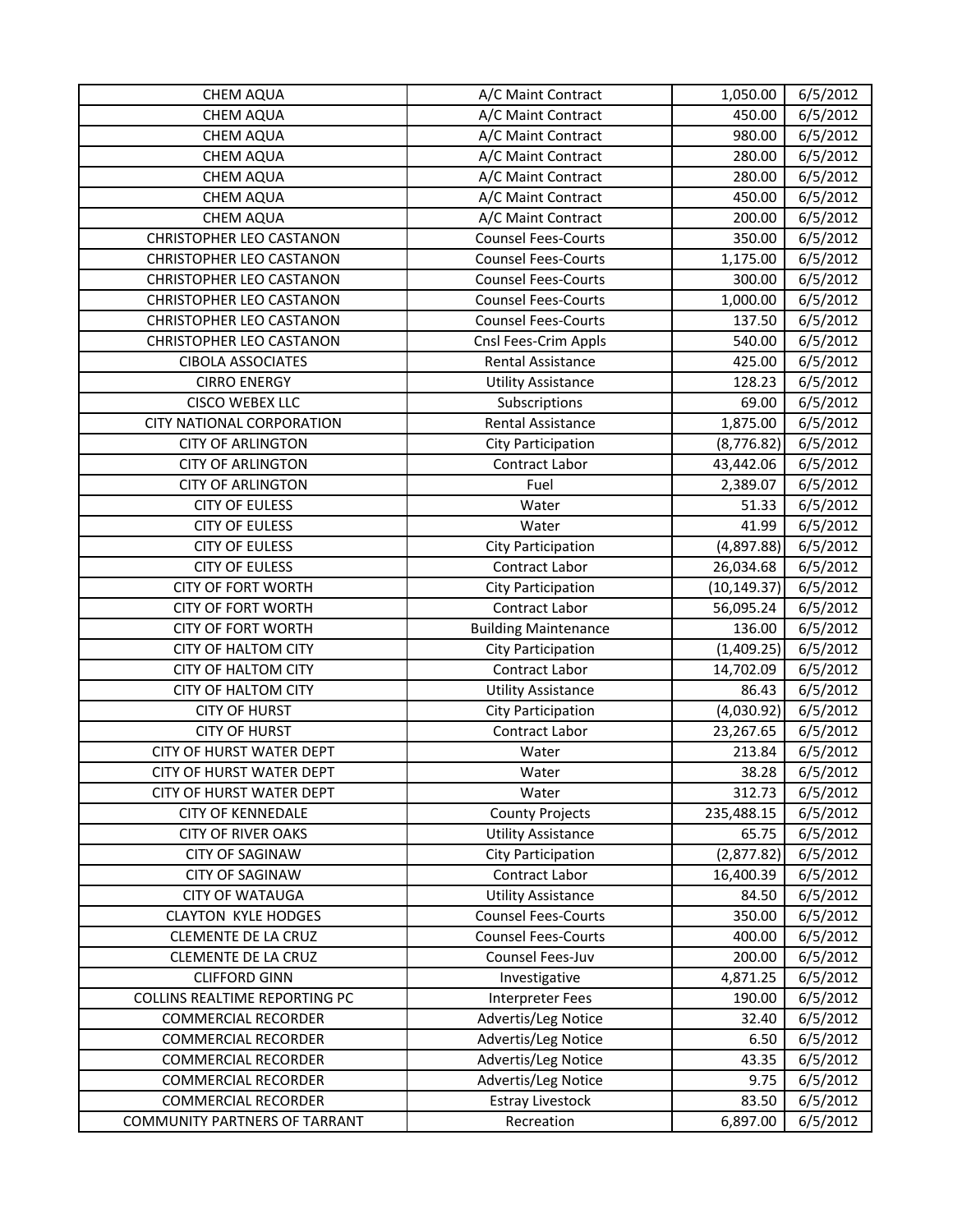| <b>CONCHO SUPPLY INC</b>           | Central Garage Inv          | 210.02   | 6/5/2012 |
|------------------------------------|-----------------------------|----------|----------|
| <b>CONNIE HARRIS GILFEATHER</b>    | <b>Professional Service</b> | 175.42   | 6/5/2012 |
| <b>CONNIE HARRIS GILFEATHER</b>    | <b>Professional Service</b> | 350.84   | 6/5/2012 |
| <b>CONNIE PYATT-DRYDEN</b>         | <b>Counsel Fees-Courts</b>  | 200.00   | 6/5/2012 |
| COOK CHILDREN'S PHYSICIAN NETWORK  | <b>Medical Services</b>     | 164.00   | 6/5/2012 |
| <b>CORPORATE SOURCE LTD</b>        | Non-Track Equipment         | 4,855.03 | 6/5/2012 |
| <b>CRASH DYNAMICS</b>              | <b>Professional Service</b> | 1,700.00 | 6/5/2012 |
| CRP / TBG FAIR OAKS LP             | <b>Utility Assistance</b>   | 38.65    | 6/5/2012 |
| <b>CUEVAS DISTRIBUTION INC</b>     | Lab Supplies                | 276.00   | 6/5/2012 |
| <b>CUMMINS SOUTHERN PLAINS LLC</b> | <b>Building Maintenance</b> | 129.90   | 6/5/2012 |
| <b>CURTIS FORTINBERRY</b>          | <b>Counsel Fees-Courts</b>  | 300.00   | 6/5/2012 |
| <b>CVR COMPUTER SUPPLIES INC</b>   | Sheriff Inventory           | 1,284.00 | 6/5/2012 |
| <b>CVR COMPUTER SUPPLIES INC</b>   | Supplies                    | 60.00    | 6/5/2012 |
| <b>CVR COMPUTER SUPPLIES INC</b>   | Supplies                    | 64.00    | 6/5/2012 |
| <b>CYNTHIA A FITCH</b>             | Counsel Fees - CPS          | 150.00   | 6/5/2012 |
| CYNTHIA MCKENZIE                   | Counsel Fees-Juv            | 100.00   | 6/5/2012 |
| D ROBIN MCCARTY                    | <b>Counsel Fees-Courts</b>  | 800.00   | 6/5/2012 |
| D-7 EAFCS                          | Education                   | 165.00   | 6/5/2012 |
| DAICO SUPPLY COMPANY               | Non-Track Equipment         | 80.00    | 6/5/2012 |
| <b>DALE HEISCH</b>                 | <b>Counsel Fees-Courts</b>  | 625.00   | 6/5/2012 |
| <b>DALLAS COUNTY</b>               | Interpreter Fees            | 457.00   | 6/5/2012 |
| <b>DALLAS WILLIAMS</b>             | <b>Restitution Payable</b>  | 50.00    | 6/5/2012 |
| <b>DAN NORMAN</b>                  | Rental Assistance           | 788.00   | 6/5/2012 |
| DANA A DUFFEY                      | Counsel Fees - CPS          | 100.00   | 6/5/2012 |
| DANIEL E COLLINS                   | <b>Counsel Fees-Courts</b>  | 350.00   | 6/5/2012 |
| DANIEL HERNANDEZ                   | <b>Counsel Fees-Courts</b>  | 400.00   | 6/5/2012 |
| <b>DANIEL HERNANDEZ</b>            | <b>Counsel Fees-Courts</b>  | 300.00   | 6/5/2012 |
| <b>DANIEL HERNANDEZ</b>            | <b>Counsel Fees-Courts</b>  | 550.00   | 6/5/2012 |
| DANIEL HERNANDEZ                   | <b>Counsel Fees-Courts</b>  | 400.00   | 6/5/2012 |
| DANIEL HERNANDEZ                   | <b>Counsel Fees-Courts</b>  | 300.00   | 6/5/2012 |
| <b>DANIEL HERNANDEZ</b>            | <b>Counsel Fees-Courts</b>  | 300.00   | 6/5/2012 |
| <b>DANIEL HERNANDEZ</b>            | <b>Counsel Fees-Courts</b>  | 200.00   | 6/5/2012 |
| <b>DANIEL HERNANDEZ</b>            | <b>Counsel Fees-Courts</b>  | 800.00   | 6/5/2012 |
| DANIEL YOUNG                       | <b>Counsel Fees-Courts</b>  | 350.00   | 6/5/2012 |
| <b>DANIEL YOUNG</b>                | <b>Counsel Fees-Courts</b>  | 218.75   | 6/5/2012 |
| <b>DANIEL YOUNG</b>                | <b>Counsel Fees-Courts</b>  | 200.00   | 6/5/2012 |
| <b>DANNY D PITZER</b>              | <b>Counsel Fees-Courts</b>  | 375.00   | 6/5/2012 |
| DANNY D PITZER                     | <b>Counsel Fees-Courts</b>  | 150.00   | 6/5/2012 |
| DARCY NILES DENO                   | Counsel Fees - CPS          | 100.00   | 6/5/2012 |
| <b>DARCY NILES DENO</b>            | Cnsl Fees-Fam Drg Ct        | 100.00   | 6/5/2012 |
| DARCY NILES DENO                   | <b>Counsel Fees-Probate</b> | 2,600.00 | 6/5/2012 |
| <b>DARYL CASTON</b>                | Other Payable               | 75.00    | 6/5/2012 |
| <b>DAVID BAYS</b>                  | <b>Counsel Fees-Courts</b>  | 500.00   | 6/5/2012 |
| <b>DAVID BAYS</b>                  | <b>Counsel Fees-Courts</b>  | 1,100.00 | 6/5/2012 |
| <b>DAVID BAYS</b>                  | <b>Counsel Fees-Courts</b>  | 600.00   | 6/5/2012 |
| DAVID JONES AND                    | Clothing                    | 100.00   | 6/5/2012 |
| David M Franco                     | Transportation              | 16.75    | 6/5/2012 |
| <b>DAVID PALMER</b>                | <b>Counsel Fees-Courts</b>  | 200.00   | 6/5/2012 |
| DAVID PALMER                       | <b>Counsel Fees-Courts</b>  | 100.00   | 6/5/2012 |
| DAVID PEARSON, IV                  | <b>Counsel Fees-Courts</b>  | 1,870.00 | 6/5/2012 |
| DAVID PEARSON, IV                  | <b>Counsel Fees-Courts</b>  | 140.00   | 6/5/2012 |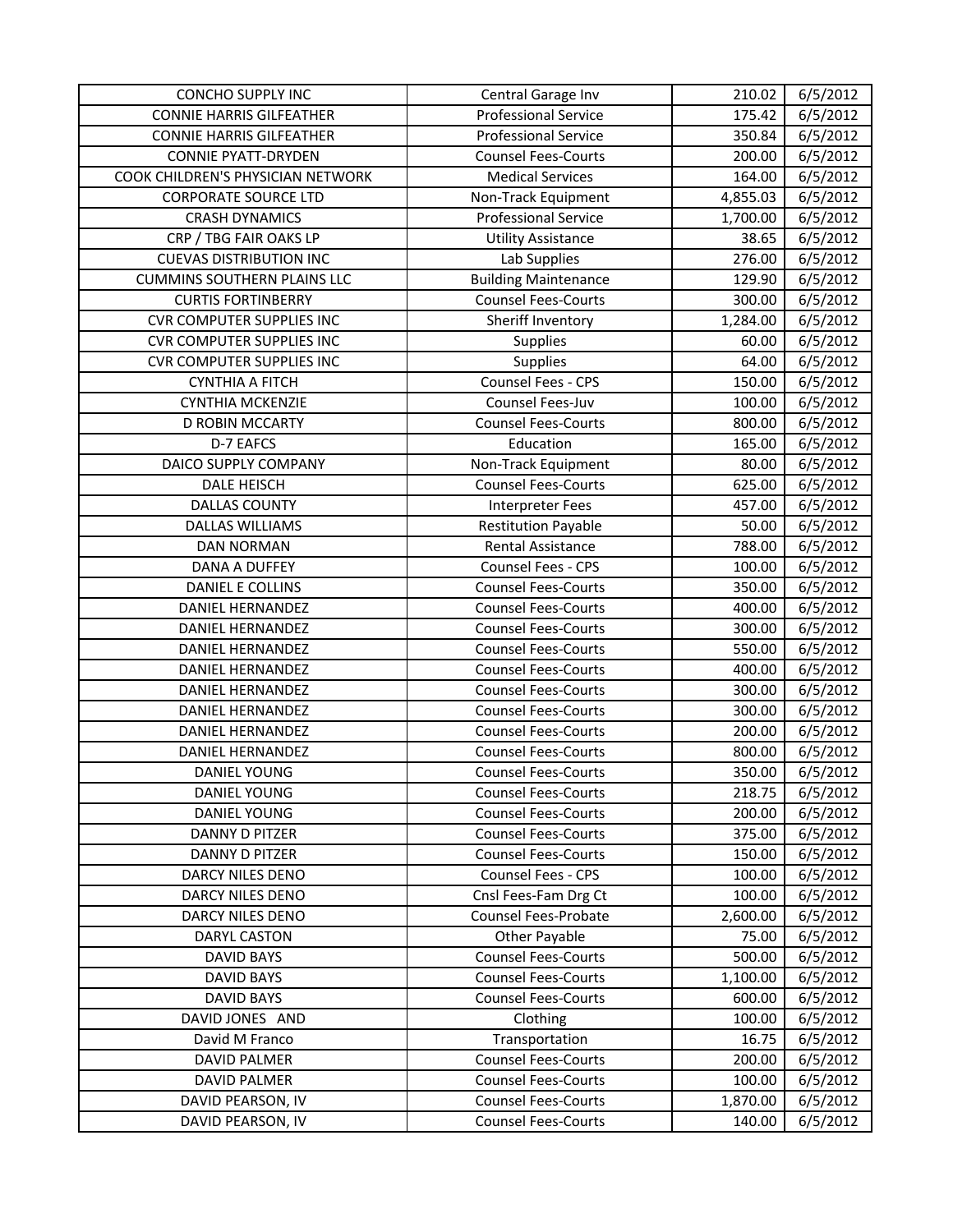| DAVID PEARSON, IV                      | <b>Litigation Expense</b>   | 41.82    | 6/5/2012 |
|----------------------------------------|-----------------------------|----------|----------|
| <b>DAVID RICHARDS</b>                  | <b>Counsel Fees-Courts</b>  | 650.00   | 6/5/2012 |
| <b>DAVID RICHARDS</b>                  | <b>Counsel Fees-Courts</b>  | 650.00   | 6/5/2012 |
| <b>DAVID RICHARDS</b>                  | <b>Counsel Fees-Courts</b>  | 375.00   | 6/5/2012 |
| <b>DAVIS &amp; STANTON INC</b>         | Service Awards              | 1,030.00 | 6/5/2012 |
| DAWNA GUERIN                           | Clothing                    | 200.00   | 6/5/2012 |
| <b>DBC FAMILY LAW</b>                  | Cnsl Fees-Fam Drg Ct        | 100.00   | 6/5/2012 |
| DEALERS ELECTRICAL SUPPLY              | Non-Track Const/Bldg        | 1,368.12 | 6/5/2012 |
| <b>DEBBIE EDWARDS</b>                  | Reporter's Records          | 1,604.00 | 6/5/2012 |
| <b>DEBBIE ROSEN</b>                    | <b>Restitution Payable</b>  | 300.00   | 6/5/2012 |
| DECKER, JONES, MCMACKIN, MCCLANE, HALL | <b>Counsel Fees-Probate</b> | 750.00   | 6/5/2012 |
| DEEPDALE INVESTMENTS LTD               | <b>Rental Assistance</b>    | 595.00   | 6/5/2012 |
| Denise F Smith                         | Supplies                    | 50.00    | 6/5/2012 |
| DEPT OF INFORMATION RESOURCES          | Lab Equip Mainten           | 225.86   | 6/5/2012 |
| <b>DEREK BROWN</b>                     | <b>Counsel Fees-Courts</b>  | 1,200.00 | 6/5/2012 |
| <b>DESERT SG LLC</b>                   | Rental Assistance           | 449.00   | 6/5/2012 |
| DFW COMMUNICATIONS INC                 | <b>Building Maintenance</b> | 695.99   | 6/5/2012 |
| DIAGNOSTIC HYBRIDS, INC.               | Lab Supplies                | 180.75   | 6/5/2012 |
| <b>DIRECT ENERGY LP</b>                | <b>Utility Assistance</b>   | 119.68   | 6/5/2012 |
| <b>DIRECTV INC</b>                     | Data Transmiss Line         | 90.99    | 6/5/2012 |
| <b>DJONT OPERATIONS LLC</b>            | Travel                      | 248.40   | 6/5/2012 |
| <b>DJONT OPERATIONS LLC</b>            | Travel                      | 248.40   | 6/5/2012 |
| <b>DJONT OPERATIONS LLC</b>            | Travel                      | 248.40   | 6/5/2012 |
| <b>DJONT OPERATIONS LLC</b>            | Travel                      | 248.40   | 6/5/2012 |
| DOLORES STEWART & ASSOCIATES INC       | <b>Professional Service</b> | 1,754.20 | 6/5/2012 |
| DOLORES STEWART & ASSOCIATES INC       | <b>Professional Service</b> | 4,385.50 | 6/5/2012 |
| DOLORES STEWART & ASSOCIATES INC       | <b>Professional Service</b> | 350.84   | 6/5/2012 |
| DOLORES STEWART & ASSOCIATES INC       | <b>Professional Service</b> | 877.10   | 6/5/2012 |
| DOLORES STEWART & ASSOCIATES INC       | <b>Professional Service</b> | 1,403.36 | 6/5/2012 |
| DOLORES STEWART & ASSOCIATES INC       | Reporter's Records          | 76.00    | 6/5/2012 |
| DOMINIC A BAUMAN                       | <b>Counsel Fees-Courts</b>  | 200.00   | 6/5/2012 |
| <b>DONALD N TURNER</b>                 | <b>Counsel Fees-Courts</b>  | 200.00   | 6/5/2012 |
| DOUBLE EAGLE MECHANICAL SERVICE        | <b>Building Maintenance</b> | 855.42   | 6/5/2012 |
| DOUBLE EAGLE MECHANICAL SERVICE        | A/C Maint Contract          | 250.00   | 6/5/2012 |
| DOUBLE EAGLE MECHANICAL SERVICE        | A/C Maint Contract          | 126.00   | 6/5/2012 |
| DOUBLE EAGLE MECHANICAL SERVICE        | A/C Maint Contract          | 1,950.00 | 6/5/2012 |
| DOUBLE EAGLE MECHANICAL SERVICE        | A/C Maint Contract          | 443.90   | 6/5/2012 |
| DOUBLE EAGLE MECHANICAL SERVICE        | <b>Building Maintenance</b> | 357.00   | 6/5/2012 |
| DOUBLETREE BY HILTON PORTLAND          | Education                   | 290.25   | 6/5/2012 |
| DRAKE DUNNAVENT PC                     | <b>Counsel Fees-Courts</b>  | 125.00   | 6/5/2012 |
| DYNA TEN CORPORATION                   | A/C Maint Contract          | 373.26   | 6/5/2012 |
| EAN HOLDINGS LLC                       | Transportation              | 120.17   | 6/5/2012 |
| EDDA JEFFERSON - MCKINNEY              | Clothing                    | 250.00   | 6/5/2012 |
| <b>EDWARD G JONES</b>                  | <b>Counsel Fees-Courts</b>  | 300.00   | 6/5/2012 |
| EDWIN YOUNGBLOOD                       | <b>Counsel Fees-Courts</b>  | 500.00   | 6/5/2012 |
| EDWIN YOUNGBLOOD                       | Counsel Fees-Juv            | 100.00   | 6/5/2012 |
| <b>ELOY SEPULVEDA</b>                  | <b>Counsel Fees-Courts</b>  | 300.00   | 6/5/2012 |
| <b>ELOY SEPULVEDA</b>                  | <b>Counsel Fees-Courts</b>  | 100.00   | 6/5/2012 |
| <b>ELOY SEPULVEDA</b>                  | <b>Counsel Fees-Courts</b>  | 200.00   | 6/5/2012 |
| <b>EMPIRE PAPER</b>                    | <b>Custodian Supplies</b>   | 4,835.00 | 6/5/2012 |
| <b>EMPIRE PAPER</b>                    | <b>Custodian Supplies</b>   | 483.50   | 6/5/2012 |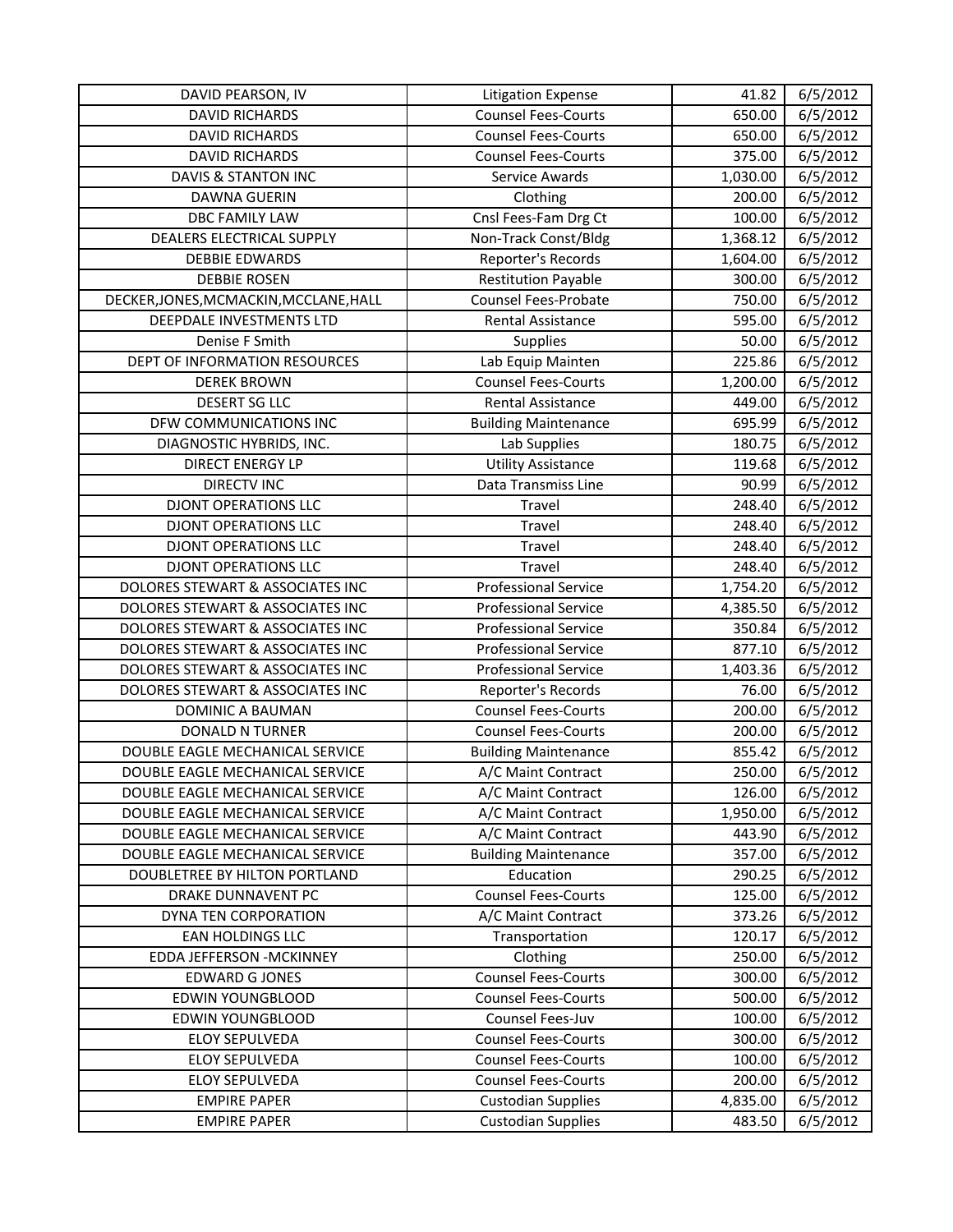| <b>EMPIRE PAPER</b>                 | <b>Custodian Supplies</b>   | 145.05   | 6/5/2012 |
|-------------------------------------|-----------------------------|----------|----------|
| <b>EMPIRE PAPER</b>                 | <b>Custodian Supplies</b>   | 483.50   | 6/5/2012 |
| <b>EMPIRE PAPER</b>                 | <b>Custodian Supplies</b>   | 967.00   | 6/5/2012 |
| <b>ENVIROMATIC SERVICES</b>         | <b>Building Maintenance</b> | 730.01   | 6/5/2012 |
| <b>ENVIROMATIC SERVICES</b>         | <b>Building Maintenance</b> | 1,177.21 | 6/5/2012 |
| <b>ENVIROMATIC SERVICES</b>         | <b>Building Maintenance</b> | 546.00   | 6/5/2012 |
| <b>ENVIROMATIC SERVICES</b>         | A/C Maint Contract          | 285.00   | 6/5/2012 |
| <b>ENVIROMATIC SERVICES</b>         | A/C Maint Contract          | 169.75   | 6/5/2012 |
| <b>ENVIROMATIC SERVICES</b>         | A/C Maint Contract          | 1,114.99 | 6/5/2012 |
| <b>ERIC CUMMINGS</b>                | <b>Counsel Fees-Courts</b>  | 140.00   | 6/5/2012 |
| <b>ERIC CUMMINGS</b>                | <b>Counsel Fees-Courts</b>  | 490.00   | 6/5/2012 |
| <b>ERIC CUMMINGS</b>                | <b>Counsel Fees-Courts</b>  | 250.00   | 6/5/2012 |
| <b>ERIC CUMMINGS</b>                | <b>Counsel Fees-Courts</b>  | 195.00   | 6/5/2012 |
| <b>ERIC CUMMINGS</b>                | <b>Counsel Fees-Courts</b>  | 250.00   | 6/5/2012 |
| Erin N Crary                        | Transportation              | 14.48    | 6/5/2012 |
| <b>ERNESTINE STEVENSON</b>          | Transportation              | 327.50   | 6/5/2012 |
| <b>EULA BROWN</b>                   | Clothing                    | 141.34   | 6/5/2012 |
| <b>EVCO PARTNERS LP</b>             | Supplies                    | 153.77   | 6/5/2012 |
| <b>EVCO PARTNERS LP</b>             | <b>Custodian Supplies</b>   | 130.30   | 6/5/2012 |
| <b>EVERETT DELEON CHAMBERS</b>      | <b>Counsel Fees-Probate</b> | 400.00   | 6/5/2012 |
| EZ ELECTRICAL CONTRACTORS LLC       | <b>Building Maintenance</b> | 210.65   | 6/5/2012 |
| F STEVEN MCCLURE AND ASSOCIATES PLL | <b>Counsel Fees-Courts</b>  | 600.00   | 6/5/2012 |
| <b>FAIR OAKS CREEK LTD</b>          | <b>Utility Assistance</b>   | 13.80    | 6/5/2012 |
| <b>FAIRFIELD INN &amp; SUITES</b>   | Travel                      | 223.74   | 6/5/2012 |
| <b>FAIRFIELD INN &amp; SUITES</b>   | Travel                      | 223.74   | 6/5/2012 |
| <b>FAIRWAY SUPPLY INC</b>           | <b>Building Maintenance</b> | 421.50   | 6/5/2012 |
| FAMILY DOLLAR #3641                 | Food/Hygiene Assist         | 20.00    | 6/5/2012 |
| FAMILY DOLLAR #7232                 | Food/Hygiene Assist         | 61.38    | 6/5/2012 |
| <b>FARMERS MARKET</b>               | Food                        | 481.20   | 6/5/2012 |
| <b>FEDEX</b>                        | Postage                     | 225.63   | 6/5/2012 |
| <b>FEDEX</b>                        | Postage                     | 116.08   | 6/5/2012 |
| <b>FEDEX</b>                        | Postage                     | 36.99    | 6/5/2012 |
| <b>FEDEX</b>                        | Postage                     | 486.97   | 6/5/2012 |
| <b>FEDEX</b>                        | Postage                     | 78.03    | 6/5/2012 |
| <b>FEDEX</b>                        | Postage                     | 115.97   | 6/5/2012 |
| <b>FEDEX</b>                        | Postage                     | 31.80    | 6/5/2012 |
| <b>FEDEX</b>                        | Postage                     | 33.32    | 6/5/2012 |
| <b>FEDEX</b>                        | Postage                     | 34.69    | 6/5/2012 |
| FELIPE O CALZADA                    | <b>Counsel Fees-Courts</b>  | 400.00   | 6/5/2012 |
| FELIPE O CALZADA                    | <b>Counsel Fees-Courts</b>  | 900.00   | 6/5/2012 |
| FELIPE O CALZADA                    | <b>Counsel Fees-Courts</b>  | 250.00   | 6/5/2012 |
| FELIPE O CALZADA                    | Counsel Fees-Juv            | 300.00   | 6/5/2012 |
| FELIPE O CALZADA                    | Counsel Fees - CPS          | 4,267.50 | 6/5/2012 |
| FELIPE O CALZADA                    | Cnsl Fees-Juv Det&Tr        | 400.00   | 6/5/2012 |
| <b>FERRELLGAS</b>                   | Fuel                        | 65.25    | 6/5/2012 |
| FIESTA MART #61                     | Food/Hygiene Assist         | 20.00    | 6/5/2012 |
| FIESTA MART #76                     | Food/Hygiene Assist         | 99.58    | 6/5/2012 |
| FIESTA MART INC                     | Food/Hygiene Assist         | 20.00    | 6/5/2012 |
| FILEAMERICA LLC                     | <b>Supplies</b>             | 152.50   | 6/5/2012 |
| FILTER SYSTEMS INC                  | A/C Maint Contract          | 962.66   | 6/5/2012 |
| FIRST CHOICE POWER                  | <b>Utility Assistance</b>   | 77.33    | 6/5/2012 |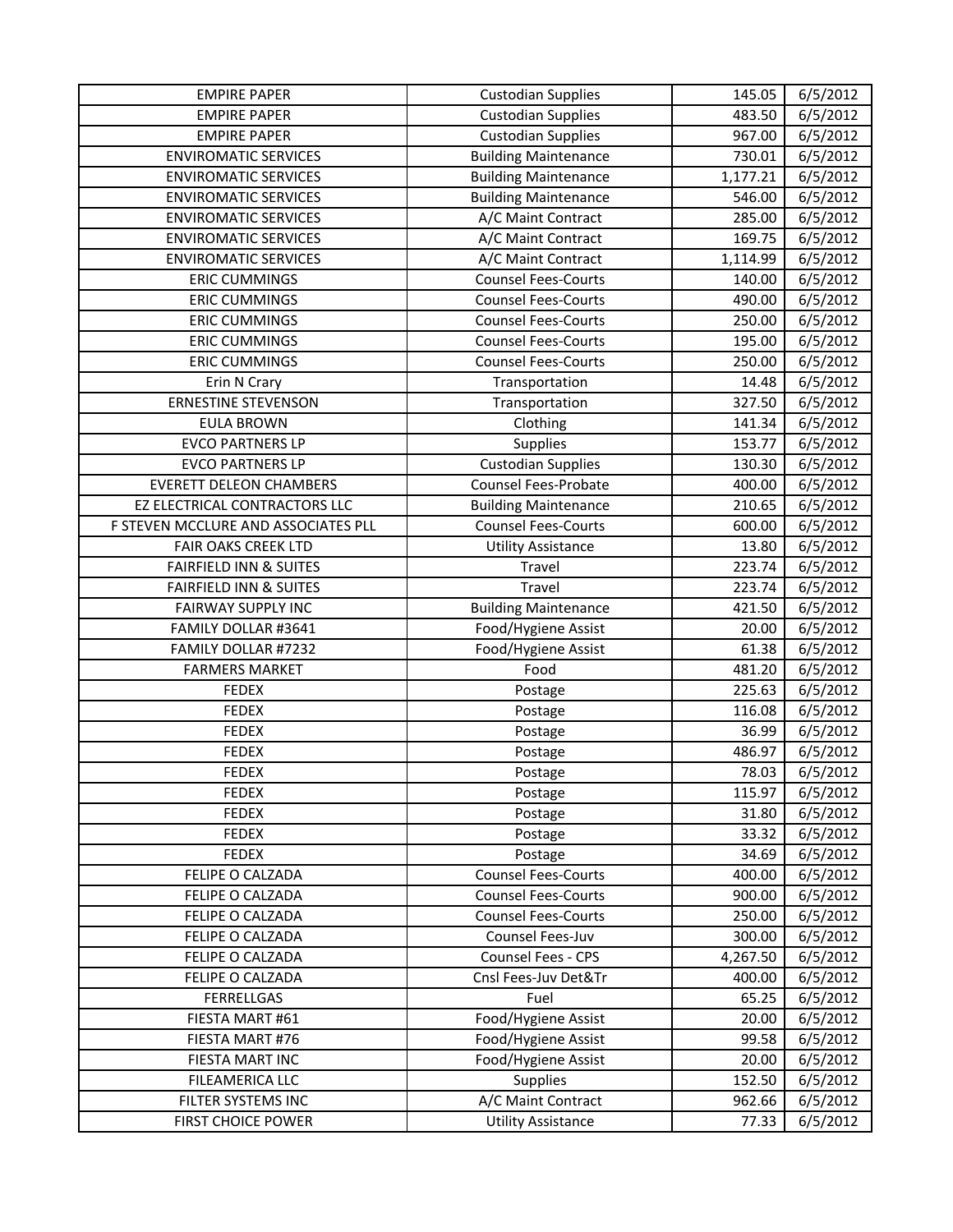| <b>FISHER SCIENTIFIC</b>            | Lab Supplies                | 379.62    | 6/5/2012 |
|-------------------------------------|-----------------------------|-----------|----------|
| <b>FISHER SCIENTIFIC</b>            | Lab Supplies                | 281.55    | 6/5/2012 |
| <b>FISHER SCIENTIFIC</b>            | Lab Supplies                | 166.28    | 6/5/2012 |
| <b>FISHER SCIENTIFIC</b>            | Lab Supplies                | 81.25     | 6/5/2012 |
| FITNESS SERVICE OF NORTH TEXAS      | <b>Equipment Maint</b>      | 660.14    | 6/5/2012 |
| FIVE STAR CORRECTIONAL SERVICES INC | <b>Food Contr/Prisoners</b> | 75,693.91 | 6/5/2012 |
| FIVE STAR CORRECTIONAL SERVICES INC | Food Contr/Employees        | 2,466.43  | 6/5/2012 |
| FIVE STAR FORD OF TEXAS LTD         | Central Garage Inv          | 4,930.20  | 6/5/2012 |
| FLYNN, FRANCIS & CLARK LLP          | Counsel Fees-Juv            | 200.00    | 6/5/2012 |
| <b>FOCUS CAMERA INC</b>             | Field Equip&Supplies        | 43.00     | 6/5/2012 |
| <b>FOODLAND MARKETS</b>             | Food/Hygiene Assist         | 38.49     | 6/5/2012 |
| <b>FORENSIC CONSULTANT SERVICES</b> | <b>Professional Service</b> | 1,500.00  | 6/5/2012 |
| FORT WORTH GENERATOR AND STARTER LL | Parts and Supplies          | 124.50    | 6/5/2012 |
| FORT WORTH ISD                      | <b>Professional Service</b> | 32,837.59 | 6/5/2012 |
| FORT WORTH TRANSPORTATION AUTHORITY | Transportation              | 250.00    | 6/5/2012 |
| FORT WORTH WATER DEPARTMENT         | Water                       | 107.82    | 6/5/2012 |
| FORT WORTH WATER DEPARTMENT         | Water                       | 20,283.62 | 6/5/2012 |
| FORT WORTH WATER DEPARTMENT         | Water                       | 10,073.19 | 6/5/2012 |
| FORT WORTH WATER DEPARTMENT         | Water                       | 725.83    | 6/5/2012 |
| FORT WORTH WATER DEPARTMENT         | Water                       | 147.39    | 6/5/2012 |
| FORT WORTH WATER DEPARTMENT         | Water                       | 1,611.49  | 6/5/2012 |
| FORT WORTH WATER DEPARTMENT         | Water                       | 344.50    | 6/5/2012 |
| FORT WORTH WATER DEPARTMENT         | Water                       | 268.00    | 6/5/2012 |
| FORT WORTH WATER DEPARTMENT         | Water                       | 898.93    | 6/5/2012 |
| FORT WORTH WATER DEPARTMENT         | Water                       | 1,098.72  | 6/5/2012 |
| FORT WORTH WATER DEPARTMENT         | Water                       | 207.73    | 6/5/2012 |
| FORT WORTH WATER DEPARTMENT         | Water                       | 294.85    | 6/5/2012 |
| FORT WORTH WATER DEPARTMENT         | Water                       | 267.18    | 6/5/2012 |
| FORT WORTH WATER DEPARTMENT         | Water                       | 149.10    | 6/5/2012 |
| FORT WORTH WATER DEPARTMENT         | Water                       | 27.00     | 6/5/2012 |
| FORT WORTH WATER DEPARTMENT         | <b>Utility Assistance</b>   | 2,041.60  | 6/5/2012 |
| FORT WORTH WATER DEPARTMENT         | Water                       | 168.49    | 6/5/2012 |
| <b>FRANCES B JANEZIC</b>            | <b>Professional Service</b> | 175.42    | 6/5/2012 |
| FRANCISCO HERNANDEZ JR              | <b>Counsel Fees-Courts</b>  | 100.00    | 6/5/2012 |
| FRANCISCO HERNANDEZ JR              | <b>Counsel Fees-Courts</b>  | 200.00    | 6/5/2012 |
| FREEDOM AUTOMOTIVE                  | Miscellaneous               | 692.90    | 6/5/2012 |
| FT WORTH LAUNDRY & DRY CLEAN        | Lab Equip Mainten           | 31.00     | 6/5/2012 |
| FULGHAM LAW FIRM PC                 | <b>Counsel Fees-Courts</b>  | 350.00    | 6/5/2012 |
| FULGHAM LAW FIRM PC                 | <b>Counsel Fees-Courts</b>  | 100.00    | 6/5/2012 |
| FULGHAM LAW FIRM PC                 | <b>Counsel Fees-Courts</b>  | 200.00    | 6/5/2012 |
| FULGHAM LAW FIRM PC                 | <b>Counsel Fees-Courts</b>  | 200.00    | 6/5/2012 |
| <b>G ALAN STEELE</b>                | <b>Counsel Fees-Courts</b>  | 1,450.00  | 6/5/2012 |
| <b>G ALAN STEELE</b>                | <b>Counsel Fees-Courts</b>  | 375.00    | 6/5/2012 |
| <b>G ANDREW PLATT</b>               | <b>Counsel Fees-Courts</b>  | 400.00    | 6/5/2012 |
| <b>G4S JUSTICE SERVICES INC</b>     | Electronic Monitor'g        | 3,024.56  | 6/5/2012 |
| GALLS, AN ARAMARK COMPANY           | Clothing                    | 929.92    | 6/5/2012 |
| GE FOODLAND INC                     | Food/Hygiene Assist         | 40.00     | 6/5/2012 |
| <b>GEORGE MACKEY</b>                | <b>Counsel Fees-Courts</b>  | 500.00    | 6/5/2012 |
| <b>GES</b>                          | <b>Building Maintenance</b> | 186.00    | 6/5/2012 |
| <b>GES</b>                          | <b>Building Maintenance</b> | 1,160.66  | 6/5/2012 |
| GES                                 | <b>Building Maintenance</b> | 1,318.14  | 6/5/2012 |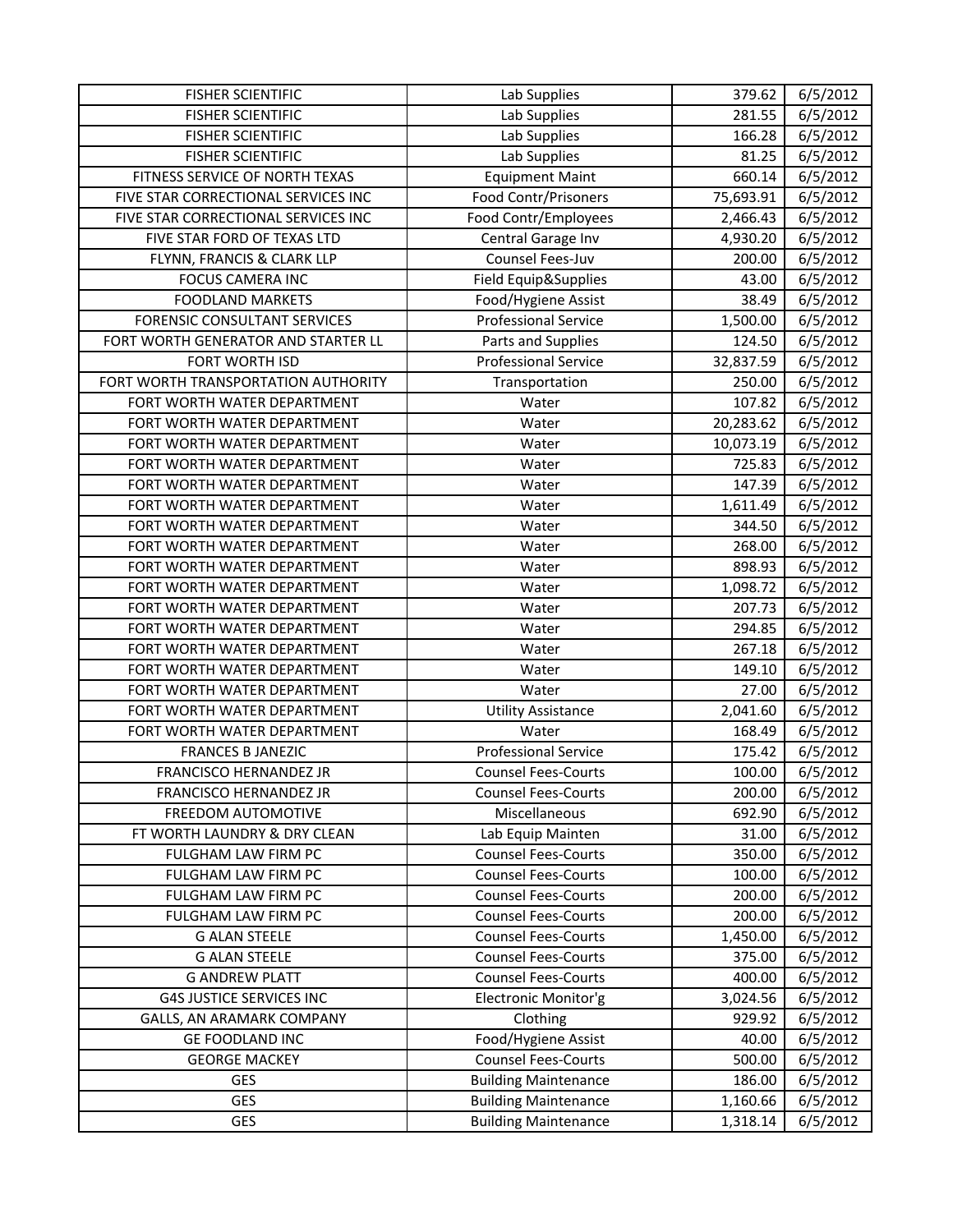| GES                                     | <b>Building Maintenance</b> | 1,849.36 | 6/5/2012 |
|-----------------------------------------|-----------------------------|----------|----------|
| <b>GES</b>                              | <b>Building Maintenance</b> | 186.00   | 6/5/2012 |
| <b>GES</b>                              | A/C Maint Contract          | 1,718.07 | 6/5/2012 |
| <b>GES</b>                              | A/C Maint Contract          | 449.86   | 6/5/2012 |
| <b>GES</b>                              | A/C Maint Contract          | 1,921.09 | 6/5/2012 |
| <b>GES</b>                              | A/C Maint Contract          | 500.00   | 6/5/2012 |
| <b>GES</b>                              | A/C Maint Contract          | 1,385.75 | 6/5/2012 |
| <b>GES</b>                              | A/C Maint Contract          | 3,579.00 | 6/5/2012 |
| <b>GES</b>                              | A/C Maint Contract          | 527.00   | 6/5/2012 |
| GES                                     | Kitchen Maintenance         | 2,809.48 | 6/5/2012 |
| <b>GES</b>                              | <b>Building Maintenance</b> | 1,098.68 | 6/5/2012 |
| GES                                     | A/C Maint Contract          | 124.00   | 6/5/2012 |
| <b>GES</b>                              | Non-Track Equipment         | 6,388.00 | 6/5/2012 |
| <b>GFOA-GOVERNMENT FINANCE OFFICERS</b> | <b>GFOA</b>                 | 4,620.00 | 6/5/2012 |
| <b>GILBERT RUSSELL ROWE</b>             | <b>Counsel Fees-Courts</b>  | 550.00   | 6/5/2012 |
| <b>GILBERT RUSSELL ROWE</b>             | <b>Counsel Fees-Courts</b>  | 875.00   | 6/5/2012 |
| <b>GILBERT RUSSELL ROWE</b>             | <b>Counsel Fees-Courts</b>  | 400.00   | 6/5/2012 |
| <b>GILBERT RUSSELL ROWE</b>             | <b>Counsel Fees-Courts</b>  | 1,325.00 | 6/5/2012 |
| <b>GILBERT RUSSELL ROWE</b>             | <b>Counsel Fees-Courts</b>  | 525.00   | 6/5/2012 |
| <b>GLAXO SMITH KLINE (GSK)</b>          | <b>Medical Supplies</b>     | 5,814.90 | 6/5/2012 |
| <b>GLAXO SMITH KLINE (GSK)</b>          | <b>Medical Supplies</b>     | 2,289.31 | 6/5/2012 |
| <b>GLORIOUS SUNSHINE USA</b>            | <b>Rental Assistance</b>    | 788.00   | 6/5/2012 |
| <b>GLYNIS MCGINTY</b>                   | <b>Counsel Fees-Courts</b>  | 400.00   | 6/5/2012 |
| <b>GRAND PRAIRIE POLICE DEPARTMENT</b>  | Due to Other Govts          | 87.21    | 6/5/2012 |
| <b>GRANGER GROUP INC</b>                | <b>Bonds</b>                | 71.00    | 6/5/2012 |
| <b>GRAPHIC SOLUTIONS GROUP</b>          | Sign Shop Inventory         | 910.11   | 6/5/2012 |
| GREEN GUARD FIRST AID AND SAFETY        | <b>Supplies</b>             | 104.54   | 6/5/2012 |
| <b>GREEN MOUNTAIN ENERGY COMPANY</b>    | <b>Utility Assistance</b>   | 58.66    | 6/5/2012 |
| <b>GREG GRAY</b>                        | <b>Counsel Fees-Courts</b>  | 1,150.00 | 6/5/2012 |
| <b>GREG GRAY</b>                        | <b>Counsel Fees-Courts</b>  | 600.00   | 6/5/2012 |
| <b>GREYHOUND LINES INC</b>              | Transportation              | 75.00    | 6/5/2012 |
| <b>GST PUBLIC SAFETY SUPPLY</b>         | Clothing                    | 189.98   | 6/5/2012 |
| <b>GST PUBLIC SAFETY SUPPLY</b>         | Clothing                    | 1,292.68 | 6/5/2012 |
| <b>GST PUBLIC SAFETY SUPPLY</b>         | Clothing                    | 1,042.30 | 6/5/2012 |
| <b>GST PUBLIC SAFETY SUPPLY</b>         | Clothing                    | 4,572.35 | 6/5/2012 |
| <b>GST PUBLIC SAFETY SUPPLY</b>         | Clothing                    | 2,104.70 | 6/5/2012 |
| <b>GST PUBLIC SAFETY SUPPLY</b>         | Clothing                    | 3,338.23 | 6/5/2012 |
| <b>GST PUBLIC SAFETY SUPPLY</b>         | Clothing                    | 762.12   | 6/5/2012 |
| <b>GST PUBLIC SAFETY SUPPLY</b>         | Clothing                    | 1,281.15 | 6/5/2012 |
| <b>GST PUBLIC SAFETY SUPPLY</b>         | Clothing                    | 1,921.09 | 6/5/2012 |
| <b>GST PUBLIC SAFETY SUPPLY</b>         | Clothing                    | 1,108.38 | 6/5/2012 |
| <b>GST PUBLIC SAFETY SUPPLY</b>         | Clothing                    | 372.85   | 6/5/2012 |
| <b>GST PUBLIC SAFETY SUPPLY</b>         | Clothing                    | 239.18   | 6/5/2012 |
| <b>GST PUBLIC SAFETY SUPPLY</b>         | Clothing                    | 1,938.08 | 6/5/2012 |
| <b>GST PUBLIC SAFETY SUPPLY</b>         | Clothing                    | 862.98   | 6/5/2012 |
| <b>GST PUBLIC SAFETY SUPPLY</b>         | Clothing                    | 1,758.08 | 6/5/2012 |
| <b>GST PUBLIC SAFETY SUPPLY</b>         | Clothing                    | 1,714.93 | 6/5/2012 |
| <b>GST PUBLIC SAFETY SUPPLY</b>         | Clothing                    | 2,564.09 | 6/5/2012 |
| <b>GST PUBLIC SAFETY SUPPLY</b>         | Clothing                    | 806.22   | 6/5/2012 |
| <b>GST PUBLIC SAFETY SUPPLY</b>         | Clothing                    | 2,008.22 | 6/5/2012 |
| <b>GST PUBLIC SAFETY SUPPLY</b>         | Clothing                    | 885.14   | 6/5/2012 |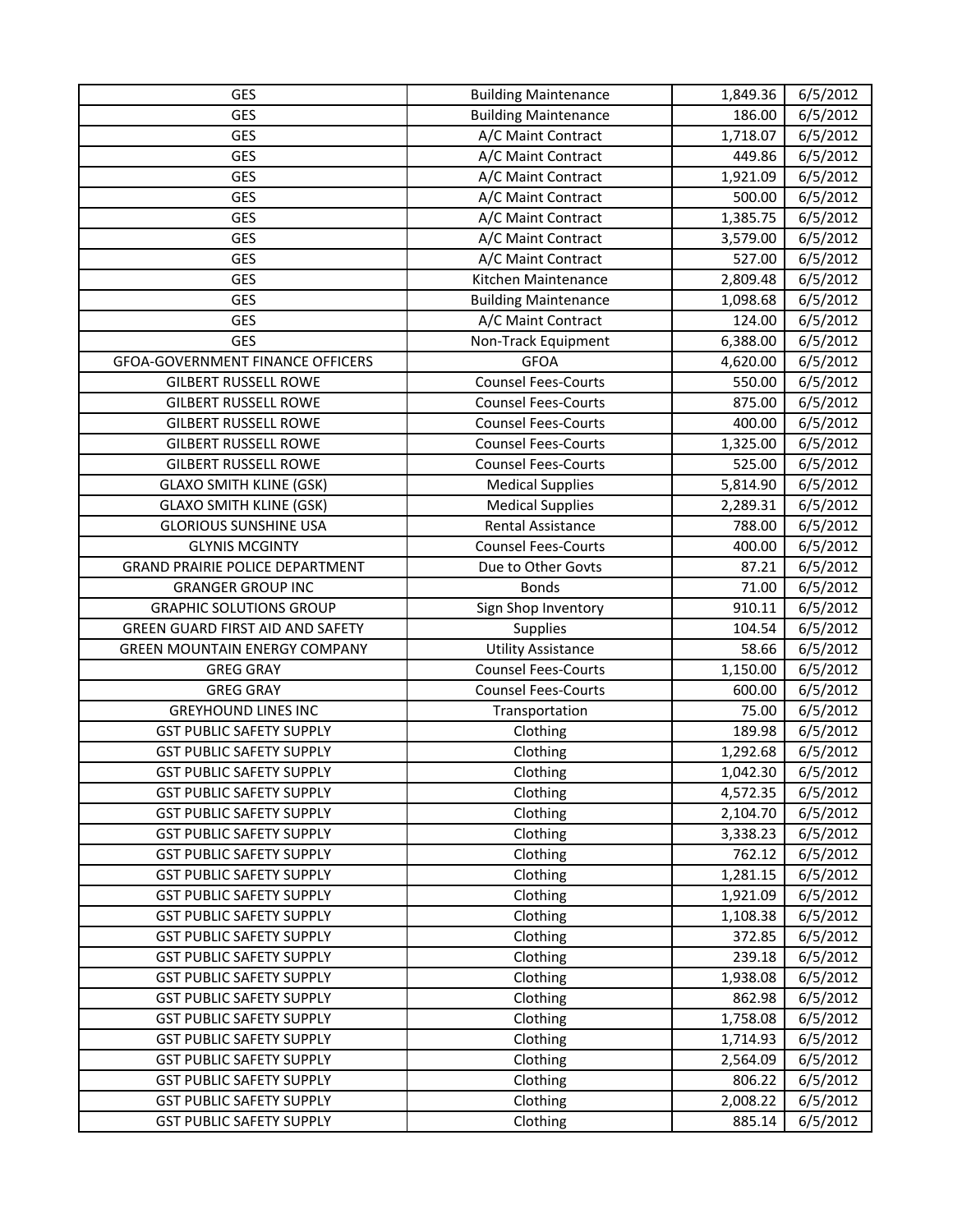| <b>GST PUBLIC SAFETY SUPPLY</b>      | Clothing                    | 1,960.47  | 6/5/2012 |
|--------------------------------------|-----------------------------|-----------|----------|
| <b>GST PUBLIC SAFETY SUPPLY</b>      | Clothing                    | (487.45)  | 6/5/2012 |
| <b>GW OUTFITTERS LP</b>              | Supplies                    | 99.00     | 6/5/2012 |
| H D SMITH WHOLESALE CO               | <b>Medical Supplies</b>     | 1,641.64  | 6/5/2012 |
| H D SMITH WHOLESALE CO               | <b>Medical Supplies</b>     | 602.44    | 6/5/2012 |
| <b>HACH COMPANY</b>                  | Lab Supplies                | 308.98    | 6/5/2012 |
| <b>HALL &amp; MIXON PLLC</b>         | Counsel Fees-Probate        | 1,000.00  | 6/5/2012 |
| HAM RADIO OUTLET INC                 | <b>Supplies</b>             | 1,294.75  | 6/5/2012 |
| HAM RADIO OUTLET INC                 | LV Furn&Off Eq(Mod)         | 2,878.10  | 6/5/2012 |
| HAMIDA A ABDAL-KHALLAQ INC           | <b>Counsel Fees-Courts</b>  | 500.00    | 6/5/2012 |
| HAMIDA A ABDAL-KHALLAQ INC           | <b>Counsel Fees-Courts</b>  | 225.00    | 6/5/2012 |
| HANSON AGGREGATES CENTRAL INC        | Rock and Gravel             | 62,147.50 | 6/5/2012 |
| HANSON AGGREGATES CENTRAL INC        | Rock and Gravel             | 3,679.38  | 6/5/2012 |
| <b>HARDY DIAGNOSTICS</b>             | Lab Supplies                | 233.08    | 6/5/2012 |
| <b>HAROLD V JOHNSON</b>              | <b>Counsel Fees-Courts</b>  | 250.00    | 6/5/2012 |
| <b>HAROLD V JOHNSON</b>              | <b>Counsel Fees-Courts</b>  | 525.00    | 6/5/2012 |
| HARRY HARRIS, III                    | <b>Counsel Fees-Courts</b>  | 4,675.00  | 6/5/2012 |
| HARRY HARRIS, III                    | <b>Counsel Fees-Courts</b>  | 1,650.00  | 6/5/2012 |
| <b>HAWK ELECTRONICS</b>              | Telephone - Mobile          | 647.85    | 6/5/2012 |
| <b>HAWK ELECTRONICS</b>              | <b>Equipment Maint</b>      | 629.70    | 6/5/2012 |
| HEARTLAND ASPHALT MATERIALS INC      | Asphalt-Liquid              | 1,621.72  | 6/5/2012 |
| <b>HEATHER YVONNE OGIER</b>          | Counsel Fees - CPS          | 590.00    | 6/5/2012 |
| HEI SAN ANTONIO LP                   | Prepaid - Travel            | 297.71    | 6/5/2012 |
| <b>HELBING'S MOBIL SERVICE</b>       | Central Garage Inv          | 173.50    | 6/5/2012 |
| <b>HELLO DIRECT</b>                  | Supplies                    | 459.00    | 6/5/2012 |
| <b>HIRAM BODON</b>                   | <b>Counsel Fees-Courts</b>  | 600.00    | 6/5/2012 |
| <b>HIRED HANDS INC</b>               | <b>Interpreter Fees</b>     | 280.00    | 6/5/2012 |
| HIRED HANDS INC                      | Interpreter Fees            | 297.50    | 6/5/2012 |
| HOLD MY HAND                         | Clothing                    | 125.00    | 6/5/2012 |
| HOLT COMPANY OF TEXAS                | Parts and Supplies          | 22.60     | 6/5/2012 |
| <b>HOSE TECH</b>                     | Parts and Supplies          | 123.18    | 6/5/2012 |
| <b>HSBC BUSINESS SOLUTIONS</b>       | Landscaping Expense         | 576.14    | 6/5/2012 |
| <b>I-CON SYSTEMS INC</b>             | <b>Building Maintenance</b> | 12,695.12 | 6/5/2012 |
| ICS                                  | Shrff Commissary Inv        | 1,433.50  | 6/5/2012 |
| ICS                                  | Personal Hygiene            | 30.50     | 6/5/2012 |
| <b>IDEAL FIRE &amp; SECURITY LLC</b> | <b>Building Maintenance</b> | 85.00     | 6/5/2012 |
| <b>IDEAL FIRE &amp; SECURITY LLC</b> | <b>Building Maintenance</b> | 83.50     | 6/5/2012 |
| <b>IDEAL FIRE &amp; SECURITY LLC</b> | <b>Building Maintenance</b> | 103.00    | 6/5/2012 |
| <b>IDEAL FIRE &amp; SECURITY LLC</b> | <b>Building Maintenance</b> | 74.50     | 6/5/2012 |
| <b>IDEAL FIRE &amp; SECURITY LLC</b> | <b>Building Maintenance</b> | 75.00     | 6/5/2012 |
| INDUSTRIAL POWER ISUZU TRUCK         | Central Garage Inv          | 1,267.44  | 6/5/2012 |
| INSTITUTE FOR MANAGEMENT STUDIES     | <b>Professional Service</b> | 385.00    | 6/5/2012 |
| INTEGRATED ACCESS SYSTEMS, LLC       | <b>Equipment Maint</b>      | 8,500.01  | 6/5/2012 |
| INTERCON ENVIRONMENTAL INC           | <b>Professional Service</b> | 11,599.54 | 6/5/2012 |
| INTERSTATE BATTERY OF FT WORTH       | Central Garage Inv          | 322.84    | 6/5/2012 |
| <b>INX LLC</b>                       | Non-Track Equipment         | 1,104.46  | 6/5/2012 |
| <b>IRVING HOLDINGS INC</b>           | Transportation              | 27.65     | 6/5/2012 |
| <b>IRVING HOLDINGS INC</b>           | Transportation              | 553.04    | 6/5/2012 |
| J A SEXAUER                          | Pool Maintenance            | 927.36    | 6/5/2012 |
| J W BEARDEN & ASSOCIATES PLLC        | Cnsl Fees-Fam Drg Ct        | 100.00    | 6/5/2012 |
| JACK L HINES JR                      | <b>Building Maintenance</b> | 865.00    | 6/5/2012 |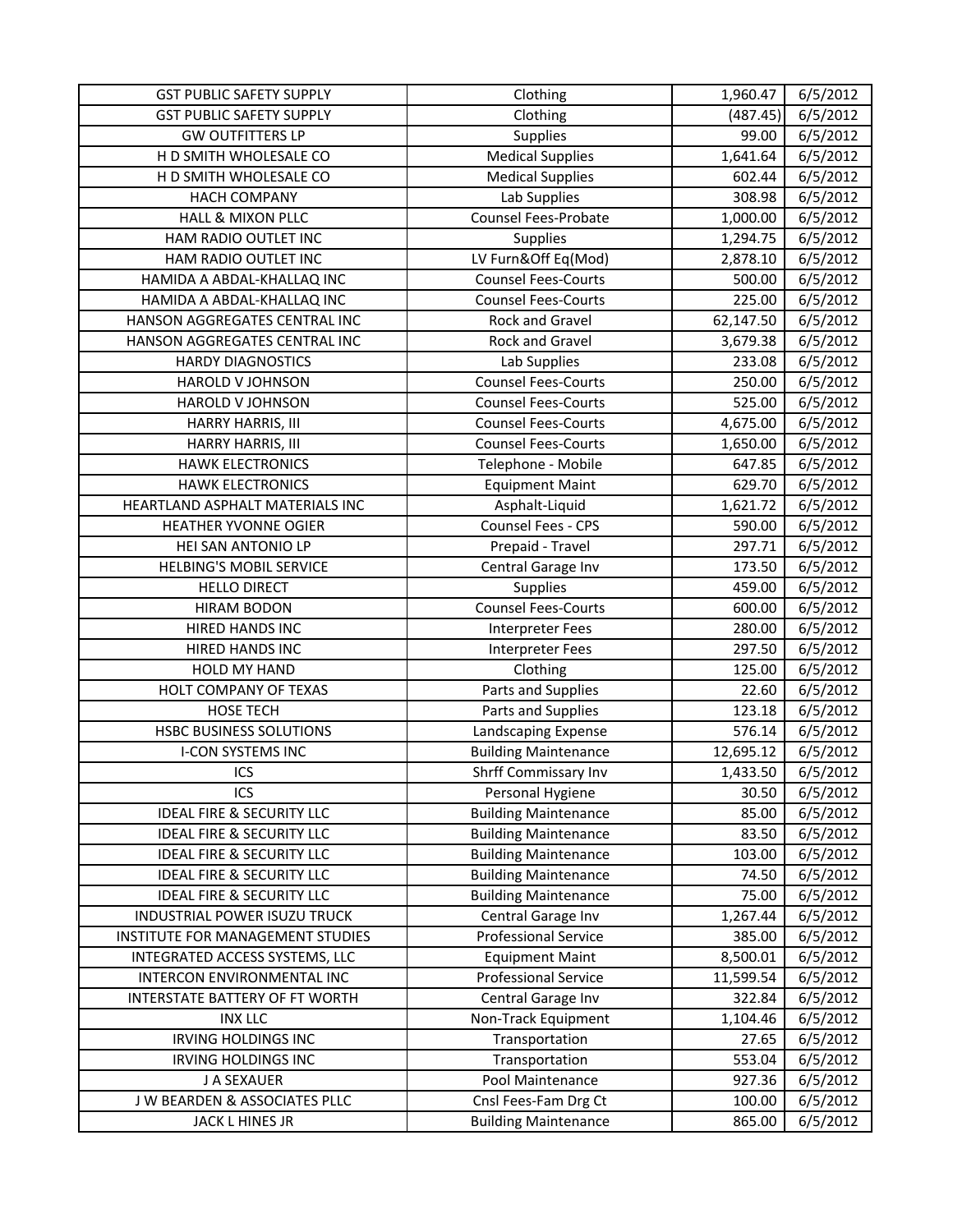| <b>JAMES D RENFORTH II</b>   | <b>Counsel Fees-Courts</b>  | 180.00    | 6/5/2012 |
|------------------------------|-----------------------------|-----------|----------|
| <b>JAMES D RENFORTH II</b>   | <b>Counsel Fees-Courts</b>  | 600.00    | 6/5/2012 |
| <b>JAMES D RENFORTH II</b>   | <b>Counsel Fees-Courts</b>  | 225.00    | 6/5/2012 |
| <b>JAMES MASEK</b>           | Counsel Fees-Juv            | 100.00    | 6/5/2012 |
| <b>JAMES MASEK</b>           | Counsel Fees - CPS          | 4,435.00  | 6/5/2012 |
| <b>JAMES R ROBBINS</b>       | Counsel Fees - CPS          | 500.00    | 6/5/2012 |
| <b>JAMES R WILSON</b>        | <b>Counsel Fees-Courts</b>  | 230.00    | 6/5/2012 |
| <b>JAMES W HOLLIDAY</b>      | <b>Counsel Fees-Probate</b> | 3,000.00  | 6/5/2012 |
| <b>JANA KAY BRAVO</b>        | Reporter's Records          | 212.00    | 6/5/2012 |
| JANAM TECHNOLOGIES LLC       | <b>Equipment Maint</b>      | 250.00    | 6/5/2012 |
| <b>JANET FOSTER</b>          | Clothing                    | 242.32    | 6/5/2012 |
| JANET Z CAPUA CATERING LLC   | <b>Meeting Expenses</b>     | 234.70    | 6/5/2012 |
| <b>JANPAK</b>                | Supplies                    | 346.28    | 6/5/2012 |
| <b>JANPAK</b>                | <b>Custodian Supplies</b>   | 411.20    | 6/5/2012 |
| JAY GILBERT CABALLERO        | <b>Counsel Fees-Courts</b>  | 600.00    | 6/5/2012 |
| <b>JEANIE MORRIS</b>         | Reporter's Records          | 16,806.30 | 6/5/2012 |
| JEFF EUBANK ROOFING CO INC   | <b>Building Maintenance</b> | 1,500.00  | 6/5/2012 |
| <b>JEFF S HOOVER</b>         | <b>Counsel Fees-Courts</b>  | 200.00    | 6/5/2012 |
| <b>JEFF S HOOVER</b>         | <b>Counsel Fees-Courts</b>  | 300.00    | 6/5/2012 |
| JEFFERY DAVID BONCEK         | <b>Counsel Fees-Courts</b>  | 1,450.00  | 6/5/2012 |
| JEFFREY S STEWART PC         | <b>Counsel Fees-Courts</b>  | 500.00    | 6/5/2012 |
| <b>JENNIFER HUNTER</b>       | Reporter's Records          | 544.00    | 6/5/2012 |
| <b>JENNIFER PORTER</b>       | Clothing                    | 100.00    | 6/5/2012 |
| JESSE H EPPERSON III         | Parts and Supplies          | 111.00    | 6/5/2012 |
| <b>JESSICA LOUGHRAN</b>      | Clothing                    | 125.00    | 6/5/2012 |
| <b>JESSICA LYNN TYNDELL</b>  | <b>Restitution Payable</b>  | 140.00    | 6/5/2012 |
| <b>JESUS NEVAREZ</b>         | <b>Counsel Fees-Courts</b>  | 300.00    | 6/5/2012 |
| <b>JESUS NEVAREZ</b>         | Counsel Fees - CPS          | 1,350.00  | 6/5/2012 |
| <b>JIM C MINTER</b>          | <b>Counsel Fees-Courts</b>  | 400.00    | 6/5/2012 |
| <b>JIM CULBERTSON</b>        | Counsel Fees - CPS          | 100.00    | 6/5/2012 |
| <b>JIM LANE</b>              | <b>Counsel Fees-Courts</b>  | 2,950.00  | 6/5/2012 |
| <b>JIM LANE</b>              | <b>Counsel Fees-Courts</b>  | 1,375.00  | 6/5/2012 |
| <b>JIM LANE</b>              | <b>Counsel Fees-Courts</b>  | 350.00    | 6/5/2012 |
| <b>JIM LANE</b>              | <b>Counsel Fees-Courts</b>  | 150.00    | 6/5/2012 |
| <b>JOEL L EPPS</b>           | <b>Professional Service</b> | 701.68    | 6/5/2012 |
| <b>JOETTA KEENE</b>          | <b>Counsel Fees-Courts</b>  | 512.50    | 6/5/2012 |
| <b>JOHN AVERY</b>            | <b>Counsel Fees-Courts</b>  | 225.00    | 6/5/2012 |
| JOHN CARL BEATTY             | <b>Counsel Fees-Courts</b>  | 1,825.00  | 6/5/2012 |
| <b>JOHN ECK</b>              | <b>Counsel Fees - CPS</b>   | 100.00    | 6/5/2012 |
| JOHN W STICKELS              | <b>Counsel Fees-Courts</b>  | 200.00    | 6/5/2012 |
| JOHN W STICKELS              | <b>Counsel Fees-Courts</b>  | 100.00    | 6/5/2012 |
| <b>JOHN W STICKELS</b>       | Cnsl Fees-Cap Murder        | 2,700.00  | 6/5/2012 |
| <b>JOHNSON &amp; JOHNSON</b> | <b>Counsel Fees-Courts</b>  | 4,450.00  | 6/5/2012 |
| <b>JOHNSON &amp; JOHNSON</b> | <b>Counsel Fees-Courts</b>  | 420.00    | 6/5/2012 |
| JOHNSON & JOHNSON            | <b>Counsel Fees-Courts</b>  | 300.00    | 6/5/2012 |
| <b>JONATHAN SIMPSON</b>      | <b>Counsel Fees-Courts</b>  | 300.00    | 6/5/2012 |
| JOSE FELIPE VELA JR          | Investigative               | 620.62    | 6/5/2012 |
| JOYCE E STEVENS P.C.         | <b>Counsel Fees-Courts</b>  | 100.00    | 6/5/2012 |
| JPS HEALTH NETWORK           | Miscellaneous               | 1,000.00  | 6/5/2012 |
| <b>JUDGE PHILLIP VICK</b>    | Travel                      | 79.09     | 6/5/2012 |
| <b>JUDITH VAN HOOF</b>       | <b>Counsel Fees - CPS</b>   | 955.00    | 6/5/2012 |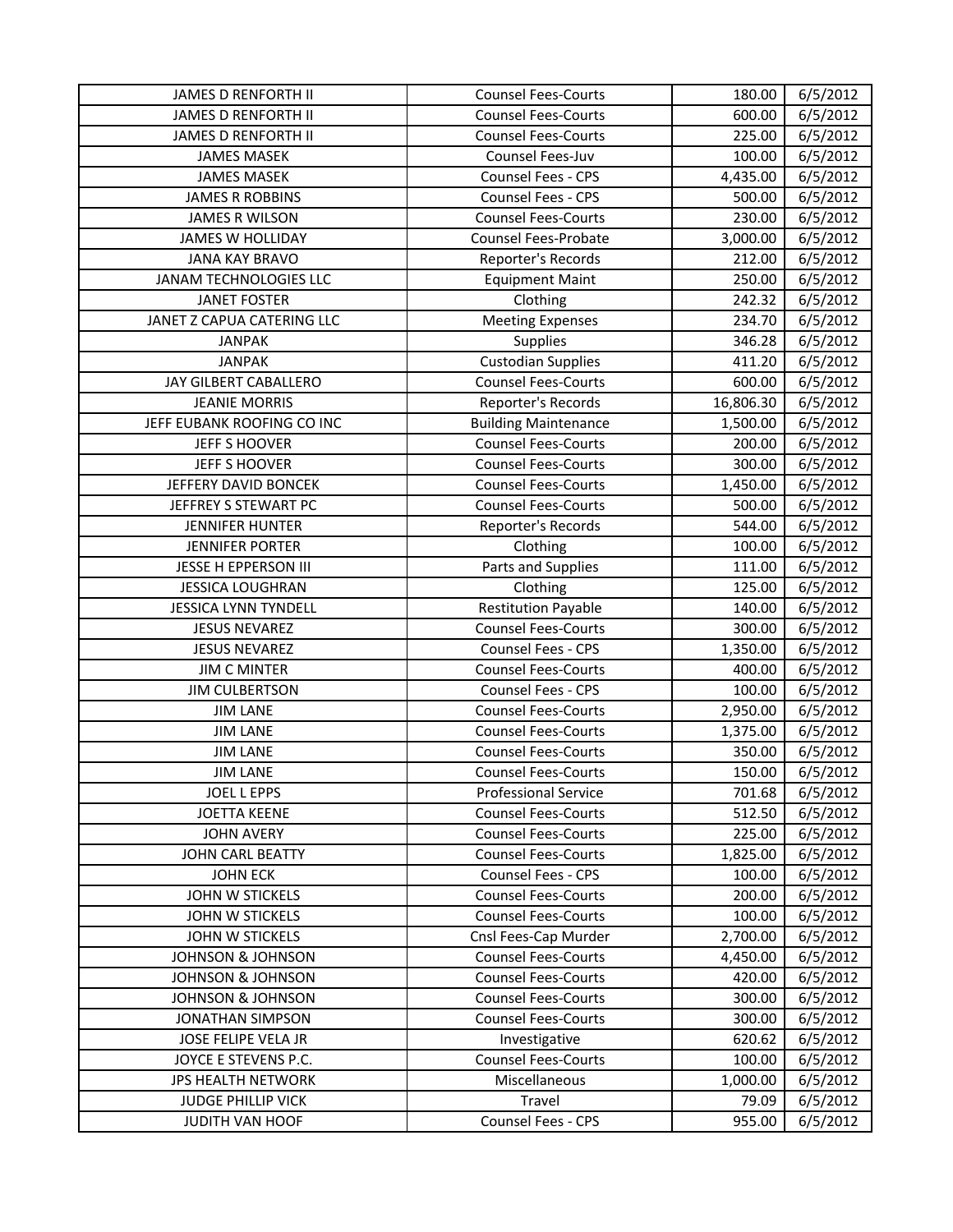| <b>JULIE JACOBSON</b>             | Counsel Fees-Juv            | 300.00    | 6/5/2012 |
|-----------------------------------|-----------------------------|-----------|----------|
| <b>JULIE JACOBSON</b>             | Counsel Fees - CPS          | 375.00    | 6/5/2012 |
| JURIS PUBLISHING INC              | Law Books                   | 20.00     | 6/5/2012 |
| JUST ENERGY TEXAS I CORP          | <b>Utility Assistance</b>   | 346.78    | 6/5/2012 |
| <b>KARA CARRERAS</b>              | <b>Counsel Fees-Courts</b>  | 1,750.00  | 6/5/2012 |
| <b>KARA CARRERAS</b>              | <b>Counsel Fees-Courts</b>  | 575.00    | 6/5/2012 |
| <b>KARA CARRERAS</b>              | Cnsl Fees-Crim Appls        | 1,250.00  | 6/5/2012 |
| <b>KARMEN JOHNSON</b>             | Counsel Fees-Juv            | 350.00    | 6/5/2012 |
| <b>KARMEN JOHNSON</b>             | Cnsl Fees-Fam Drg Ct        | 100.00    | 6/5/2012 |
| KARTEN PSYCHOLOGICAL SERVICES     | Psych Exam/Testimony        | 350.00    | 6/5/2012 |
| <b>KATHERINE DAVIS</b>            | Clothing                    | 192.34    | 6/5/2012 |
| KATHERYN HAYWOOD                  | <b>Counsel Fees-Courts</b>  | 100.00    | 6/5/2012 |
| KATHERYN HAYWOOD                  | <b>Counsel Fees-Courts</b>  | 400.00    | 6/5/2012 |
| <b>KATHY A LOWTHORP</b>           | <b>Counsel Fees-Courts</b>  | 750.00    | 6/5/2012 |
| <b>KATHY A LOWTHORP</b>           | <b>Counsel Fees-Courts</b>  | 100.00    | 6/5/2012 |
| KATHY A LOWTHORP                  | <b>Counsel Fees-Courts</b>  | 200.00    | 6/5/2012 |
| <b>KATHY A LOWTHORP</b>           | <b>Counsel Fees-Courts</b>  | 200.00    | 6/5/2012 |
| KEARNEY/WYNN ATTORNEYS AT LAW     | <b>Counsel Fees-Courts</b>  | 300.00    | 6/5/2012 |
| <b>KEITH MCKAY</b>                | <b>Counsel Fees-Courts</b>  | 950.00    | 6/5/2012 |
| <b>KEITH MCKAY</b>                | <b>Counsel Fees-Courts</b>  | 400.00    | 6/5/2012 |
| <b>KEITH MCKAY</b>                | <b>Counsel Fees-Courts</b>  | 200.00    | 6/5/2012 |
| <b>KELLI D STEVENS</b>            | <b>Professional Service</b> | 1,470.00  | 6/5/2012 |
| KELLY R GOODNESS PHD              | Psych Exam/Testimony        | 2,000.00  | 6/5/2012 |
| <b>KELLY R GOODNESS PHD</b>       | Psych Exam/Testimony        | 450.00    | 6/5/2012 |
| <b>KELLYE SWANDA</b>              | Counsel Fees - CPS          | 2,915.00  | 6/5/2012 |
| <b>KELLYE SWANDA</b>              | Cnsl Fees-Fam Drg Ct        | 100.00    | 6/5/2012 |
| <b>KENNETH CUTRER</b>             | <b>Counsel Fees-Courts</b>  | 100.00    | 6/5/2012 |
| <b>KENNETH CUTRER</b>             | <b>Counsel Fees-Courts</b>  | 100.00    | 6/5/2012 |
| <b>KENNETH R GORDON PC</b>        | <b>Counsel Fees-Courts</b>  | 600.00    | 6/5/2012 |
| <b>KENNETH R GORDON PC</b>        | <b>Counsel Fees-Courts</b>  | 100.00    | 6/5/2012 |
| <b>KIM HAMILTON</b>               | <b>Counsel Fees-Courts</b>  | 250.00    | 6/5/2012 |
| KIMBERLY A CHERRY                 | Reporter's Records          | 35,910.80 | 6/5/2012 |
| KIMLEY-HORN AND ASSOCIATES, INC   | <b>Professional Service</b> | 150.00    | 6/5/2012 |
| <b>KIRBY'S RADIATOR SERVICE</b>   | Parts and Supplies          | 98.00     | 6/5/2012 |
| KLEINFELDER                       | <b>Professional Service</b> | 606.25    | 6/5/2012 |
| <b>KOBBY T WARREN</b>             | <b>Counsel Fees-Courts</b>  | 100.00    | 6/5/2012 |
| <b>KOBBY T WARREN</b>             | <b>Counsel Fees-Courts</b>  | 750.00    | 6/5/2012 |
| KONICA MINOLTA BUSINESS SOLUTIONS | <b>Equipment Rentals</b>    | 589.43    | 6/5/2012 |
| KONICA MINOLTA BUSINESS SOLUTIONS | <b>Equipment Maint</b>      | 31.50     | 6/5/2012 |
| <b>KRISTINA WEST</b>              | Counsel Fees-Juv            | 200.00    | 6/5/2012 |
| <b>KRYSTALENE SPARGUR</b>         | Petit Jury Services         | 6.00      | 6/5/2012 |
| <b>KSM EXCHANGE LLC</b>           | Parts and Supplies          | (90.59)   | 6/5/2012 |
| <b>KSM EXCHANGE LLC</b>           | Parts and Supplies          | 2,335.43  | 6/5/2012 |
| Kyle R Kuskie                     | Prepaid - Travel            | 396.49    | 6/5/2012 |
| LA PRIMAVERA ASSOCIATES LP        | <b>Rental Assistance</b>    | 650.00    | 6/5/2012 |
| <b>LANTIS G ROBERTS</b>           | Counsel Fees - CPS          | 1,737.50  | 6/5/2012 |
| LARRY M MOORE                     | <b>Counsel Fees-Courts</b>  | 1,790.00  | 6/5/2012 |
| LASERLINK INTERNATIONAL INC       | <b>Supplies</b>             | 218.70    | 6/5/2012 |
| LASERLINK INTERNATIONAL INC       | Supplies                    | 179.85    | 6/5/2012 |
| LASERLINK INTERNATIONAL INC       | Supplies                    | 377.85    | 6/5/2012 |
| LASERLINK INTERNATIONAL INC       | <b>Computer Supplies</b>    | 356.00    | 6/5/2012 |
|                                   |                             |           |          |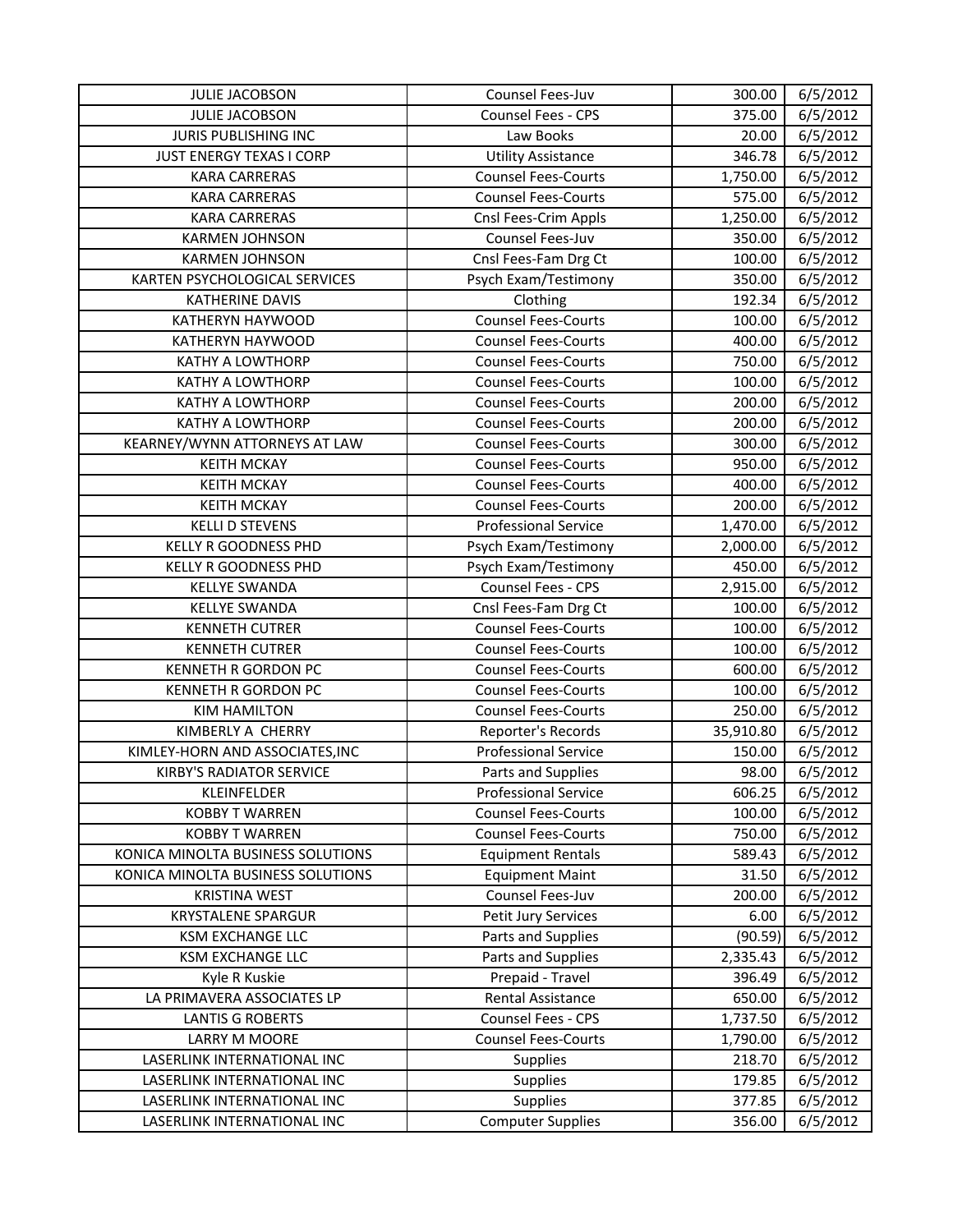| LATEPH ADENIJI                      | <b>Counsel Fees-Courts</b>  | 550.00   | 6/5/2012 |
|-------------------------------------|-----------------------------|----------|----------|
| LATEPH ADENIJI                      | Counsel Fees-Juv            | 300.00   | 6/5/2012 |
| LATISHI WRIGHT                      | Clothing                    | 376.06   | 6/5/2012 |
| LATREASA GARNER                     | Clothing                    | 125.00   | 6/5/2012 |
| LAW OFFICE EDWARD E CASTILLO PLLC   | <b>Counsel Fees-Courts</b>  | 125.00   | 6/5/2012 |
| LAW OFFICE EDWARD E CASTILLO PLLC   | Counsel Fees-Juv            | 200.00   | 6/5/2012 |
| LAW OFFICE OF BRADLEY L CLARK PC    | <b>Counsel Fees-Courts</b>  | 200.00   | 6/5/2012 |
| LAW OFFICE OF BRADLEY L CLARK PC    | Counsel Fees - CPS          | 145.00   | 6/5/2012 |
| LAW OFFICE OF CARLOS G GALLIANI PC  | Counsel Fees-Juv            | 200.00   | 6/5/2012 |
| LAW OFFICE OF HARMONY M SCHUERMAN P | <b>Counsel Fees-Courts</b>  | 200.00   | 6/5/2012 |
| LAW OFFICE OF JO AN G ASHLEY        | Counsel Fees-Juv            | 100.00   | 6/5/2012 |
| LAW OFFICE OF JO AN G ASHLEY        | Counsel Fees - CPS          | 150.00   | 6/5/2012 |
| LAW OFFICE OF JO AN G ASHLEY        | Cnsl Fees-Fam Drg Ct        | 100.00   | 6/5/2012 |
| LAW OFFICE OF KEE A ABLES PC        | Cnsl Fees-Fam Drg Ct        | 100.00   | 6/5/2012 |
| LAW OFFICE OF LISA HAINES           | <b>Counsel Fees-Courts</b>  | 2,020.00 | 6/5/2012 |
| LAW OFFICES OF RACHEL E DALTON      | <b>Counsel Fees-Courts</b>  | 550.00   | 6/5/2012 |
| LAWSON PRODUCTS INC                 | Parts and Supplies          | 466.45   | 6/5/2012 |
| LEIGH ANN SCHENK                    | Cnsl Fees-Fam Drg Ct        | 100.00   | 6/5/2012 |
| LEIGH DAVIS                         | <b>Counsel Fees-Courts</b>  | 1,250.00 | 6/5/2012 |
| LENA POPE HOME INC                  | <b>Professional Service</b> | 780.00   | 6/5/2012 |
| <b>LEON REED JR</b>                 | <b>Professional Service</b> | 150.00   | 6/5/2012 |
| LEON REED JR                        | <b>Counsel Fees-Courts</b>  | 400.00   | 6/5/2012 |
| LEROY JOHNSON AND                   | Clothing                    | 341.17   | 6/5/2012 |
| <b>LESA PAMPLIN</b>                 | <b>Counsel Fees-Courts</b>  | 1,200.00 | 6/5/2012 |
| LESLIE JOHNS                        | <b>Counsel Fees-Courts</b>  | 300.00   | 6/5/2012 |
| <b>LETICIA GUERRA</b>               | Relative Assistance         | 1,200.00 | 6/5/2012 |
| <b>LEX JOHNSTON</b>                 | <b>Counsel Fees-Courts</b>  | 300.00   | 6/5/2012 |
| LEXISNEXIS RISK DATA MANAGEMENT INC | Cert Copies/Trans           | 448.05   | 6/5/2012 |
| LISA HOOBLER                        | <b>Counsel Fees-Courts</b>  | 200.00   | 6/5/2012 |
| <b>LISA MORTON</b>                  | Reporter's Records          | 80.00    | 6/5/2012 |
| <b>LISA MORTON</b>                  | Reporter's Records          | 56.00    | 6/5/2012 |
| LISA MULLEN                         | <b>Counsel Fees-Courts</b>  | 400.00   | 6/5/2012 |
| LISA MULLEN                         | <b>Counsel Fees-Courts</b>  | 550.00   | 6/5/2012 |
| <b>LISA MULLEN</b>                  | <b>Counsel Fees-Courts</b>  | 1,115.00 | 6/5/2012 |
| LOCK TIGHT SECURITY INC             | <b>Building Maintenance</b> | 61.50    | 6/5/2012 |
| LOCK TIGHT SECURITY INC             | <b>Building Maintenance</b> | 69.50    | 6/5/2012 |
| LOCK TIGHT SECURITY INC             | <b>Building Maintenance</b> | 72.00    | 6/5/2012 |
| LOCK TIGHT SECURITY INC             | <b>Building Maintenance</b> | 73.00    | 6/5/2012 |
| LONE STAR COMMUNICATIONS INC        | <b>Building Maintenance</b> | 365.00   | 6/5/2012 |
| LOREN C GREEN PC                    | <b>Counsel Fees-Courts</b>  | 900.00   | 6/5/2012 |
| <b>LORIE GRAHAM</b>                 | Reporter's Records          | 1,148.00 | 6/5/2012 |
| <b>LYNDA S TARWATER</b>             | <b>Counsel Fees-Courts</b>  | 375.00   | 6/5/2012 |
| <b>LYNDA S TARWATER</b>             | <b>Counsel Fees-Courts</b>  | 2,345.00 | 6/5/2012 |
| LYNDA S TARWATER                    | <b>Counsel Fees-Courts</b>  | 1,037.50 | 6/5/2012 |
| LYNDA WILLIAMS                      | Clothing                    | 50.84    | 6/5/2012 |
| LYNN KELLY LAW FIRM PC              | Counsel Fees-Probate        | 750.00   | 6/5/2012 |
| M F PENDERGRAF                      | Investigative               | 241.91   | 6/5/2012 |
| M F PENDERGRAF                      | Investigative               | 506.46   | 6/5/2012 |
| M TRENT LOFTIN                      | <b>Counsel Fees-Courts</b>  | 400.00   | 6/5/2012 |
| M TRENT LOFTIN                      | Counsel Fees-Juv            | 200.00   | 6/5/2012 |
| MAGELLAN RESEARCH CORP              | <b>Expert Witness Serv</b>  | 1,058.72 | 6/5/2012 |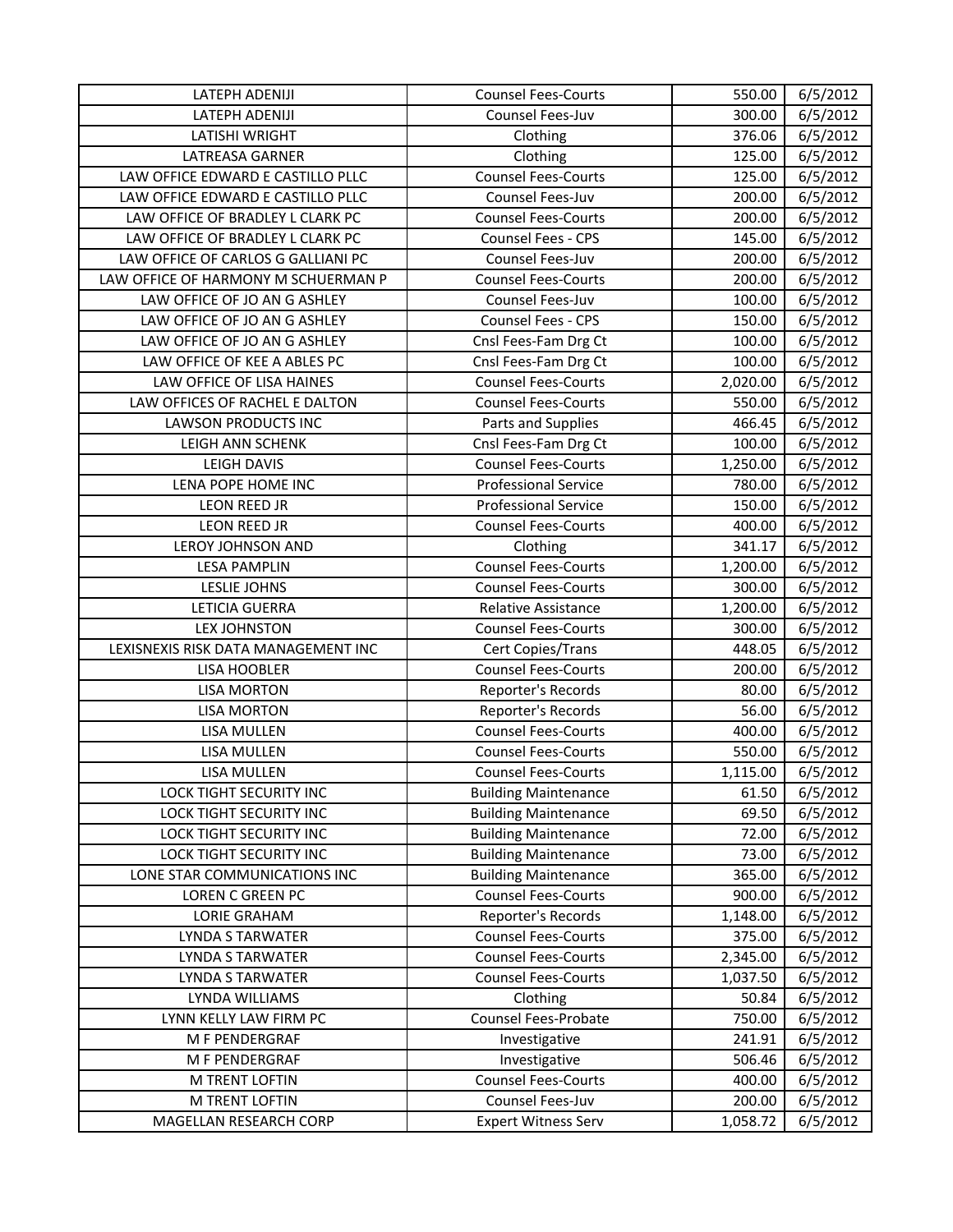| MAMIE BUSH JOHNSON               | <b>Counsel Fees-Courts</b>  | 400.00   | 6/5/2012 |
|----------------------------------|-----------------------------|----------|----------|
| MAMIE BUSH JOHNSON               | <b>Counsel Fees-Courts</b>  | 250.00   | 6/5/2012 |
| MANER FIRE EQUIPMENT, INC        | <b>Building Maintenance</b> | 1.50     | 6/5/2012 |
| MANER FIRE EQUIPMENT, INC        | <b>Building Maintenance</b> | 296.90   | 6/5/2012 |
| MANSFIELD GAS AND EXHAUSTCT      | <b>Utility Assistance</b>   | 490.00   | 6/5/2012 |
| MARK D SCOTT & ASSOCIATES PLLC   | <b>Counsel Fees-Courts</b>  | 600.00   | 6/5/2012 |
| MARK D SCOTT & ASSOCIATES PLLC   | <b>Counsel Fees-Courts</b>  | 650.00   | 6/5/2012 |
| MARK D SCOTT & ASSOCIATES PLLC   | <b>Counsel Fees-Courts</b>  | 1,125.00 | 6/5/2012 |
| <b>MARY A CONNELL</b>            | Psych Exam/Testimony        | 4,050.00 | 6/5/2012 |
| <b>MARY AKINS</b>                | Clothing                    | 100.00   | 6/5/2012 |
| <b>MARY J YOUNG</b>              | <b>Counsel Fees-Courts</b>  | 200.00   | 6/5/2012 |
| MARY M BURDETTE                  | Investigative               | 1,668.75 | 6/5/2012 |
| <b>MARY R THOMSEN</b>            | Counsel Fees-Juv            | 100.00   | 6/5/2012 |
| <b>MARY R THOMSEN</b>            | Counsel Fees - CPS          | 4,430.00 | 6/5/2012 |
| <b>MARY R THOMSEN</b>            | Cnsl Fees-Fam Drg Ct        | 150.00   | 6/5/2012 |
| <b>MARY R THOMSEN</b>            | <b>Litigation Expense</b>   | 83.40    | 6/5/2012 |
| MATTHEW BENDER & COMPANY INC     | Law Books                   | 87.49    | 6/5/2012 |
| <b>MAX BREWINGTON</b>            | Counsel Fees-Juv            | 300.00   | 6/5/2012 |
| <b>MAX BREWINGTON</b>            | Counsel Fees - CPS          | 345.00   | 6/5/2012 |
| <b>MAYAN DUDE RANCH INC</b>      | Travel                      | 605.00   | 6/5/2012 |
| MAYAN DUDE RANCH INC             | Travel                      | 605.00   | 6/5/2012 |
| MAYAN DUDE RANCH INC             | Travel                      | 605.00   | 6/5/2012 |
| MAYAN DUDE RANCH INC             | Travel                      | 605.00   | 6/5/2012 |
| MAYAN DUDE RANCH INC             | Travel                      | 605.00   | 6/5/2012 |
| MAYAN DUDE RANCH INC             | Travel                      | 605.00   | 6/5/2012 |
| MAYAN DUDE RANCH INC             | Travel                      | 605.00   | 6/5/2012 |
| MAYAN DUDE RANCH INC             | Travel                      | 605.00   | 6/5/2012 |
| MEDINA & MEDINA INC              | Central Garage Inv          | 64.00    | 6/5/2012 |
| <b>MELANIE F WEBB</b>            | Psych Exam/Testimony        | 800.00   | 6/5/2012 |
| <b>MELISSA L HAMRICK</b>         | <b>Counsel Fees-Courts</b>  | 200.00   | 6/5/2012 |
| <b>MELISSA L HAMRICK</b>         | <b>Counsel Fees-Courts</b>  | 100.00   | 6/5/2012 |
| MENTAL HEALTH CONNECTION OF      | Education                   | 125.00   | 6/5/2012 |
| MENTAL HEALTH MENTAL RETARDATION | <b>Counseling Services</b>  | 800.00   | 6/5/2012 |
| <b>METRO JOINT VENTURE</b>       | Rental Assistance           | 499.00   | 6/5/2012 |
| METROPLEX SERVICE WELDING        | <b>Building Maintenance</b> | 11.00    | 6/5/2012 |
| METROPLEX SERVICE WELDING        | <b>Building Maintenance</b> | 50.00    | 6/5/2012 |
| METROPLEX SERVICE WELDING        | <b>Building Maintenance</b> | 20.25    | 6/5/2012 |
| METROPLEX SERVICE WELDING        | Parts and Supplies          | 63.40    | 6/5/2012 |
| MICHAEL BERGER                   | Counsel Fees - CPS          | 100.00   | 6/5/2012 |
| MICHAEL DEEGAN                   | <b>Counsel Fees-Courts</b>  | 300.00   | 6/5/2012 |
| MICHAEL DEEGAN                   | <b>Counsel Fees-Courts</b>  | 200.00   | 6/5/2012 |
| MICHAEL KEVIN DAVIS              | Parts and Supplies          | 57.90    | 6/5/2012 |
| MICHAEL KEVIN DAVIS              | <b>Tires and Tubes</b>      | 164.50   | 6/5/2012 |
| MICHAEL SHAWN MATLOCK            | <b>Counsel Fees-Courts</b>  | 8,750.00 | 6/5/2012 |
| Michelle F Cummings              | Prepaid - Travel            | 82.00    | 6/5/2012 |
| MINICK LAW PC                    | <b>Counsel Fees-Courts</b>  | 1,100.00 | 6/5/2012 |
| MINICK LAW PC                    | <b>Counsel Fees-Courts</b>  | 1,700.00 | 6/5/2012 |
| MINICK LAW PC                    | <b>Counsel Fees-Courts</b>  | 275.00   | 6/5/2012 |
| MONICA OLSON                     | <b>Counseling Services</b>  | 2,100.00 | 6/5/2012 |
| <b>MONTE LAWLIS</b>              | Travel                      | 107.68   | 6/5/2012 |
| Mr Andre M Nieuwenhuis           | Travel                      | 100.00   | 6/5/2012 |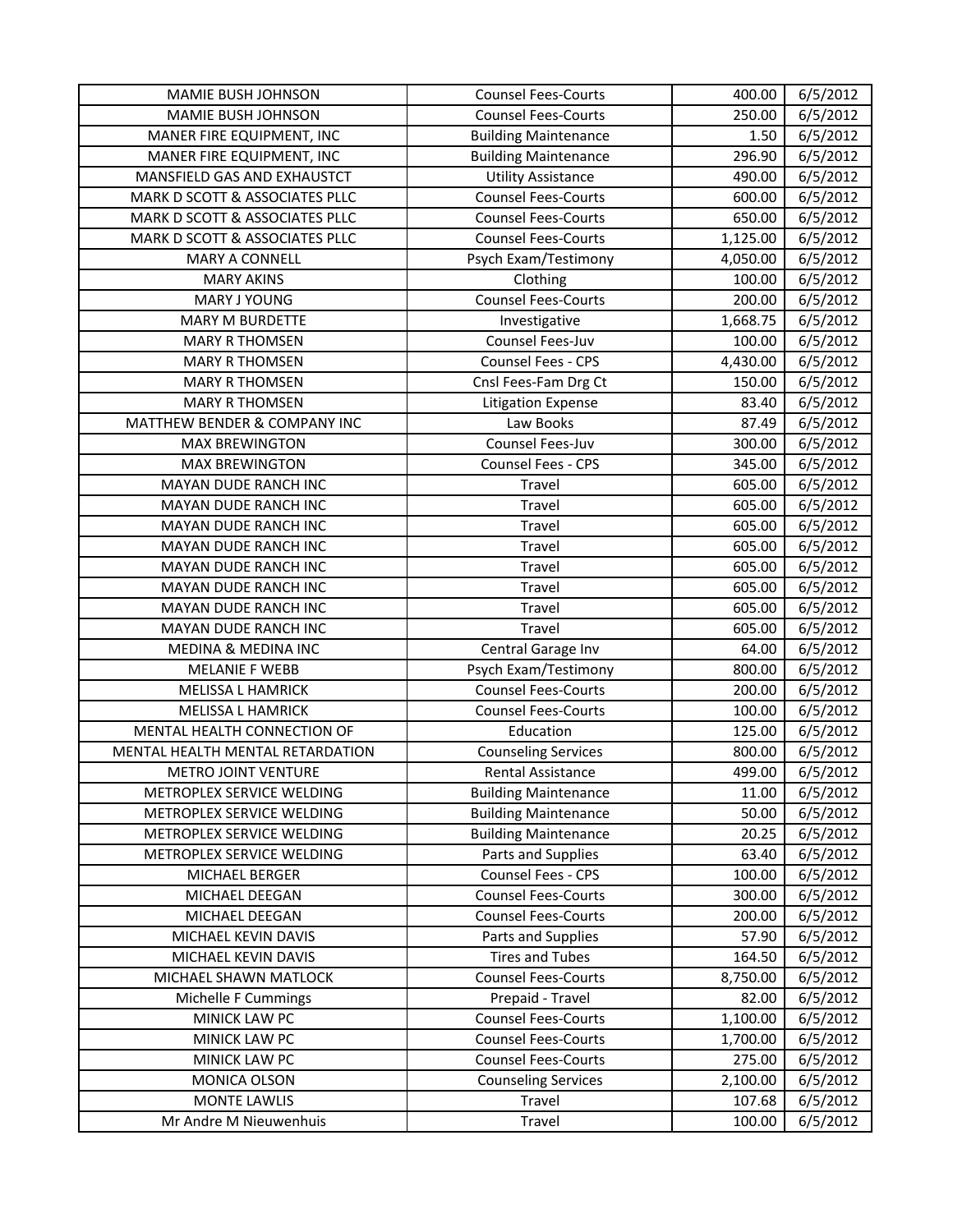| Mr Carnelius L Carey                | Transportation              | 28.01    | 6/5/2012 |
|-------------------------------------|-----------------------------|----------|----------|
| Mr Charles J Beacham                | Education                   | 10.00    | 6/5/2012 |
| Mr David A Barrett                  | Travel                      | 100.00   | 6/5/2012 |
| Mr Douglas Fabio                    | Education                   | 44.00    | 6/5/2012 |
| Mr Ernest C Lopez                   | Travel                      | 848.48   | 6/5/2012 |
| Mr Fredrick T Miller                | Travel                      | 100.00   | 6/5/2012 |
| Mr Glen Whitley                     | <b>Meeting Expenses</b>     | 112.43   | 6/5/2012 |
| Mr Herbert F Shelton                | Field Equip&Supplies        | 8.48     | 6/5/2012 |
| Mr Howard J Kotarski                | Travel                      | 100.00   | 6/5/2012 |
| Mr Michael A Kohl                   | Travel                      | 100.00   | 6/5/2012 |
| Mr Stephen C Seabolt                | Travel                      | 100.00   | 6/5/2012 |
| Mr Steven G Sparks                  | Education                   | 214.23   | 6/5/2012 |
| Ms Ann L Diamond                    | Education                   | 290.44   | 6/5/2012 |
| Ms D M O'Neal                       | <b>County Projects</b>      | 109.08   | 6/5/2012 |
| Ms Diana Cervantes                  | Prepaid - Travel            | 96.00    | 6/5/2012 |
| Ms Dona E Bash                      | Prepaid - Travel            | 64.00    | 6/5/2012 |
| Ms Gina R Larobina-Lewis            | Prepaid - Travel            | 64.00    | 6/5/2012 |
| Ms Hope H Harris                    | Travel                      | 1,926.68 | 6/5/2012 |
| Ms Kimberly K Dieterich             | Prepaid - Travel            | 64.00    | 6/5/2012 |
| Ms Layne A Walker                   | Prepaid - Travel            | 104.00   | 6/5/2012 |
| Ms Lesia A Miller                   | Travel                      | 100.00   | 6/5/2012 |
| <b>NAFA INC</b>                     | Parts and Supplies          | 114.28   | 6/5/2012 |
| <b>NANCY A HAWKINS</b>              | Reporter's Records          | 168.00   | 6/5/2012 |
| <b>NANCY QUIROZ</b>                 | Relative Assistance         | 300.00   | 6/5/2012 |
| <b>NANCY RUTH DEWEES</b>            | Counsel Fees - CPS          | 1,265.00 | 6/5/2012 |
| NATIONAL EXEMPTION SERVICE LLC      | <b>Utility Assistance</b>   | 650.48   | 6/5/2012 |
| NATIONAL TACTICAL OFFICERS ASSO     | Dues                        | 40.00    | 6/5/2012 |
| NAVID ALBAND                        | <b>Counsel Fees-Courts</b>  | 500.00   | 6/5/2012 |
| <b>NCS PEARSON INC</b>              | <b>Educational Material</b> | 257.05   | 6/5/2012 |
| <b>NCTCOG - NORTH CENTRAL TEXAS</b> | Education                   | 240.00   | 6/5/2012 |
| <b>NELON LAW GROUP PLLC</b>         | <b>Counsel Fees-Courts</b>  | 425.00   | 6/5/2012 |
| NEVILL BUSINESS MACHINES INC        | <b>Equipment Maint</b>      | 298.70   | 6/5/2012 |
| NEVILL BUSINESS MACHINES INC        | <b>Equipment Maint</b>      | 89.00    | 6/5/2012 |
| NEW YORK COUNTY SHERIFF             | <b>Court Costs</b>          | 42.00    | 6/5/2012 |
| NOVARTIS VACCINES & DIAGNASTICS INC | <b>Medical Supplies</b>     | 222.79   | 6/5/2012 |
| NUNNELEY FAMILY LAW CENTER          | <b>Counsel Fees-Courts</b>  | 300.00   | 6/5/2012 |
| <b>NURENIA SPENCER</b>              | Relative Assistance         | 300.00   | 6/5/2012 |
| OAK FARMS DAIRY                     | Food                        | 642.20   | 6/5/2012 |
| <b>OCCUPATIONAL &amp; TRAVEL</b>    | <b>Medical Supplies</b>     | 146.85   | 6/5/2012 |
| OCCUPATIONAL HEALTH CENTERS SW      | <b>Employee Physicals</b>   | 2,272.00 | 6/5/2012 |
| OCE-USA INC                         | <b>Equipment Maint</b>      | 780.84   | 6/5/2012 |
| <b>OCE-USA INC</b>                  | <b>Equipment Maint</b>      | 2,057.79 | 6/5/2012 |
| OCE-USA INC                         | <b>Equipment Maint</b>      | 126.13   | 6/5/2012 |
| <b>OKEY AKPOM</b>                   | <b>Counsel Fees-Courts</b>  | 800.00   | 6/5/2012 |
| OLUBUKOLA OBAYANJU                  | <b>Counsel Fees-Courts</b>  | 500.00   | 6/5/2012 |
| ONLINE TECH STORES.COM              | <b>Supplies</b>             | 81.60    | 6/5/2012 |
| ONLINE TECH STORES.COM              | <b>Supplies</b>             | 84.60    | 6/5/2012 |
| <b>OSCAR G SETTLE</b>               | <b>Counsel Fees-Courts</b>  | 650.00   | 6/5/2012 |
| <b>OSCAR G SETTLE</b>               | <b>Counsel Fees-Courts</b>  | 750.00   | 6/5/2012 |
| <b>OSCAR G SETTLE</b>               | <b>Counsel Fees-Courts</b>  | 500.00   | 6/5/2012 |
| <b>OWENS &amp; OWENS</b>            | Counsel Fees-Probate        | 1,100.00 | 6/5/2012 |
|                                     |                             |          |          |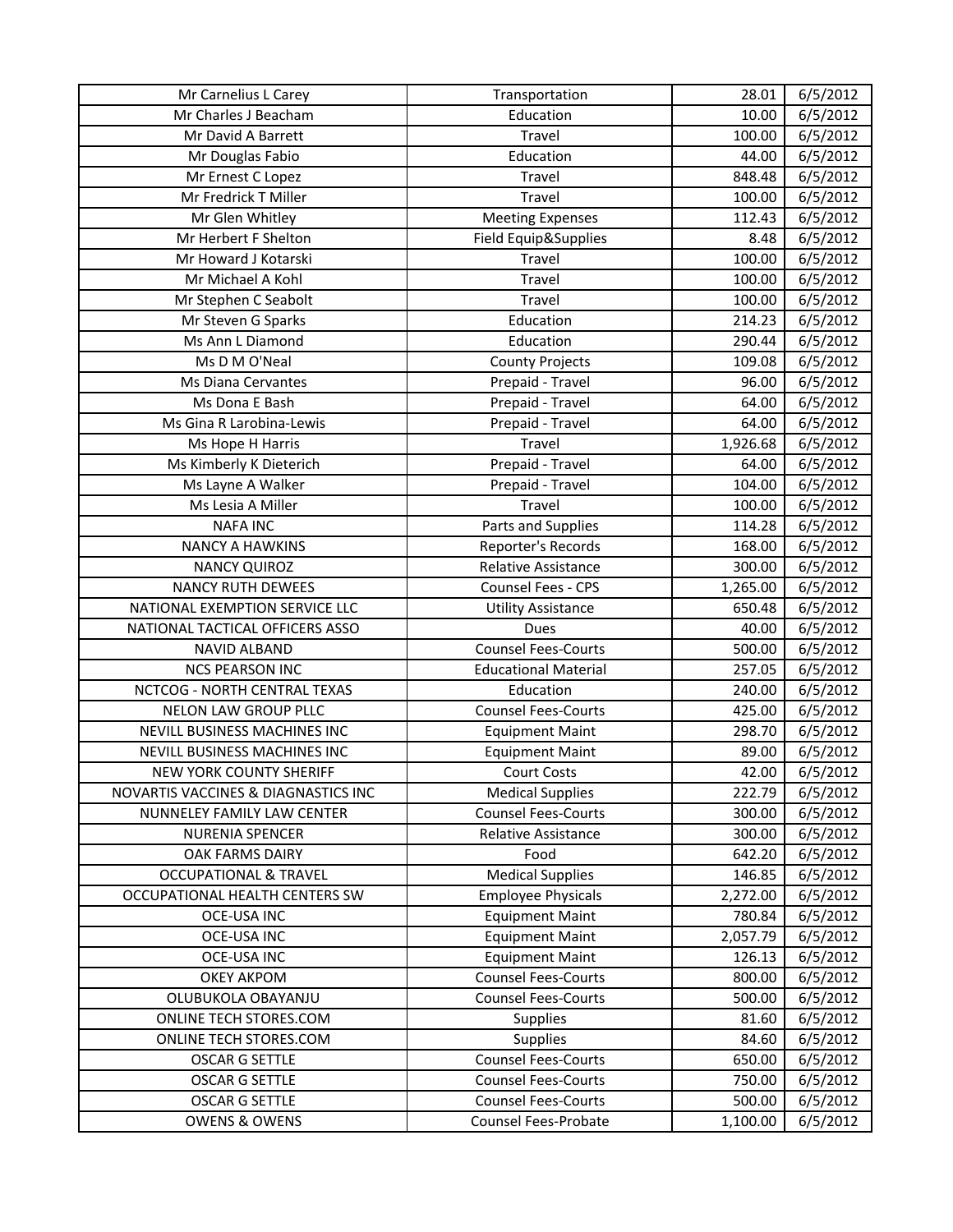| <b>OWENS &amp; OWENS</b>         | <b>Counsel Fees-Probate</b> | 1,100.00 | 6/5/2012 |
|----------------------------------|-----------------------------|----------|----------|
| <b>OZARKA DRINKING WATER</b>     | <b>Supplies</b>             | 17.45    | 6/5/2012 |
| P MICHAEL SCHNEIDER LAW FIRM PC  | <b>Counsel Fees-Courts</b>  | 500.00   | 6/5/2012 |
| P MICHAEL SCHNEIDER LAW FIRM PC  | <b>Counsel Fees-Courts</b>  | 400.00   | 6/5/2012 |
| P.I.E. MANAGEMENT LLC            | <b>Professional Service</b> | 1,587.78 | 6/5/2012 |
| PAMELA HAYWARD                   | Relative Assistance         | 900.00   | 6/5/2012 |
| PAMELA S FERNANDEZ               | <b>Counsel Fees-Courts</b>  | 250.00   | 6/5/2012 |
| PARKER COUNTY CONSTABLE PCT 2    | <b>Court Costs</b>          | 100.00   | 6/5/2012 |
| PATRICE MORROW                   | Clothing                    | 100.00   | 6/5/2012 |
| PATRICIA L SUMMERS               | Counsel Fees - CPS          | 500.00   | 6/5/2012 |
| PATRICIA MARGARET MCBRIDE        | Cnsl Fees-Crim Appls        | 2,075.00 | 6/5/2012 |
| PATRICIA MARGARET MCBRIDE        | Crim Appeal-OthrCost        | 71.54    | 6/5/2012 |
| PATRICK CURRAN                   | <b>Counsel Fees-Courts</b>  | 690.00   | 6/5/2012 |
| <b>PATRICK CURRAN</b>            | <b>Counsel Fees-Courts</b>  | 590.00   | 6/5/2012 |
| PATRICK R MCCARTY                | <b>Counsel Fees-Courts</b>  | 137.50   | 6/5/2012 |
| PATTI RICHARDS                   | Reporter's Records          | 24.00    | 6/5/2012 |
| PATTY TILLMAN                    | <b>Counsel Fees-Courts</b>  | 510.00   | 6/5/2012 |
| PAUL CONNER                      | <b>Counsel Fees-Courts</b>  | 137.50   | 6/5/2012 |
| <b>PAUL FRANCIS</b>              | Cnsl Fees-Crim Appls        | 2,450.00 | 6/5/2012 |
| <b>PAUL FRANCIS</b>              | Crim Appeal-OthrCost        | 34.10    | 6/5/2012 |
| PAUL LEWALLEN                    | <b>Counsel Fees-Courts</b>  | 675.00   | 6/5/2012 |
| PAUL LEWALLEN                    | <b>Counsel Fees-Courts</b>  | 150.00   | 6/5/2012 |
| PAUL V PREVITE                   | <b>Counsel Fees-Courts</b>  | 800.00   | 6/5/2012 |
| PAULA RIETZ                      | Education                   | 21.98    | 6/5/2012 |
| PEDRO CISNEROS                   | <b>Counsel Fees-Courts</b>  | 50.00    | 6/5/2012 |
| PEDRO CISNEROS                   | Counsel Fees-Juv            | 625.00   | 6/5/2012 |
| PELICAN BAY UTILITY CO.          | <b>Utility Assistance</b>   | 94.72    | 6/5/2012 |
| PETER A VAN DALEN                | <b>Building Maintenance</b> | 20.00    | 6/5/2012 |
| PETER A VAN DALEN                | <b>Building Maintenance</b> | 290.00   | 6/5/2012 |
| PETER A VAN DALEN                | <b>Building Maintenance</b> | 650.00   | 6/5/2012 |
| PETER A VAN DALEN                | <b>Building Maintenance</b> | 1,575.00 | 6/5/2012 |
| PHIL GUILES                      | <b>Bail Bond Surety Fee</b> | 13.50    | 6/5/2012 |
| PHIL GUILES                      | <b>Bail Bond Surety Fee</b> | 1.50     | 6/5/2012 |
| PIA R. RODRIGUEZ                 | <b>Counsel Fees-Courts</b>  | 100.00   | 6/5/2012 |
| PIA R. RODRIGUEZ                 | <b>Counsel Fees-Courts</b>  | 450.00   | 6/5/2012 |
| PITNEY BOWES INC                 | <b>Voting Supplies</b>      | 270.00   | 6/5/2012 |
| POLLOCK PAPER DISTRIBUTORS       | <b>Supplies</b>             | 40.54    | 6/5/2012 |
| POLYGRAPH SCIENCE CENTER         | <b>Professional Service</b> | 1,332.00 | 6/5/2012 |
| PRACTISING LAW INSTITUTE         | Law Books                   | 240.50   | 6/5/2012 |
| PRECISION DELTA CORPORATION      | Range Supplies              | 850.20   | 6/5/2012 |
| PRESSTEK INC                     | <b>Graphics Inventory</b>   | 572.00   | 6/5/2012 |
| PRICE PROCTOR AND ASSOCIATES LLP | <b>Expert Witness Serv</b>  | 3,375.00 | 6/5/2012 |
| PROGRESSIVE CONCEPTS INC         | <b>Equipment Maint</b>      | 104.95   | 6/5/2012 |
| PROMISE HOUSE                    | Clothing                    | 55.85    | 6/5/2012 |
| PRONTO COURIER SERVICE LLC       | <b>Professional Service</b> | 200.01   | 6/5/2012 |
| PROVIDENCE AT PRAIRIE OAKS       | <b>Restitution Payable</b>  | 100.00   | 6/5/2012 |
| PTS OF AMERICA LLC               | <b>Professional Service</b> | 2,352.05 | 6/5/2012 |
| <b>QUEST DIAGNOSTICS INC</b>     | <b>Professional Service</b> | 8,735.61 | 6/5/2012 |
| <b>QUEST DIAGNOSTICS INC</b>     | <b>Professional Service</b> | 551.93   | 6/5/2012 |
| <b>QUEST DIAGNOSTICS INC</b>     | <b>Professional Service</b> | 1,863.40 | 6/5/2012 |
| <b>QUILL CORPORATION</b>         | Non-Track Equipment         | 199.99   | 6/5/2012 |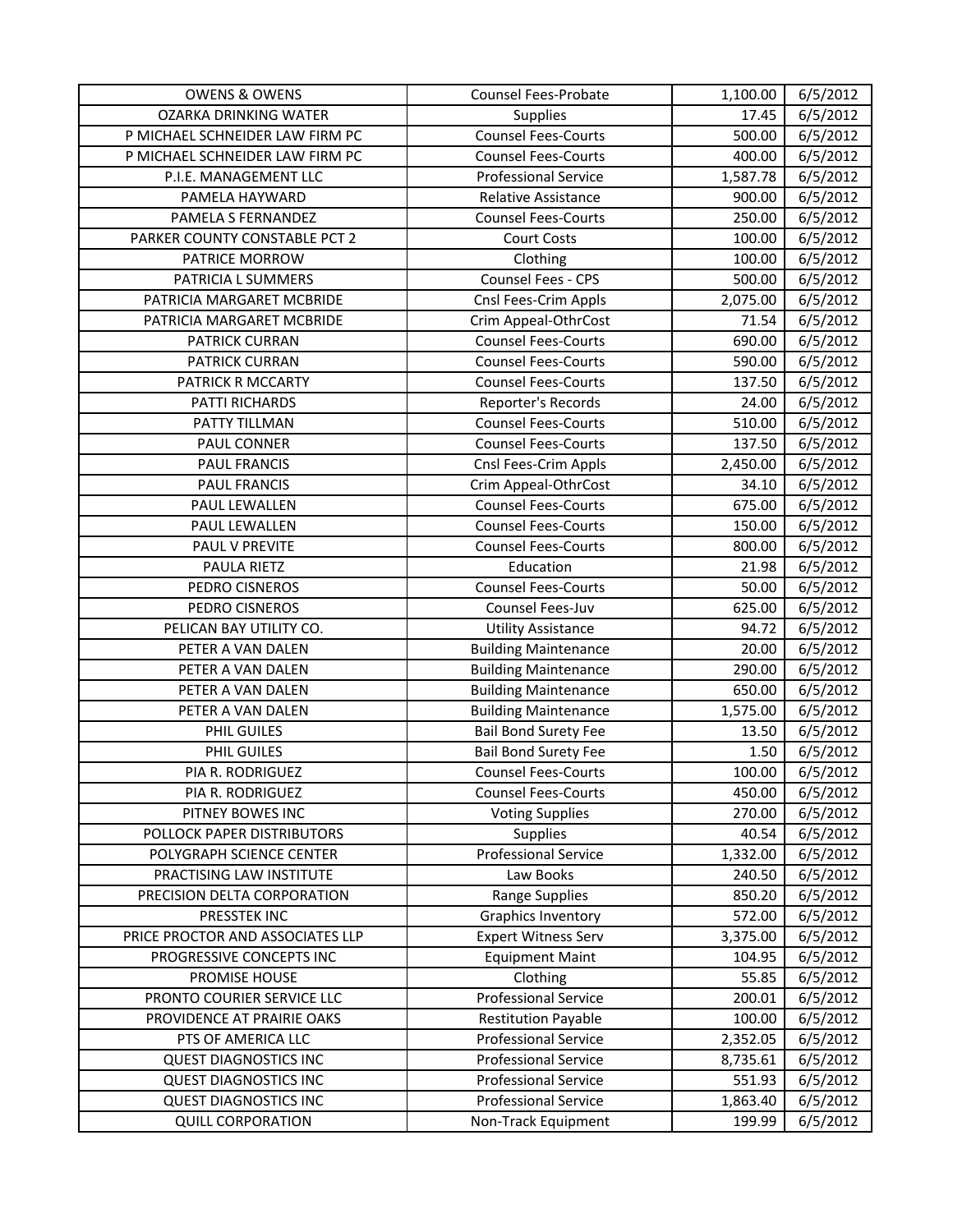| R MAUREEN TOLBERT                   | <b>Counsel Fees-Courts</b> | 650.00    | 6/5/2012 |
|-------------------------------------|----------------------------|-----------|----------|
| R MAUREEN TOLBERT                   | <b>Counsel Fees-Courts</b> | 300.00    | 6/5/2012 |
| R MAUREEN TOLBERT                   | <b>Counsel Fees-Courts</b> | 200.00    | 6/5/2012 |
| R MAUREEN TOLBERT                   | <b>Counsel Fees-Courts</b> | 637.00    | 6/5/2012 |
| RADIOLOGY ASSOCIATES OF NORTH TEXAS | <b>Medical Services</b>    | 67.00     | 6/5/2012 |
| RANDALL B MILLER                    | <b>Counsel Fees-Courts</b> | 100.00    | 6/5/2012 |
| RANDALL B MILLER                    | <b>Counsel Fees-Courts</b> | 500.00    | 6/5/2012 |
| RANDY W BOWERS                      | Counsel Fees-Juv           | 200.00    | 6/5/2012 |
| RASIX COMPUTER CENTER INC           | Sheriff Inventory          | 696.00    | 6/5/2012 |
| RASIX COMPUTER CENTER INC           | <b>Supplies</b>            | 116.00    | 6/5/2012 |
| RAUL NEVAREZ                        | <b>Counsel Fees-Courts</b> | 300.00    | 6/5/2012 |
| RAUL NEVAREZ                        | <b>Counsel Fees-Courts</b> | 375.00    | 6/5/2012 |
| RAUL NEVAREZ                        | Counsel Fees-Juv           | 200.00    | 6/5/2012 |
| RAUL NEVAREZ                        | Counsel Fees - CPS         | 2,050.00  | 6/5/2012 |
| RAY HALL JR                         | <b>Counsel Fees-Courts</b> | 2,000.00  | 6/5/2012 |
| <b>RAY HALL JR</b>                  | <b>Counsel Fees-Courts</b> | 127.50    | 6/5/2012 |
| RAY HALL JR                         | Counsel Fees-Juv           | 200.00    | 6/5/2012 |
| RAY HALL JR                         | Counsel Fees - CPS         | 4,915.00  | 6/5/2012 |
| RAY HALL JR                         | Cnsl Fees-Fam Drg Ct       | 150.00    | 6/5/2012 |
| RD CORNELL LLC                      | Parts and Supplies         | 124.00    | 6/5/2012 |
| READ'S AUTO COLLISION               | Vehicle Maintenance        | 18,802.58 | 6/5/2012 |
| READ'S AUTO COLLISION               | Vehicle Maintenance        | 1,655.10  | 6/5/2012 |
| RECEPT PHARMACY LP                  | <b>Medical Supplies</b>    | 4,181.48  | 6/5/2012 |
| RECEPT PHARMACY LP                  | <b>Medical Supplies</b>    | 1,653.47  | 6/5/2012 |
| RECEPT PHARMACY LP                  | <b>Medical Supplies</b>    | 325.05    | 6/5/2012 |
| REEDER DISTRIBUTORS INC             | Grease and Oil             | 3,164.47  | 6/5/2012 |
| REGAL PLASTIC SUPPLY COMPANY INC    | Sign Shop Inventory        | 256.68    | 6/5/2012 |
| RELIABLE PAVING INC                 | <b>Cement and Concrete</b> | 9,940.00  | 6/5/2012 |
| RELIABLE PAVING INC.                | Non-Track Const/Bldg       | 39,068.10 | 6/5/2012 |
| <b>RELIANT ENERGY SERVICES</b>      | <b>Utility Assistance</b>  | 1,030.08  | 6/5/2012 |
| RELIANT ENERGY SOLUTIONS LLC        | Electricity                | 4,937.34  | 6/5/2012 |
| RELIANT ENERGY SOLUTIONS LLC        | Electricity                | 34.38     | 6/5/2012 |
| RELIANT ENERGY SOLUTIONS LLC        | Electricity                | 3,035.00  | 6/5/2012 |
| RELIANT ENERGY SOLUTIONS LLC        | Electricity                | 39.53     | 6/5/2012 |
| RELIANT ENERGY SOLUTIONS LLC        | Electricity                | 1,922.60  | 6/5/2012 |
| RELIANT ENERGY SOLUTIONS LLC        | Electricity                | 19.84     | 6/5/2012 |
| RELIANT ENERGY SOLUTIONS LLC        | Electricity                | 689.11    | 6/5/2012 |
| RELIANT ENERGY SOLUTIONS LLC        | Electricity                | 15,208.83 | 6/5/2012 |
| RELIANT ENERGY SOLUTIONS LLC        | Electricity                | 68,793.85 | 6/5/2012 |
| RELIANT ENERGY SOLUTIONS LLC        | Electricity                | 1,823.87  | 6/5/2012 |
| RELIANT ENERGY SOLUTIONS LLC        | Electricity                | 5,102.45  | 6/5/2012 |
| RELIANT ENERGY SOLUTIONS LLC        | Electricity                | 5,031.84  | 6/5/2012 |
| RELIANT ENERGY SOLUTIONS LLC        | Electricity                | 1,087.97  | 6/5/2012 |
| RELIANT ENERGY SOLUTIONS LLC        | Electricity                | 5,319.17  | 6/5/2012 |
| RELIANT ENERGY SOLUTIONS LLC        | Electricity                | 6,957.95  | 6/5/2012 |
| RELIANT ENERGY SOLUTIONS LLC        | Electricity                | 2,670.79  | 6/5/2012 |
| RELIANT ENERGY SOLUTIONS LLC        | Electricity                | 2,346.39  | 6/5/2012 |
| RELIANT ENERGY SOLUTIONS LLC        | Electricity                | 559.00    | 6/5/2012 |
| RELIANT ENERGY SOLUTIONS LLC        | Electricity                | 5,227.13  | 6/5/2012 |
| RELIANT ENERGY SOLUTIONS LLC        | Electricity                | 7,829.40  | 6/5/2012 |
| RELIANT ENERGY SOLUTIONS LLC        | Electricity                | 6,281.43  | 6/5/2012 |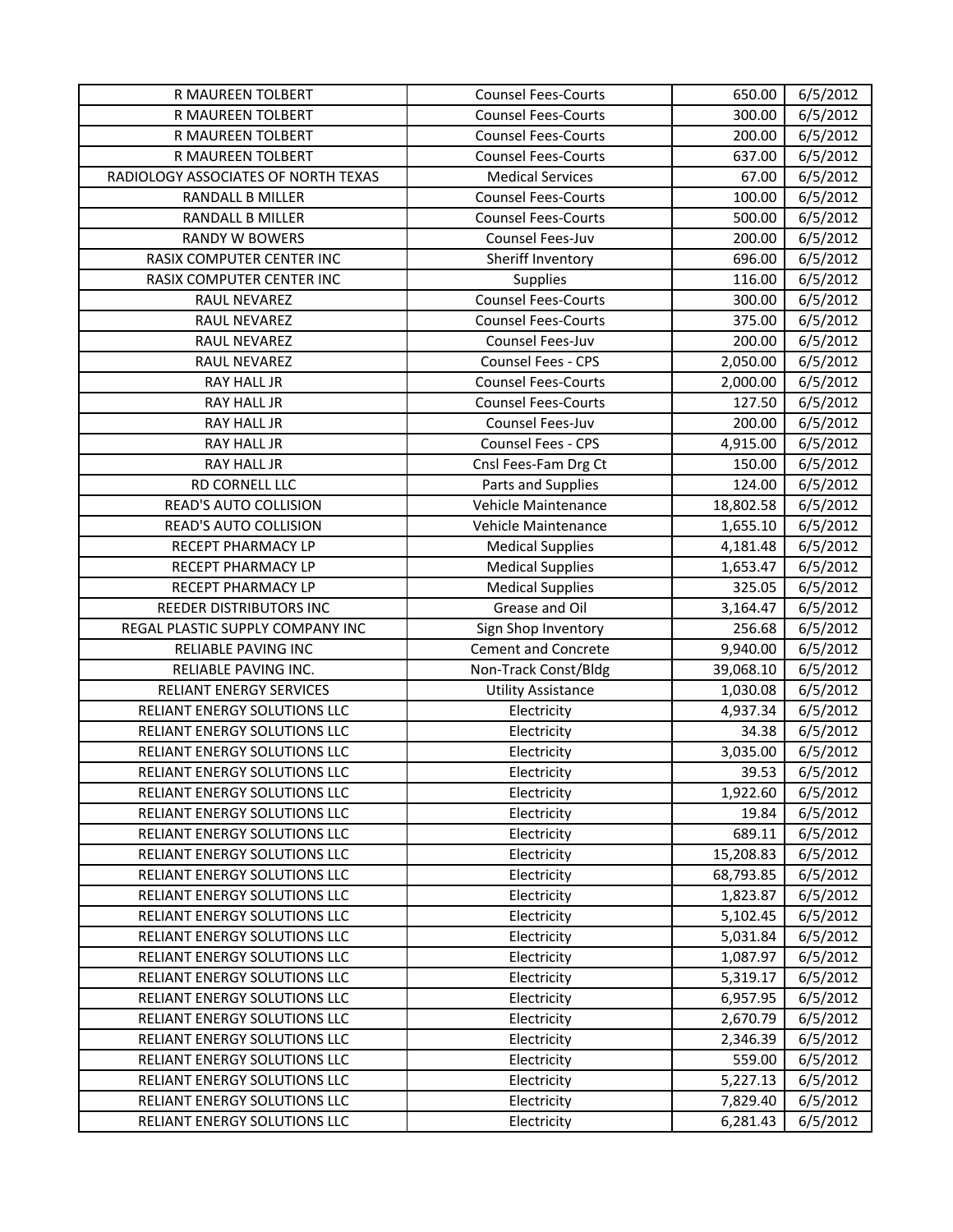| RELIANT ENERGY SOLUTIONS LLC        | Electricity                 | 31,239.21 | 6/5/2012 |
|-------------------------------------|-----------------------------|-----------|----------|
| RELIANT ENERGY SOLUTIONS LLC        | Electricity                 | 8,088.46  | 6/5/2012 |
| RELIANT ENERGY SOLUTIONS LLC        | Electricity                 | 460.18    | 6/5/2012 |
| RELIANT ENERGY SOLUTIONS LLC        | Electricity                 | 466.09    | 6/5/2012 |
| RELIANT ENERGY SOLUTIONS LLC        | Electricity                 | 91,256.19 | 6/5/2012 |
| RELIANT ENERGY SOLUTIONS LLC        | Electricity                 | 14,620.42 | 6/5/2012 |
| RELIANT ENERGY SOLUTIONS LLC        | Electricity                 | 33,756.62 | 6/5/2012 |
| RELIANT ENERGY SOLUTIONS LLC        | Electricity                 | 1,795.89  | 6/5/2012 |
| RELIANT ENERGY SOLUTIONS LLC        | Electricity                 | 12,830.28 | 6/5/2012 |
| RELIANT ENERGY SOLUTIONS LLC        | Electricity                 | 14,411.39 | 6/5/2012 |
| RELIANT ENERGY SOLUTIONS LLC        | Electricity                 | 43,178.55 | 6/5/2012 |
| RELIANT ENERGY SOLUTIONS LLC        | Electricity                 | 7,022.87  | 6/5/2012 |
| RELIANT ENERGY SOLUTIONS LLC        | Electricity                 | 23,518.01 | 6/5/2012 |
| RELIANT ENERGY SOLUTIONS LLC        | Electricity                 | 57.62     | 6/5/2012 |
| RELIANT ENERGY SOLUTIONS LLC        | Electricity                 | 4,877.67  | 6/5/2012 |
| RELIANT ENERGY SOLUTIONS LLC        | Electricity                 | 2,212.50  | 6/5/2012 |
| RELIANT ENERGY SOLUTIONS LLC        | Electricity                 | 2,270.55  | 6/5/2012 |
| RELIANT ENERGY SOLUTIONS LLC        | Electricity                 | 4,652.30  | 6/5/2012 |
| RELIANT ENERGY SOLUTIONS LLC        | Electricity                 | 1,933.22  | 6/5/2012 |
| RELIANT ENERGY SOLUTIONS LLC        | Electricity                 | 3,502.57  | 6/5/2012 |
| RELIANT ENERGY SOLUTIONS LLC        | Electricity                 | 3,064.12  | 6/5/2012 |
| RELIANT ENERGY SOLUTIONS LLC        | Electricity                 | 49.81     | 6/5/2012 |
| RELIANT ENERGY SOLUTIONS LLC        | Electricity                 | 881.65    | 6/5/2012 |
| RELIANT ENERGY SOLUTIONS LLC        | Electricity                 | 3,497.88  | 6/5/2012 |
| RELIANT ENERGY SOLUTIONS LLC        | Electricity                 | 2,097.04  | 6/5/2012 |
| RELIANT ENERGY SOLUTIONS LLC        | Electricity                 | 1,570.63  | 6/5/2012 |
| RELIANT ENERGY SOLUTIONS LLC        | Electricity                 | 1,590.98  | 6/5/2012 |
| RELIANT ENERGY SOLUTIONS LLC        | Electricity                 | 176.24    | 6/5/2012 |
| RELIANT ENERGY SOLUTIONS LLC        | Electricity                 | 1,626.87  | 6/5/2012 |
| RELIANT ENERGY SOLUTIONS LLC        | Electricity                 | 20,455.64 | 6/5/2012 |
| RELIANT ENERGY SOLUTIONS LLC        | <b>Professional Service</b> | 416.04    | 6/5/2012 |
| RELIANT ENERGY SOLUTIONS LLC        | Electricity                 | 36,212.92 | 6/5/2012 |
| RELIANT ENERGY SOLUTIONS LLC        | Electricity                 | 8,373.30  | 6/5/2012 |
| RELIANT ENERGY SOLUTIONS LLC        | Electricity                 | 197.66    | 6/5/2012 |
| RELIANT ENERGY SOLUTIONS LLC        | Electricity                 | 931.36    | 6/5/2012 |
| <b>RELIANT SIGNS CORP</b>           | <b>Building Maintenance</b> | 569.00    | 6/5/2012 |
| RENAISSANCE HOTEL MANAGEMENT CO LLC | Prepaid - Travel            | 248.40    | 6/5/2012 |
| RENAISSANCE HOTEL MANAGEMENT CO LLC | Prepaid - Travel            | 372.60    | 6/5/2012 |
| RENAISSANCE HOTEL MANAGEMENT CO LLC | Prepaid - Travel            | 372.60    | 6/5/2012 |
| RENAISSANCE HOTEL MANAGEMENT CO LLC | Prepaid - Travel            | 248.40    | 6/5/2012 |
| <b>RENE FLORES</b>                  | <b>Interpreter Fees</b>     | 50.00     | 6/5/2012 |
| RENEA SHEPARD                       | Clothing                    | 225.00    | 6/5/2012 |
| RENEE A SANCHEZ                     | Counsel Fees - CPS          | 3,500.00  | 6/5/2012 |
| <b>REXEL SUMMERS</b>                | <b>Building Maintenance</b> | 2,409.11  | 6/5/2012 |
| REYNOLDS ASPHALT                    | Asphalt-Rock/Hot Mix        | 17,166.55 | 6/5/2012 |
| REYNOLDS ASPHALT                    | Asphalt-Rock/Hot Mix        | 2,861.25  | 6/5/2012 |
| RICHARD A HENDERSON PC              | <b>Counsel Fees-Courts</b>  | 550.00    | 6/5/2012 |
| RICHARD ALLEY                       | <b>Counsel Fees-Courts</b>  | 3,500.00  | 6/5/2012 |
| RICHARD GLADSTONE                   | Counsel Fees - CPS          | 287.50    | 6/5/2012 |
| RICHARD KLINE                       | <b>Counsel Fees-Courts</b>  | 335.00    | 6/5/2012 |
| RICHARD KLINE                       | <b>Counsel Fees-Courts</b>  | 118.75    | 6/5/2012 |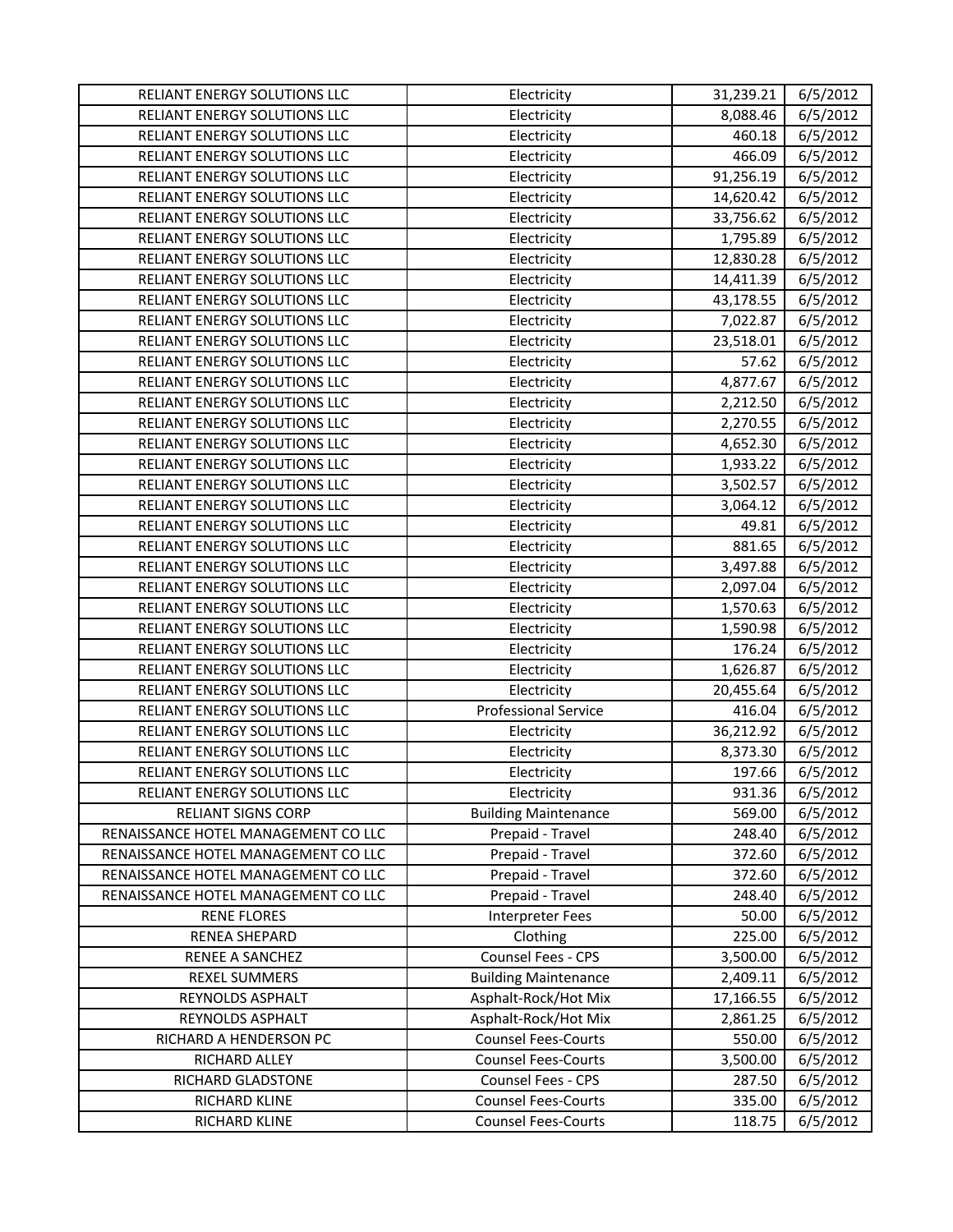| RIMAGE CORPORATION             | <b>Computer Supplies</b>    | 1,337.00  | 6/5/2012 |
|--------------------------------|-----------------------------|-----------|----------|
| ROBERTA WALKER                 | <b>Counsel Fees-Courts</b>  | 200.00    | 6/5/2012 |
| ROBERTA WALKER                 | <b>Counsel Fees-Courts</b>  | 375.00    | 6/5/2012 |
| ROBERTA WALKER                 | Counsel Fees-Juv            | 50.00     | 6/5/2012 |
| <b>ROBINSON &amp; SMART PC</b> | <b>Counsel Fees-Courts</b>  | 200.00    | 6/5/2012 |
| <b>ROBINSON &amp; SMART PC</b> | Counsel Fees - CPS          | 200.00    | 6/5/2012 |
| <b>ROBINSON &amp; SMART PC</b> | Counsel Fees - CPS          | 1,210.00  | 6/5/2012 |
| ROMULO L CASAQUITE             | <b>Rental Assistance</b>    | 650.00    | 6/5/2012 |
| RONALD COUCH                   | <b>Counsel Fees-Courts</b>  | 1,430.00  | 6/5/2012 |
| RONALD COUCH                   | <b>Counsel Fees-Courts</b>  | 600.00    | 6/5/2012 |
| RONALD COUCH                   | Cnsl Fees-Crim Appls        | 2,000.00  | 6/5/2012 |
| Ronald J Wright                | Travel                      | 37.19     | 6/5/2012 |
| ROSE ANNA SALINAS              | <b>Counsel Fees-Courts</b>  | 300.00    | 6/5/2012 |
| ROSE ANNA SALINAS              | <b>Counsel Fees-Courts</b>  | 240.00    | 6/5/2012 |
| ROSE ANNA SALINAS              | <b>Counsel Fees-Courts</b>  | 250.00    | 6/5/2012 |
| ROSE ANNA SALINAS              | <b>Counsel Fees-Courts</b>  | 200.00    | 6/5/2012 |
| ROSE ANNA SALINAS              | Counsel Fees-Juv            | 300.00    | 6/5/2012 |
| ROXANNE ROBINSON               | <b>Counsel Fees-Courts</b>  | 391.67    | 6/5/2012 |
| ROXANNE ROBINSON               | <b>Counsel Fees-Courts</b>  | 495.00    | 6/5/2012 |
| RUSSELL FEED INC               | Canine Expense              | 126.96    | 6/5/2012 |
| RYAN W HARDY                   | <b>Counsel Fees-Courts</b>  | 250.00    | 6/5/2012 |
| RYAN W HARDY                   | Counsel Fees - CPS          | 700.00    | 6/5/2012 |
| <b>SATTRUCKING INC</b>         | Rock and Gravel             | 9,894.19  | 6/5/2012 |
| SAF-T-GLOVE INC                | Landscaping Expense         | 1,055.17  | 6/5/2012 |
| SAF-T-GLOVE INC                | Parts and Supplies          | 123.72    | 6/5/2012 |
| SAF-T-GLOVE INC                | Parts and Supplies          | 20.60     | 6/5/2012 |
| SAGINAW CROSSING LLC           | Rental Assistance           | 750.00    | 6/5/2012 |
| SAINT LEGAL PLLC               | <b>Counsel Fees-Courts</b>  | 550.00    | 6/5/2012 |
| SAINT LEGAL PLLC               | Counsel Fees-Juv            | 135.00    | 6/5/2012 |
| SAINT LEGAL PLLC               | <b>Counsel Fees - CPS</b>   | 900.00    | 6/5/2012 |
| SAINT LEGAL PLLC               | Counsel Fees - CPS          | 500.00    | 6/5/2012 |
| <b>SALLY REYNA</b>             | Relative Assistance         | 300.00    | 6/5/2012 |
| <b>SAM BONIFIELD</b>           | <b>Counsel Fees-Courts</b>  | 100.00    | 6/5/2012 |
| SAMANTHA K HILL                | <b>Counsel Fees-Courts</b>  | 600.00    | 6/5/2012 |
| SAMANTHA K HILL                | <b>Counsel Fees-Courts</b>  | 200.00    | 6/5/2012 |
| SANOFI PASTEUR INC             | <b>Medical Supplies</b>     | 3,081.75  | 6/5/2012 |
| SANOFI PASTEUR INC             | <b>Medical Supplies</b>     | 3,864.66  | 6/5/2012 |
| SANTA FE ADOLESCENT SERVICES   | <b>Counseling Services</b>  | 15,000.00 | 6/5/2012 |
| SCHOOL HEALTH CORPORATION      | Non-Track Equipment         | 25,140.00 | 6/5/2012 |
| SCHOOL HEALTH CORPORATION      | <b>Building Maintenance</b> | 2,938.78  | 6/5/2012 |
| SCOTT, MCNEILL & BURNEY PLLC   | <b>Counsel Fees-Courts</b>  | 500.00    | 6/5/2012 |
| SHADOW CREEK APARTMENTS LLC    | <b>Rental Assistance</b>    | 700.00    | 6/5/2012 |
| <b>SHADOW RIDGE APARTMENTS</b> | Rental Assistance           | 580.00    | 6/5/2012 |
| <b>SHADOW RIDGE APARTMENTS</b> | <b>Utility Assistance</b>   | 28.24     | 6/5/2012 |
| Shannon A Wingo                | Prepaid - Travel            | 104.00    | 6/5/2012 |
| SHAWNA NEELY                   | Clothing                    | 200.00    | 6/5/2012 |
| SHEILA RANDOLPH                | <b>Counsel Fees-Courts</b>  | 400.00    | 6/5/2012 |
| SHEILA WALKER                  | Reporter's Records          | 360.00    | 6/5/2012 |
| SHELIA J FOX                   | <b>Counsel Fees-Courts</b>  | 800.00    | 6/5/2012 |
| SHERWIN WILLIAMS PAINT         | <b>Building Maintenance</b> | 36.09     | 6/5/2012 |
| SHERWIN WILLIAMS PAINT         | <b>Building Maintenance</b> | 317.80    | 6/5/2012 |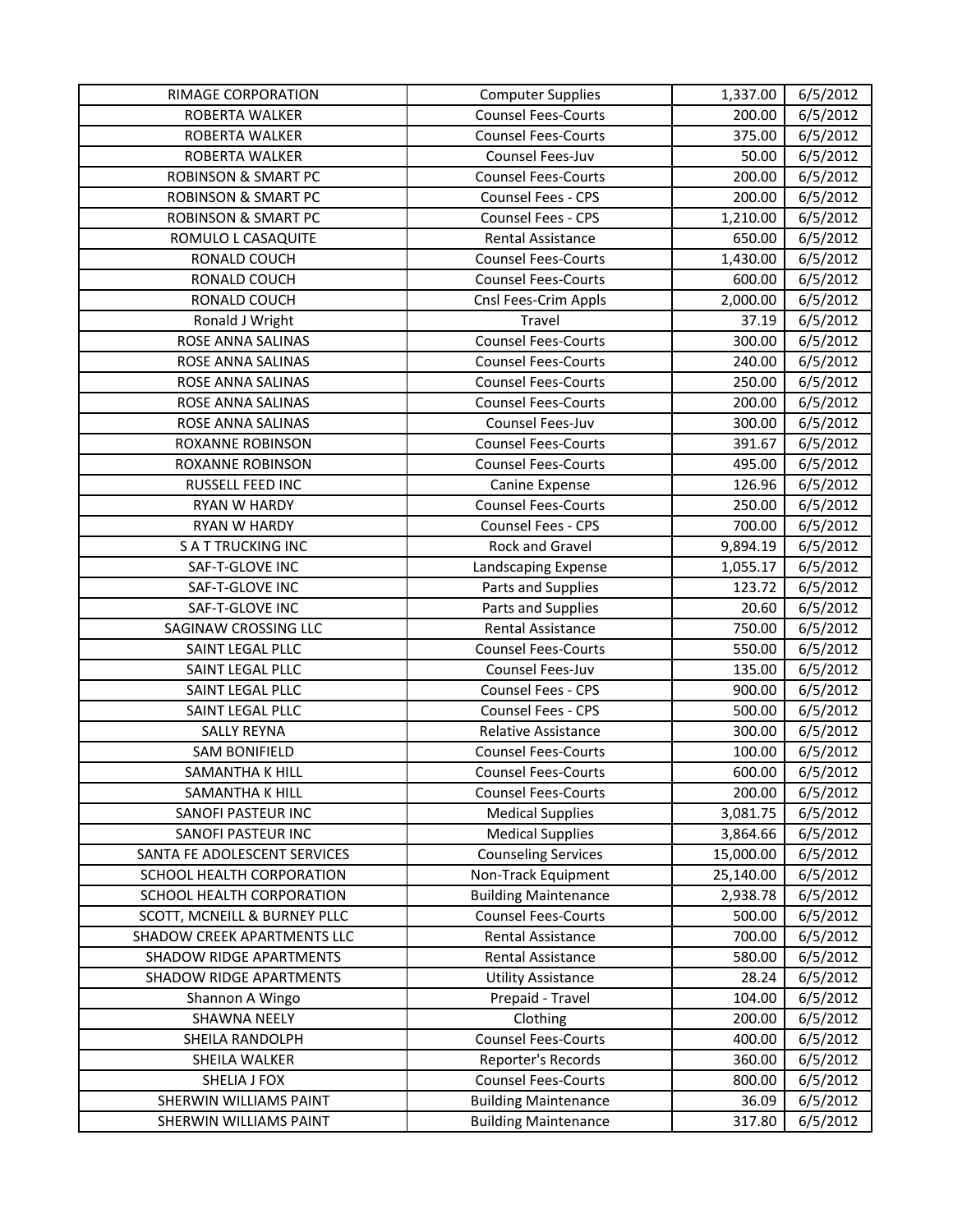| SHERWIN WILLIAMS PAINT             | <b>Building Maintenance</b> | 44.29     | 6/5/2012 |
|------------------------------------|-----------------------------|-----------|----------|
| SHERWIN WILLIAMS PAINT             | <b>Building Maintenance</b> | 1,114.34  | 6/5/2012 |
| SHI GOVERNMENT SOLUTIONS           | Lab Supplies                | 440.00    | 6/5/2012 |
| SHI GOVERNMENT SOLUTIONS           | Non-Track Equipment         | 212.00    | 6/5/2012 |
| SID W SHAPIRO                      | Counsel Fees - CPS          | 100.00    | 6/5/2012 |
| SIGMA-ALDRICH INC                  | Lab Supplies                | 258.16    | 6/5/2012 |
| SIMPLE TRUTHS LLC                  | Supplies                    | 329.70    | 6/5/2012 |
| SIRE TECHNOLOGIES                  | Software Maintenance        | 24,156.00 | 6/5/2012 |
| SMITH TEMPORARIES INC              | Contract Labor              | 675.23    | 6/5/2012 |
| SMITH TEMPORARIES INC              | Contract Labor              | 512.43    | 6/5/2012 |
| SOUTHWEST INTERNATIONAL TRUCKS INC | Parts and Supplies          | 58.25     | 6/5/2012 |
| SPER SCIENTIFIC LTD                | Lab Supplies                | 293.77    | 6/5/2012 |
| ST LOUIS COUNTY SHERIFF DEPT       | <b>Court Costs</b>          | 38.00     | 6/5/2012 |
| <b>STACY ALFORD</b>                | Counsel Fees-Juv            | 145.00    | 6/5/2012 |
| <b>STACY ALFORD</b>                | Counsel Fees - CPS          | 200.00    | 6/5/2012 |
| <b>STANBIO</b>                     | Supplies                    | 15,000.00 | 6/5/2012 |
| STAPLES ADVANTAGE                  | <b>Supplies</b>             | 97.30     | 6/5/2012 |
| <b>STAPLES ADVANTAGE</b>           | Supplies                    | 6.92      | 6/5/2012 |
| <b>STAPLES ADVANTAGE</b>           | <b>Training Supplies</b>    | 288.75    | 6/5/2012 |
| STAPLES ADVANTAGE                  | Supplies                    | 52.76     | 6/5/2012 |
| STAPLES ADVANTAGE                  | Supplies                    | 45.47     | 6/5/2012 |
| STAPLES ADVANTAGE                  | Supplies                    | 845.12    | 6/5/2012 |
| <b>STAPLES ADVANTAGE</b>           | Supplies                    | 56.18     | 6/5/2012 |
| <b>STAPLES ADVANTAGE</b>           | Supplies                    | 521.02    | 6/5/2012 |
| STAPLES ADVANTAGE                  | Supplies                    | 60.91     | 6/5/2012 |
| <b>STAPLES ADVANTAGE</b>           | Supplies                    | 50.93     | 6/5/2012 |
| <b>STAPLES ADVANTAGE</b>           | Supplies                    | 207.14    | 6/5/2012 |
| <b>STAPLES ADVANTAGE</b>           | Supplies                    | 105.98    | 6/5/2012 |
| <b>STAPLES ADVANTAGE</b>           | Supplies                    | 113.82    | 6/5/2012 |
| STAPLES ADVANTAGE                  | Supplies                    | 83.51     | 6/5/2012 |
| STAPLES ADVANTAGE                  | Supplies                    | 159.77    | 6/5/2012 |
| <b>STAPLES ADVANTAGE</b>           | Supplies                    | 85.25     | 6/5/2012 |
| <b>STAPLES ADVANTAGE</b>           | Supplies                    | 146.86    | 6/5/2012 |
| STAPLES ADVANTAGE                  | Supplies                    | 31.63     | 6/5/2012 |
| STAPLES ADVANTAGE                  | Supplies                    | 148.40    | 6/5/2012 |
| STAPLES ADVANTAGE                  | <b>Supplies</b>             | 158.90    | 6/5/2012 |
| <b>STAPLES ADVANTAGE</b>           | Sheriff Inventory           | 84.72     | 6/5/2012 |
| <b>STAPLES ADVANTAGE</b>           | <b>Graphics Inventory</b>   | 50.36     | 6/5/2012 |
| STAPLES ADVANTAGE                  | Supplies                    | 27.60     | 6/5/2012 |
| STAPLES ADVANTAGE                  | <b>Supplies</b>             | 54.48     | 6/5/2012 |
| STAPLES ADVANTAGE                  | Supplies                    | 242.00    | 6/5/2012 |
| <b>STAPLES ADVANTAGE</b>           | Supplies                    | 492.01    | 6/5/2012 |
| STAPLES ADVANTAGE                  | Supplies                    | 31.53     | 6/5/2012 |
| <b>STAPLES ADVANTAGE</b>           | <b>Supplies</b>             | 52.16     | 6/5/2012 |
| STAPLES ADVANTAGE                  | Supplies                    | 12.30     | 6/5/2012 |
| STAPLES ADVANTAGE                  | <b>Supplies</b>             | 125.42    | 6/5/2012 |
| STAPLES ADVANTAGE                  | Supplies                    | 10.80     | 6/5/2012 |
| <b>STAPLES ADVANTAGE</b>           | Supplies                    | 5.08      | 6/5/2012 |
| STAPLES ADVANTAGE                  | Supplies                    | 68.43     | 6/5/2012 |
| STAPLES ADVANTAGE                  | <b>Supplies</b>             | 351.10    | 6/5/2012 |
| STAPLES ADVANTAGE                  | Supplies                    | 37.31     | 6/5/2012 |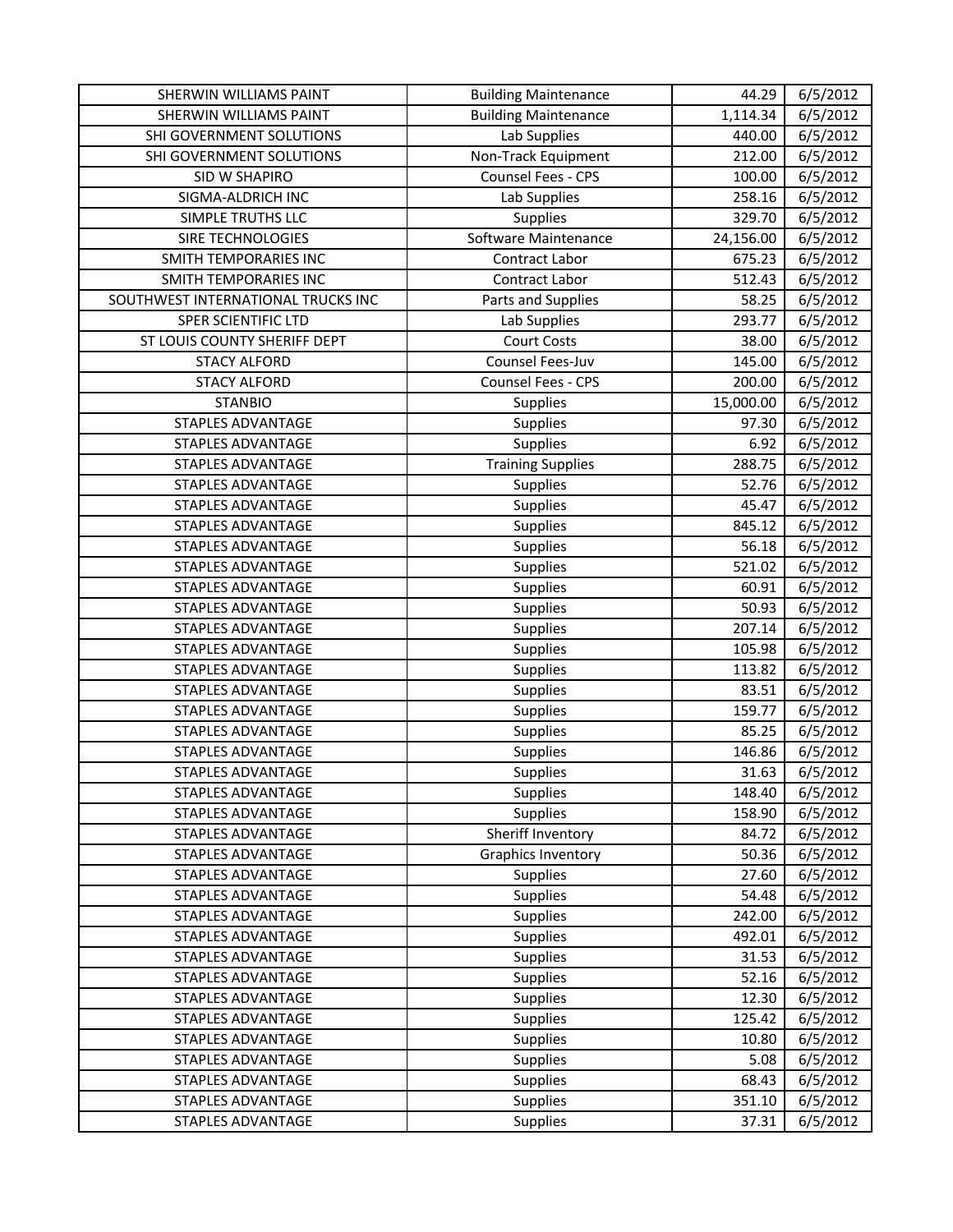| STAPLES ADVANTAGE                    | Supplies                   | 68.50    | 6/5/2012 |
|--------------------------------------|----------------------------|----------|----------|
| <b>STAPLES ADVANTAGE</b>             | Supplies                   | 91.44    | 6/5/2012 |
| <b>STAPLES ADVANTAGE</b>             | Supplies                   | 35.36    | 6/5/2012 |
| <b>STAPLES ADVANTAGE</b>             | Supplies                   | 76.55    | 6/5/2012 |
| <b>STAPLES ADVANTAGE</b>             | Supplies                   | 202.44   | 6/5/2012 |
| <b>STAPLES ADVANTAGE</b>             | <b>Supplies</b>            | 2.64     | 6/5/2012 |
| <b>STAPLES ADVANTAGE</b>             | Supplies                   | (33.63)  | 6/5/2012 |
| <b>STAPLES ADVANTAGE</b>             | <b>Supplies</b>            | 53.78    | 6/5/2012 |
| <b>STAPLES ADVANTAGE</b>             | Supplies                   | 259.18   | 6/5/2012 |
| <b>STAPLES ADVANTAGE</b>             | Supplies                   | 188.09   | 6/5/2012 |
| <b>STAPLES ADVANTAGE</b>             | Supplies                   | 263.27   | 6/5/2012 |
| <b>STAPLES ADVANTAGE</b>             | Supplies                   | 46.15    | 6/5/2012 |
| <b>STAPLES ADVANTAGE</b>             | Supplies                   | 2.60     | 6/5/2012 |
| <b>STAPLES ADVANTAGE</b>             | Supplies                   | 90.96    | 6/5/2012 |
| STAPLES ADVANTAGE                    | Supplies                   | 18.99    | 6/5/2012 |
| <b>STAPLES ADVANTAGE</b>             | Supplies                   | 7.16     | 6/5/2012 |
| STAPLES ADVANTAGE                    | Supplies                   | 52.94    | 6/5/2012 |
| <b>STAPLES ADVANTAGE</b>             | Supplies                   | 42.62    | 6/5/2012 |
| <b>STAPLES ADVANTAGE</b>             | Supplies                   | 46.28    | 6/5/2012 |
| <b>STAPLES ADVANTAGE</b>             | Supplies                   | 218.71   | 6/5/2012 |
| <b>STAPLES ADVANTAGE</b>             | Supplies                   | 23.17    | 6/5/2012 |
| <b>STAPLES ADVANTAGE</b>             | Supplies                   | 47.56    | 6/5/2012 |
| <b>STAPLES ADVANTAGE</b>             | Supplies                   | 661.44   | 6/5/2012 |
| <b>STAPLES ADVANTAGE</b>             | <b>Supplies</b>            | 84.38    | 6/5/2012 |
| <b>STAPLES ADVANTAGE</b>             | Supplies                   | 6.06     | 6/5/2012 |
| <b>STAPLES ADVANTAGE</b>             | Supplies                   | 7.12     | 6/5/2012 |
| <b>STAPLES ADVANTAGE</b>             | Supplies                   | 1,204.33 | 6/5/2012 |
| <b>STAPLES ADVANTAGE</b>             | Supplies                   | 131.00   | 6/5/2012 |
| <b>STAPLES ADVANTAGE</b>             | Supplies                   | 39.99    | 6/5/2012 |
| <b>STAPLES ADVANTAGE</b>             | Supplies                   | 27.59    | 6/5/2012 |
| <b>STAPLES ADVANTAGE</b>             | Supplies                   | 51.71    | 6/5/2012 |
| <b>STAPLES ADVANTAGE</b>             | <b>Computer Supplies</b>   | 2,698.99 | 6/5/2012 |
| <b>STAPLES ADVANTAGE</b>             | <b>Photo Processing</b>    | 189.25   | 6/5/2012 |
| STAPLES ADVANTAGE                    | Supplies                   | 35.99    | 6/5/2012 |
| STAPLES ADVANTAGE                    | Supplies                   | 224.37   | 6/5/2012 |
| STAPLES ADVANTAGE                    | <b>Supplies</b>            | 197.86   | 6/5/2012 |
| STAPLES ADVANTAGE                    | <b>Supplies</b>            | 186.59   | 6/5/2012 |
| <b>STAPLES ADVANTAGE</b>             | <b>Medical Supplies</b>    | 588.54   | 6/5/2012 |
| STAPLES ADVANTAGE                    | Supplies                   | 249.90   | 6/5/2012 |
| STATE BAR OF TEXAS                   | Law Books                  | 195.00   | 6/5/2012 |
| <b>STATON &amp; TAYLOR PC</b>        | <b>Counsel Fees-Courts</b> | 650.00   | 6/5/2012 |
| <b>STATON &amp; TAYLOR PC</b>        | <b>Counsel Fees-Courts</b> | 950.00   | 6/5/2012 |
| <b>STATON &amp; TAYLOR PC</b>        | Counsel Fees-Juv           | 300.00   | 6/5/2012 |
| STEPHANIE PATTEN                     | <b>Counsel Fees-Courts</b> | 1,100.00 | 6/5/2012 |
| STEPHEN D HANDY PLLC                 | <b>Counsel Fees-Courts</b> | 650.00   | 6/5/2012 |
| <b>STEVE GORDON &amp; ASSOCIATES</b> | <b>Counsel Fees-Courts</b> | 500.00   | 6/5/2012 |
| <b>STREAM ENERGY</b>                 | <b>Utility Assistance</b>  | 632.67   | 6/5/2012 |
| <b>SUNBELT RENTALS</b>               | <b>Road Signs</b>          | 1,307.01 | 6/5/2012 |
| <b>SWD OPERATION COMPANY</b>         | Education                  | 247.50   | 6/5/2012 |
| <b>SWD OPERATION COMPANY</b>         | Education                  | 227.72   | 6/5/2012 |
| <b>SYLVIA FORD</b>                   | Clothing                   | 500.00   | 6/5/2012 |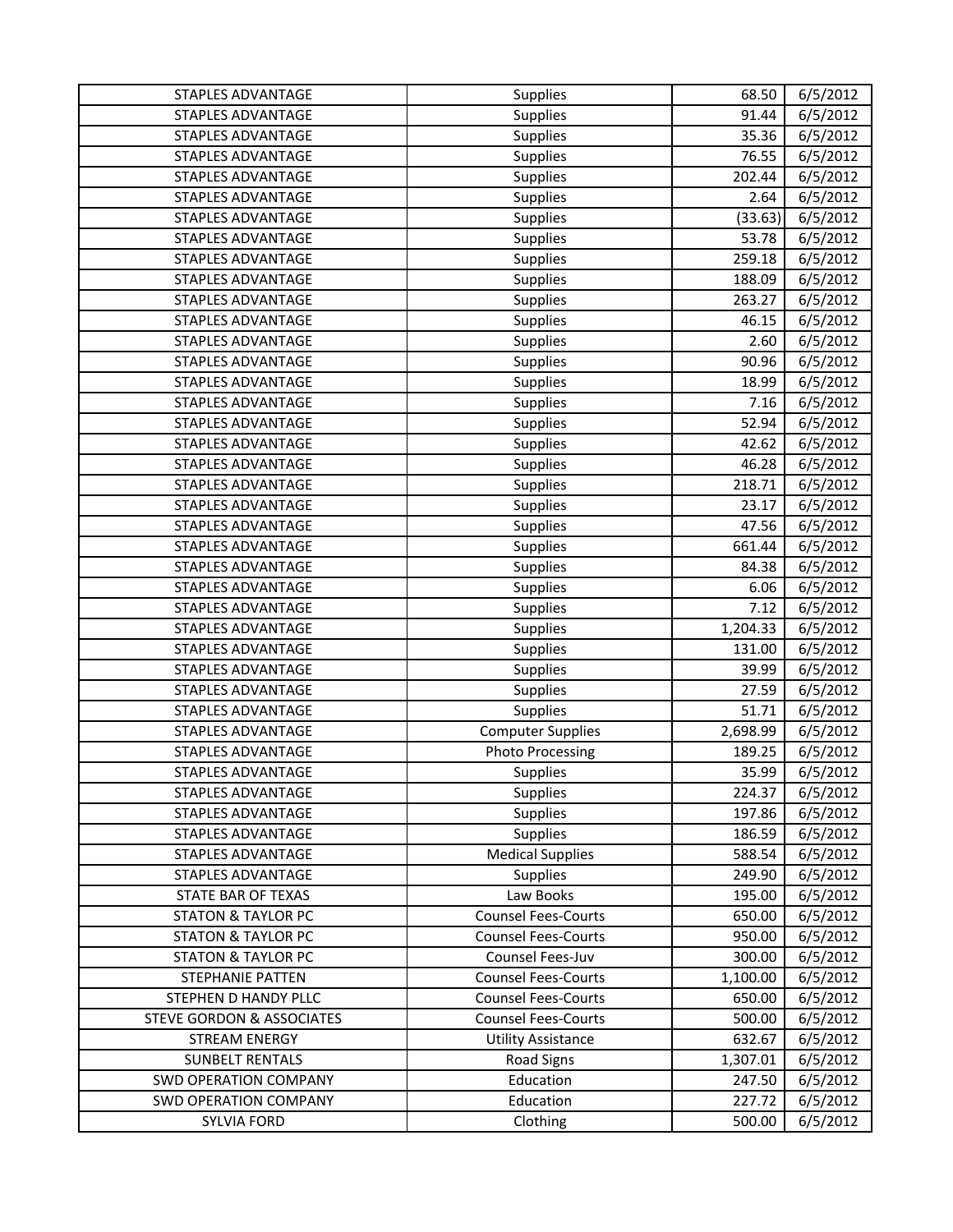| <b>TAMMY PEDERSEN</b>                    | Clothing                    | 125.00    | 6/5/2012 |
|------------------------------------------|-----------------------------|-----------|----------|
| <b>TARA V KERSH</b>                      | Counsel Fees - CPS          | 100.00    | 6/5/2012 |
| <b>TARA V KERSH</b>                      | Counsel Fees - CPS          | 100.00    | 6/5/2012 |
| <b>TARGET BANK</b>                       | Food                        | 101.30    | 6/5/2012 |
| <b>TARGET BANK</b>                       | Clothing                    | 195.20    | 6/5/2012 |
| <b>TARGET BANK</b>                       | <b>Supplies</b>             | 74.61     | 6/5/2012 |
| <b>TARGET BANK</b>                       | <b>Meeting Expenses</b>     | 65.39     | 6/5/2012 |
| TARRANT CO SAMARITAN HOUSE INC           | <b>Subrecipient Service</b> | 4,370.29  | 6/5/2012 |
| TARRANT CO SAMARITAN HOUSE INC           | <b>Subrecipient Service</b> | 2,054.37  | 6/5/2012 |
| TARRANT CO TAX ASSESSOR COLLECTOR        | Trust - Constable 4         | 62.75     | 6/5/2012 |
| <b>TARRANT COUNTY BAR ASSOCIATION</b>    | Dues                        | 18,185.00 | 6/5/2012 |
| <b>TARRANT COUNTY CLERK</b>              | Consolidate St Fee          | 19.13     | 6/5/2012 |
| <b>TARRANT COUNTY CLERK</b>              | Time Payment Fee            | 5.76      | 6/5/2012 |
| <b>TARRANT COUNTY CLERK</b>              | Jury Service Fees           | 0.95      | 6/5/2012 |
| <b>TARRANT COUNTY CLERK</b>              | <b>Jud Fee-Convictions</b>  | 1.38      | 6/5/2012 |
| <b>TARRANT COUNTY CLERK</b>              | Indigent Defense Fee        | 0.46      | 6/5/2012 |
| <b>TARRANT COUNTY CLERK</b>              | Judicial Fee 51.702b        | 3.46      | 6/5/2012 |
| <b>TARRANT COUNTY CLERK</b>              | <b>Sheriff Service Fees</b> | 1.15      | 6/5/2012 |
| <b>TARRANT COUNTY CLERK</b>              | CC Cnty Crim Ct Fee         | 9.22      | 6/5/2012 |
| <b>TARRANT COUNTY CLERK</b>              | CC Crim Trans Admn          | 2.00      | 6/5/2012 |
| <b>TARRANT COUNTY CLERK</b>              | District Attny Fee          | 5.76      | 6/5/2012 |
| <b>TARRANT COUNTY CLERK</b>              | CCC 2 Fines                 | 23.04     | 6/5/2012 |
| <b>TARRANT COUNTY CLERK</b>              | Attorney/Rest Fees          | 40.33     | 6/5/2012 |
| <b>TARRANT COUNTY CLERK</b>              | CC Conviction Fee           | 0.57      | 6/5/2012 |
| <b>TARRANT COUNTY CLERK</b>              | <b>CC Conviction Fee</b>    | 5.18      | 6/5/2012 |
| <b>TARRANT COUNTY CLERK</b>              | CC Courthous Sec Fee        | 0.69      | 6/5/2012 |
| <b>TARRANT COUNTY CLERK</b>              | <b>CC Conviction Fee</b>    | 0.92      | 6/5/2012 |
| <b>TARRANT COUNTY COLLEGE</b>            | <b>Professional Service</b> | 740.00    | 6/5/2012 |
| TDCAA-TEXAS DISTRICT & COUNTY            | Dues                        | 60.00     | 6/5/2012 |
| TDCAA-TEXAS DISTRICT & COUNTY            | Dues                        | 60.00     | 6/5/2012 |
| TDCAA-TEXAS DISTRICT & COUNTY            | Dues                        | 60.00     | 6/5/2012 |
| TDCAA-TEXAS DISTRICT & COUNTY            | Dues                        | 55.00     | 6/5/2012 |
| TDCAA-TEXAS DISTRICT & COUNTY            | Dues                        | 60.00     | 6/5/2012 |
| TDCAA-TEXAS DISTRICT & COUNTY            | Dues                        | 55.00     | 6/5/2012 |
| <b>TDCAA-TEXAS DISTRICT &amp; COUNTY</b> | Dues                        | 55.00     | 6/5/2012 |
| TDCAA-TEXAS DISTRICT & COUNTY            | Dues                        | 55.00     | 6/5/2012 |
| TDCAA-TEXAS DISTRICT & COUNTY            | Dues                        | 55.00     | 6/5/2012 |
| TDCAA-TEXAS DISTRICT & COUNTY            | Dues                        | 55.00     | 6/5/2012 |
| TDCAA-TEXAS DISTRICT & COUNTY            | Dues                        | 55.00     | 6/5/2012 |
| <b>TDCAA-TEXAS DISTRICT &amp; COUNTY</b> | Dues                        | 55.00     | 6/5/2012 |
| TDCAA-TEXAS DISTRICT & COUNTY            | Dues                        | 55.00     | 6/5/2012 |
| TDCAA-TEXAS DISTRICT & COUNTY            | Dues                        | 55.00     | 6/5/2012 |
| TDCAA-TEXAS DISTRICT & COUNTY            | Dues                        | 55.00     | 6/5/2012 |
| TDCAA-TEXAS DISTRICT & COUNTY            | Dues                        | 55.00     | 6/5/2012 |
| TDCAA-TEXAS DISTRICT & COUNTY            | Dues                        | 55.00     | 6/5/2012 |
| TDCAA-TEXAS DISTRICT & COUNTY            | Education                   | 275.00    | 6/5/2012 |
| TDCAA-TEXAS DISTRICT & COUNTY            | Education                   | 275.00    | 6/5/2012 |
| TDCAA-TEXAS DISTRICT & COUNTY            | Education                   | 275.00    | 6/5/2012 |
| <b>TEKSYSTEMS INC</b>                    | <b>Professional Service</b> | 4,320.00  | 6/5/2012 |
| TELETOUCH COMMUNICATIONS INC             | Telephone - Mobile          | 1,130.05  | 6/5/2012 |
| TELETOUCH COMMUNICATIONS INC             | Telephone - Mobile          | 206.60    | 6/5/2012 |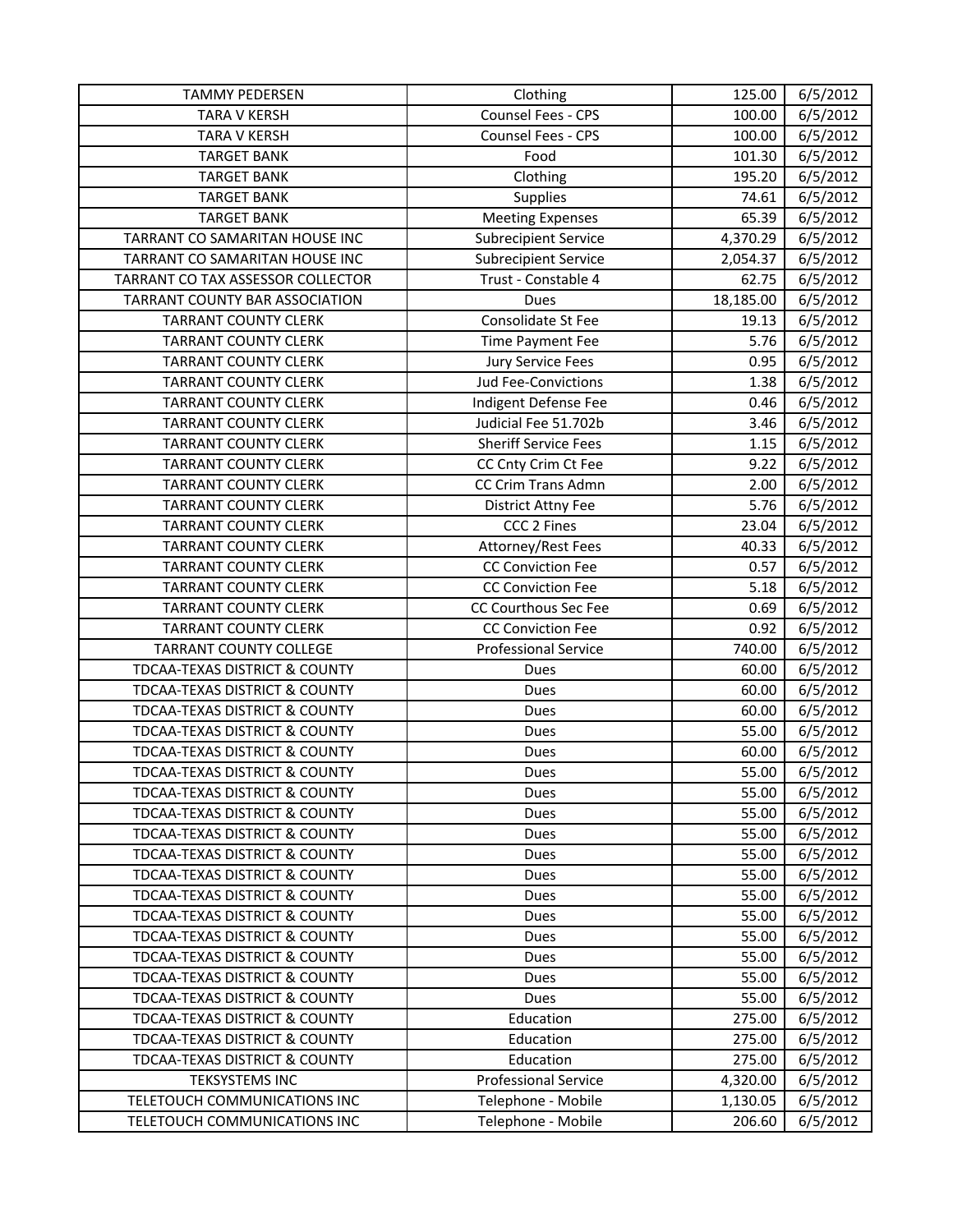| TELETOUCH COMMUNICATIONS INC        | Telephone - Mobile         | 16.40    | 6/5/2012 |
|-------------------------------------|----------------------------|----------|----------|
| TELETOUCH COMMUNICATIONS INC        | Telephone - Mobile         | 16.40    | 6/5/2012 |
| TELETOUCH COMMUNICATIONS INC        | Telephone - Mobile         | 315.40   | 6/5/2012 |
| TELETOUCH COMMUNICATIONS INC        | Telephone - Mobile         | 59.80    | 6/5/2012 |
| TELETOUCH COMMUNICATIONS INC        | Telephone - Mobile         | 16.40    | 6/5/2012 |
| <b>TERESA GARCIA</b>                | <b>Relative Assistance</b> | 600.00   | 6/5/2012 |
| <b>TERRY BARLOW</b>                 | <b>Counsel Fees-Courts</b> | 1,000.00 | 6/5/2012 |
| <b>TERRY BARLOW</b>                 | <b>Counsel Fees-Courts</b> | 100.00   | 6/5/2012 |
| <b>TESSCO</b>                       | Central Garage Inv         | 200.09   | 6/5/2012 |
| TEXAS DEPT OF CRIMINAL JUSTICE      | Sheriff Inventory          | 1,836.72 | 6/5/2012 |
| TEXAS DEPT OF CRIMINAL JUSTICE      | <b>Custodian Supplies</b>  | 116.68   | 6/5/2012 |
| <b>TEXAS DEPT PUBLIC SAFETY</b>     | Parts and Supplies         | 375.00   | 6/5/2012 |
| TEXAS FURNITURE SOURCE INC          | Non-Track Equipment        | 1,405.86 | 6/5/2012 |
| <b>TEXAS LAWYER</b>                 | Law Books                  | 92.00    | 6/5/2012 |
| <b>TEXAS POWER LP</b>               | <b>Utility Assistance</b>  | 55.02    | 6/5/2012 |
| TEXAS STATE LIBRARY & ARCHIVES      | Education                  | 120.00   | 6/5/2012 |
| TEXAS WORKFORCE COMMISSION          | Test/Civil Serv Exp        | 5.50     | 6/5/2012 |
| THE BURKE FOUNDATION                | Clothing                   | 125.00   | 6/5/2012 |
| THE FORTIS COMPANY LLC              | Rental Assistance          | 367.00   | 6/5/2012 |
| THE FORTIS COMPANY LLC              | <b>Utility Assistance</b>  | 30.69    | 6/5/2012 |
| THE HAMPTON LAW FIRM PLLC           | <b>Counsel Fees-Courts</b> | 550.00   | 6/5/2012 |
| THE HUSTON FIRM PC                  | <b>Counsel Fees-Courts</b> | 770.00   | 6/5/2012 |
| THE HUSTON FIRM PC                  | <b>Counsel Fees-Courts</b> | 115.00   | 6/5/2012 |
| THE LAW FIRM OF DAVID C JONES       | <b>Counsel Fees-Courts</b> | 1,625.00 | 6/5/2012 |
| THE LAW FIRM OF DAVID C JONES       | <b>Counsel Fees-Courts</b> | 400.00   | 6/5/2012 |
| THE LAW OFFICES OF MICHAEL POOL PLL | <b>Counsel Fees-Courts</b> | 1,250.00 | 6/5/2012 |
| THE LAW OFFICES OF MICHAEL POOL PLL | <b>Counsel Fees-Courts</b> | 850.00   | 6/5/2012 |
| THE LAW OFFICES OF MICHAEL POOL PLL | <b>Counsel Fees-Courts</b> | 312.50   | 6/5/2012 |
| THE MULHOLLAND CO                   | Supplies                   | 3.00     | 6/5/2012 |
| THE MULHOLLAND CO                   | Supplies                   | 3.00     | 6/5/2012 |
| THE MULHOLLAND CO                   | <b>Supplies</b>            | 6.75     | 6/5/2012 |
| THE MULHOLLAND CO                   | Supplies                   | 102.00   | 6/5/2012 |
| THE MULHOLLAND CO                   | Supplies                   | 9.00     | 6/5/2012 |
| THE MULHOLLAND CO                   | <b>Supplies</b>            | 19.50    | 6/5/2012 |
| THE MULHOLLAND CO                   | <b>Supplies</b>            | 15.50    | 6/5/2012 |
| THE MULHOLLAND CO                   | <b>Supplies</b>            | 10.00    | 6/5/2012 |
| THE MULHOLLAND CO                   | <b>Supplies</b>            | 9.00     | 6/5/2012 |
| THE MULHOLLAND CO                   | <b>Supplies</b>            | 32.00    | 6/5/2012 |
| THE MULHOLLAND CO                   | Supplies                   | 49.00    | 6/5/2012 |
| THE MULHOLLAND CO                   | <b>Supplies</b>            | 10.50    | 6/5/2012 |
| THE MULHOLLAND CO                   | <b>Supplies</b>            | 12.00    | 6/5/2012 |
| THE SOURCE FOR PUBLICDATA LP        | On-Line Service            | 75.00    | 6/5/2012 |
| THE SPOKEN WORD LLC                 | <b>Interpreter Fees</b>    | 200.00   | 6/5/2012 |
| THE SPOKEN WORD LLC                 | <b>Interpreter Fees</b>    | 420.00   | 6/5/2012 |
| THE SPOKEN WORD LLC                 | <b>Interpreter Fees</b>    | 360.00   | 6/5/2012 |
| THE SPOKEN WORD LLC                 | Interpreter Fees           | 480.00   | 6/5/2012 |
| THE SPOKEN WORD LLC                 | <b>Interpreter Fees</b>    | 240.00   | 6/5/2012 |
| THE SPOKEN WORD LLC                 | <b>Interpreter Fees</b>    | 600.00   | 6/5/2012 |
| THE SPOKEN WORD LLC                 | Interpreter Fees           | 120.00   | 6/5/2012 |
| <b>TIM MOORE</b>                    | <b>Counsel Fees-Courts</b> | 300.00   | 6/5/2012 |
| TIME WARNER CABLE MEDIA SALES       | Utilities                  | 81.00    | 6/5/2012 |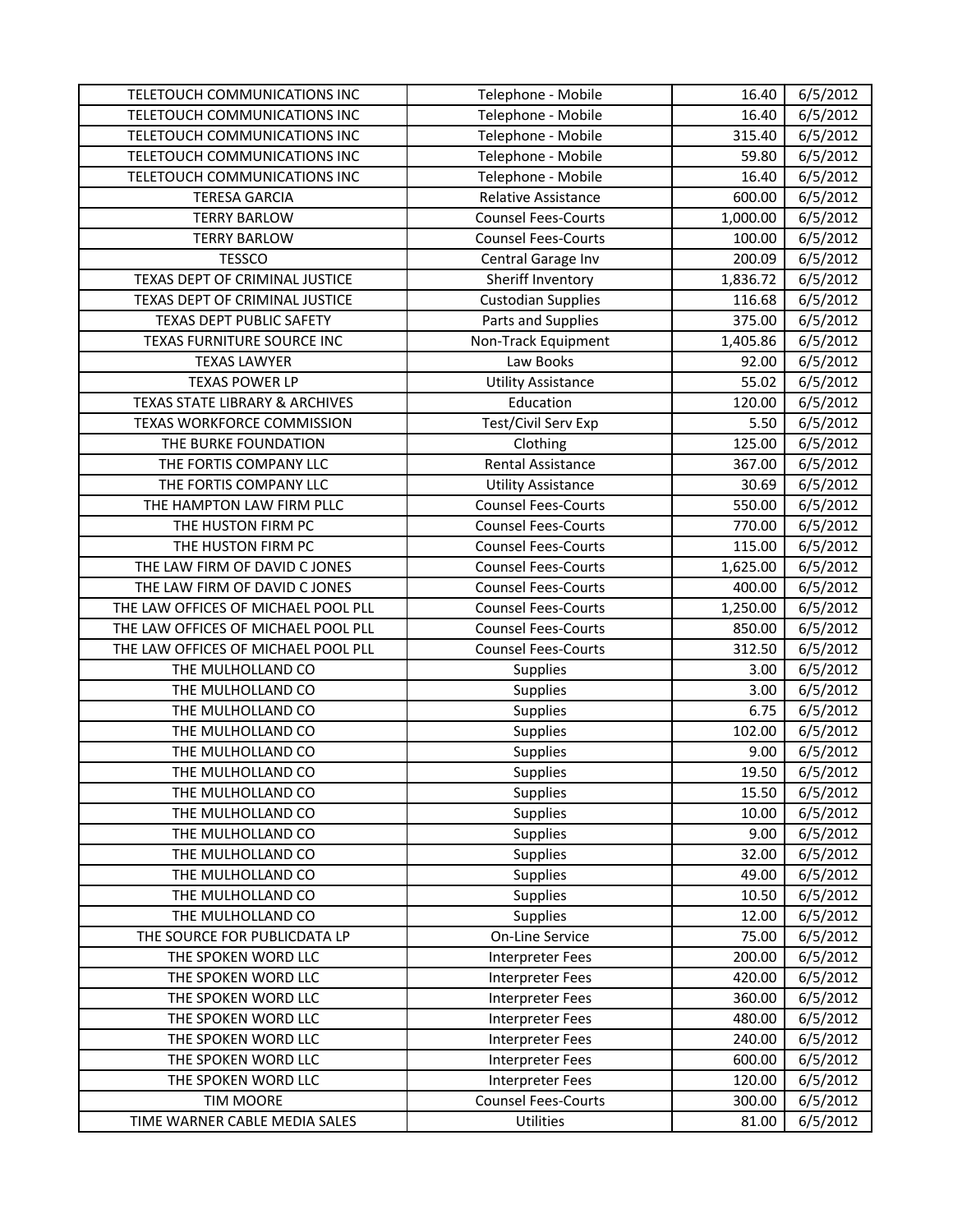| TOSHIBA BUSINESS SOLUTIONS          | <b>Equipment Maint</b>      | (51.71)   | 6/5/2012 |
|-------------------------------------|-----------------------------|-----------|----------|
| <b>TOSHIBA BUSINESS SOLUTIONS</b>   | <b>Equipment Maint</b>      | 200.00    | 6/5/2012 |
| TOSHIBA BUSINESS SOLUTIONS          | <b>Equipment Maint</b>      | 62.29     | 6/5/2012 |
| TOWER ENGINEERING INC               | A/C Maint Contract          | 1,530.00  | 6/5/2012 |
| <b>TRACIE KENAN</b>                 | <b>Counsel Fees-Courts</b>  | 100.00    | 6/5/2012 |
| <b>TRAVIS YOUNG</b>                 | <b>Counsel Fees-Courts</b>  | 300.00    | 6/5/2012 |
| TRI COUNTY ELECTRIC COOPERATIVE INC | <b>Utility Assistance</b>   | 126.11    | 6/5/2012 |
| TRINITY BIOTECH DISTRIBUTION        | <b>Medical Supplies</b>     | 4,950.00  | 6/5/2012 |
| TRIPLENET PRICING LLC               | <b>Supplies</b>             | 57.10     | 6/5/2012 |
| TRUGREEN CHEMLAWN                   | Landscaping Expense         | 114.00    | 6/5/2012 |
| TRUGREEN CHEMLAWN                   | Landscaping Expense         | 180.00    | 6/5/2012 |
| TRUGREEN CHEMLAWN                   | Landscaping Expense         | 83.00     | 6/5/2012 |
| TRUGREEN CHEMLAWN                   | Landscaping Expense         | 205.00    | 6/5/2012 |
| TRUGREEN CHEMLAWN                   | Landscaping Expense         | 149.00    | 6/5/2012 |
| TXU ELECTRIC COMPANY                | <b>Utility Assistance</b>   | 2,105.22  | 6/5/2012 |
| TXU ELECTRIC COMPANY                | <b>Utility Assistance</b>   | 2,277.79  | 6/5/2012 |
| U S PAN ASIAN AMERICAN CHAMBER OF   | <b>Meeting Expenses</b>     | 395.00    | 6/5/2012 |
| <b>ULINE INC</b>                    | Supplies                    | 27.28     | 6/5/2012 |
| <b>ULINE INC</b>                    | Supplies                    | 243.59    | 6/5/2012 |
| UNITED PROCUREMENT                  | <b>Building Maintenance</b> | 511.83    | 6/5/2012 |
| UNIVERSE TECHNICAL TRANSLATION INC  | <b>Professional Service</b> | 64.57     | 6/5/2012 |
| UNIVERSE TECHNICAL TRANSLATION INC  | <b>Professional Service</b> | 1.10      | 6/5/2012 |
| UNIVERSE TECHNICAL TRANSLATION INC  | <b>Professional Service</b> | 43.46     | 6/5/2012 |
| UPS/UNITED PARCEL SERVICE           | Postage                     | 50.32     | 6/5/2012 |
| UTAK LABORATORIES INC               | Lab Supplies                | 1,246.08  | 6/5/2012 |
| VANESSA M JORDAN                    | <b>Counsel Fees-Courts</b>  | 100.00    | 6/5/2012 |
| <b>VERNON RUDD</b>                  | Rent                        | 2,847.00  | 6/5/2012 |
| <b>VERNON RUDD</b>                  | Electricity                 | 276.78    | 6/5/2012 |
| <b>VERNON RUDD</b>                  | Electricity                 | 217.46    | 6/5/2012 |
| <b>VERNON RUDD</b>                  | Water                       | 159.03    | 6/5/2012 |
| <b>VERNON RUDD</b>                  | Water                       | 124.95    | 6/5/2012 |
| VETERINARY CENTERS OF AMERICA LP    | Canine Expense              | 532.76    | 6/5/2012 |
| <b>VICKI E WILEY</b>                | <b>Counsel Fees-Courts</b>  | 100.00    | 6/5/2012 |
| <b>VICKI E WILEY</b>                | Counsel Fees-Juv            | 395.00    | 6/5/2012 |
| <b>VICKI E WILEY</b>                | Cnsl Fees-Fam Drg Ct        | 100.00    | 6/5/2012 |
| <b>VICKIE M MILLER</b>              | Clothing                    | 350.00    | 6/5/2012 |
| <b>VIRGINIA CARTER</b>              | Counsel Fees-Juv            | 900.00    | 6/5/2012 |
| <b>VWR SCIENTIFIC PRODUCTS</b>      | Lab Supplies                | 175.91    | 6/5/2012 |
| <b>VWR SCIENTIFIC PRODUCTS</b>      | Lab Supplies                | 1,215.78  | 6/5/2012 |
| <b>WALDEN CONCIERGE</b>             | Rental Assistance           | 779.00    | 6/5/2012 |
| <b>WALDEN CONCIERGE</b>             | <b>Utility Assistance</b>   | 53.79     | 6/5/2012 |
| WALMART #3284                       | Food/Hygiene Assist         | 40.00     | 6/5/2012 |
| WALMART #5312                       | Food/Hygiene Assist         | 65.94     | 6/5/2012 |
| WALT A CLEVELAND                    | <b>Counsel Fees-Courts</b>  | 250.00    | 6/5/2012 |
| <b>WARREN ST JOHN</b>               | <b>Counsel Fees-Courts</b>  | 300.00    | 6/5/2012 |
| <b>WARREN ST JOHN</b>               | Cnsl Fees-Cap Murder        | 20,237.50 | 6/5/2012 |
| Wayne Pollard                       | Travel                      | 185.77    | 6/5/2012 |
| <b>WENDY HACKLER</b>                | <b>Counsel Fees-Courts</b>  | 100.00    | 6/5/2012 |
| <b>WENDY HERNANDEZ</b>              | Transportation              | 250.00    | 6/5/2012 |
| <b>WESCO COMPANIES</b>              | <b>Rental Assistance</b>    | 760.00    | 6/5/2012 |
| <b>WESCO COMPANIES</b>              | <b>Utility Assistance</b>   | 35.73     | 6/5/2012 |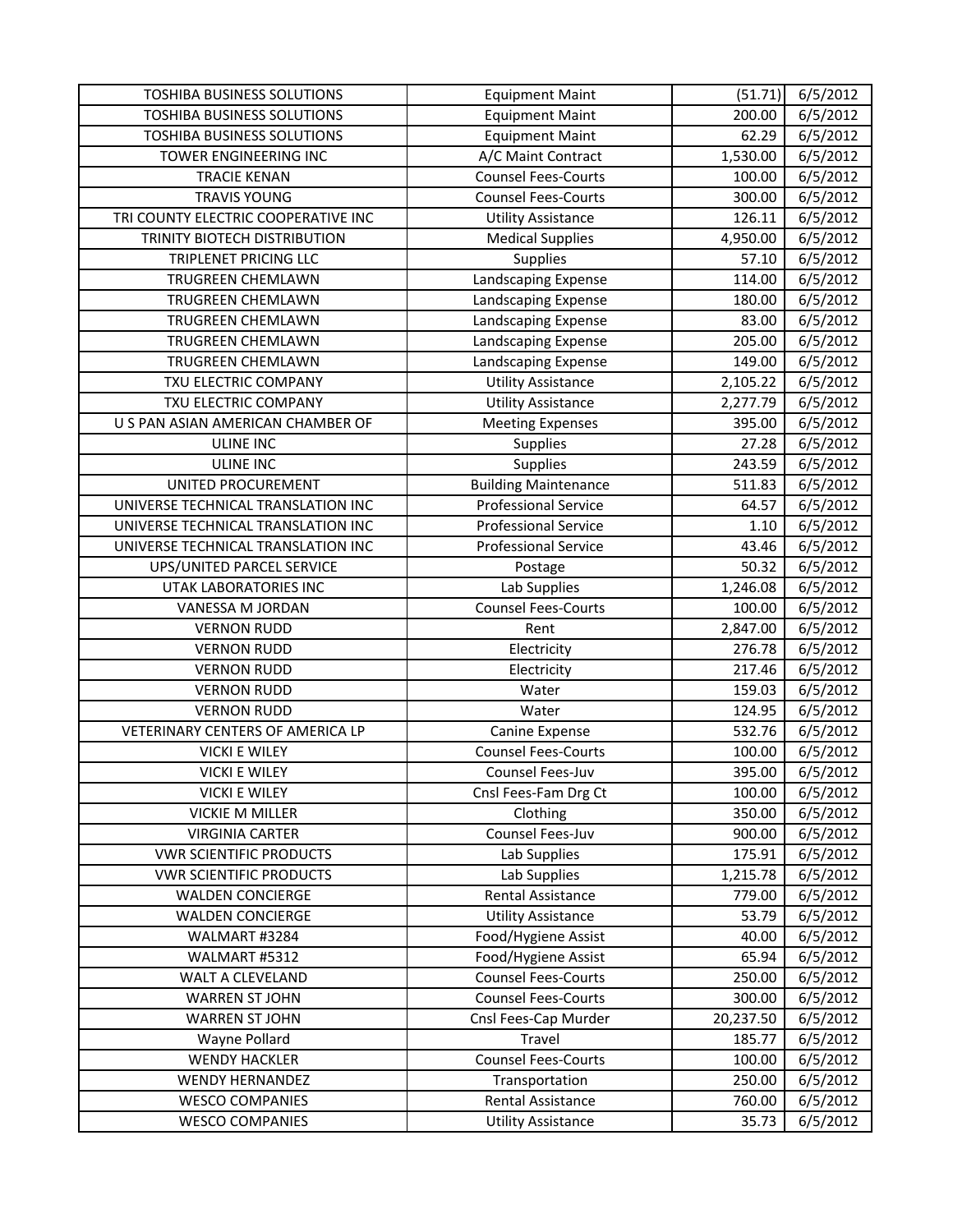| <b>WEST GROUP</b>                               | Law Books                                         | 140.00               | 6/5/2012             |
|-------------------------------------------------|---------------------------------------------------|----------------------|----------------------|
| <b>WEST GROUP</b>                               | Law Books                                         | 31,959.50            | 6/5/2012             |
| WESTERN-BRW PAPER CO INC                        | Supplies                                          | 592.50               | 6/5/2012             |
| WESTERN-BRW PAPER CO INC                        | <b>Graphics Inventory</b>                         | 650.00               | 6/5/2012             |
| WESTERN-BRW PAPER CO INC                        | Supplies                                          | 536.00               | 6/5/2012             |
| <b>WESTERN-BRW PAPER CO INC</b>                 | Supplies                                          | 197.50               | 6/5/2012             |
| WESTERN-BRW PAPER CO INC                        | Supplies                                          | 134.00               | 6/5/2012             |
| WESTERN-BRW PAPER CO INC                        | <b>Supplies</b>                                   | 632.00               | 6/5/2012             |
| WILLARD ELDON WILLIAMS SR                       | <b>Rental Assistance</b>                          | 495.00               | 6/5/2012             |
| <b>WILLIAM BRIAN GOZA</b>                       | <b>Counsel Fees-Courts</b>                        | 400.00               | 6/5/2012             |
| <b>WILLIAM BRIAN GOZA</b>                       | <b>Counsel Fees-Courts</b>                        | 150.00               | 6/5/2012             |
| <b>WILLIAM BRIAN GOZA</b>                       | <b>Counsel Fees-Courts</b>                        | 425.00               | 6/5/2012             |
| WILLIAM BRIAN GOZA                              | <b>Counsel Fees-Courts</b>                        | 100.00               | 6/5/2012             |
| WILLIAM H BILL RAY PC                           | <b>Counsel Fees-Courts</b>                        | 2,000.00             | 6/5/2012             |
| WILLIAM H BILL RAY PC                           | <b>Counsel Fees-Courts</b>                        | 1,312.00             | 6/5/2012             |
| WILLIAM H BILL RAY PC                           | <b>Counsel Fees-Courts</b>                        | 193.75               | 6/5/2012             |
| WILLIAM H BILL RAY PC                           | <b>Litigation Expense</b>                         | 7.00                 | 6/5/2012             |
| WILLIAM MICHAEL HARBER JR                       | <b>Counsel Fees-Courts</b>                        | 250.00               | 6/5/2012             |
| <b>WILLIAM SHELTON</b>                          | Reporter's Records                                | 188.00               | 6/5/2012             |
| WILLIAMS HOUSE EMERGENCY                        | Clothing                                          | 125.00               | 6/5/2012             |
| WINSTON WATER COOLER INC                        | A/C Maint Contract                                | 155.52               | 6/5/2012             |
| WOODARD BUILDING SUPPLY                         | Non-Track Const/Bldg                              | 368.00               | 6/5/2012             |
| YOLANDA ALEXANDER                               | Relative Assistance                               | 300.00               | 6/5/2012             |
| YOUNG WOMENS CHRISTIAN ASSOC                    | <b>Subrecipient Service</b>                       | 3,818.59             | 6/5/2012             |
| YOUTH ADVOCATE PROGRAMS INC                     | <b>Professional Service</b>                       | 44,553.66            | 6/5/2012             |
| YOUTH ADVOCATE PROGRAMS INC                     | <b>Professional Service</b>                       | 3,143.79             | 6/5/2012             |
| YOUTH ADVOCATE PROGRAMS INC                     | <b>Professional Service</b>                       | 79.35                | 6/5/2012             |
| <b>ZEP MFG</b>                                  | Kitchen Supplies                                  | 2,646.79             | 6/5/2012             |
| <b>ZEP MFG</b>                                  | <b>Laundry Services</b>                           | 686.34               | 6/5/2012             |
|                                                 |                                                   |                      |                      |
|                                                 | <b>COMMISSIONERS' REPORT OF CLAIMS - Addendum</b> |                      |                      |
|                                                 | FOR THE WEEK ENDING - June 5, 2012                |                      |                      |
|                                                 |                                                   |                      |                      |
| <b>Vendor Name</b>                              | Item Description                                  | Paid Amount          | <b>Check Date</b>    |
| A & M Signs                                     | Non-Track Const/Bldg                              | 21,794.00            | 6/5/2012             |
| Allen Reddin                                    | Trust-Constable 1                                 | 6,163.79             | 6/5/2012             |
| Bryco/Bryant Company                            | <b>Professional Service</b>                       | 15,314.00            | 6/5/2012             |
| CLEAT                                           | <b>Union Dues</b>                                 | (30.00)              | 6/5/2012             |
| Cash-Payroll                                    | Off-Cycle Payroll Funding-May 2012                | 846.53               | 6/5/2012             |
| Chem Aqua                                       | A/C Maint Contract                                | 240.00               | 6/5/2012             |
| Delta Dental                                    | <b>Dental Claims</b>                              | 13,773.60            | 6/5/2012             |
| Delta Dental                                    | <b>Dental Claims</b>                              | 4,670.00             | 6/5/2012             |
| Delta Management Associat                       | 5002 Student Loan Levy                            | (11.81)              | 6/5/2012             |
| Directv Inc<br><b>Fraternal Order of Police</b> | Subscriptions<br><b>Union Dues</b>                | 55.99                | 6/5/2012             |
|                                                 |                                                   | (12.50)              | 6/5/2012             |
|                                                 |                                                   |                      |                      |
| <b>General Revenue Corporation</b>              | 5002 Student Loan Levy                            | (4.85)               | 6/5/2012             |
| IRS FICA EE                                     | FICA-Employee                                     | (2,349.69)           | 6/5/2012             |
| <b>IRS FICA ER</b>                              | FICA-Employer                                     | (3,469.70)           | 6/5/2012             |
| <b>IRS FIT</b>                                  | FIT Withholding                                   | (26, 012.58)         | 6/5/2012             |
| IRS MED EE<br>IRS MED ER                        | Medicare-Employee<br>Medicare-Employer            | (810.86)<br>(810.86) | 6/5/2012<br>6/5/2012 |